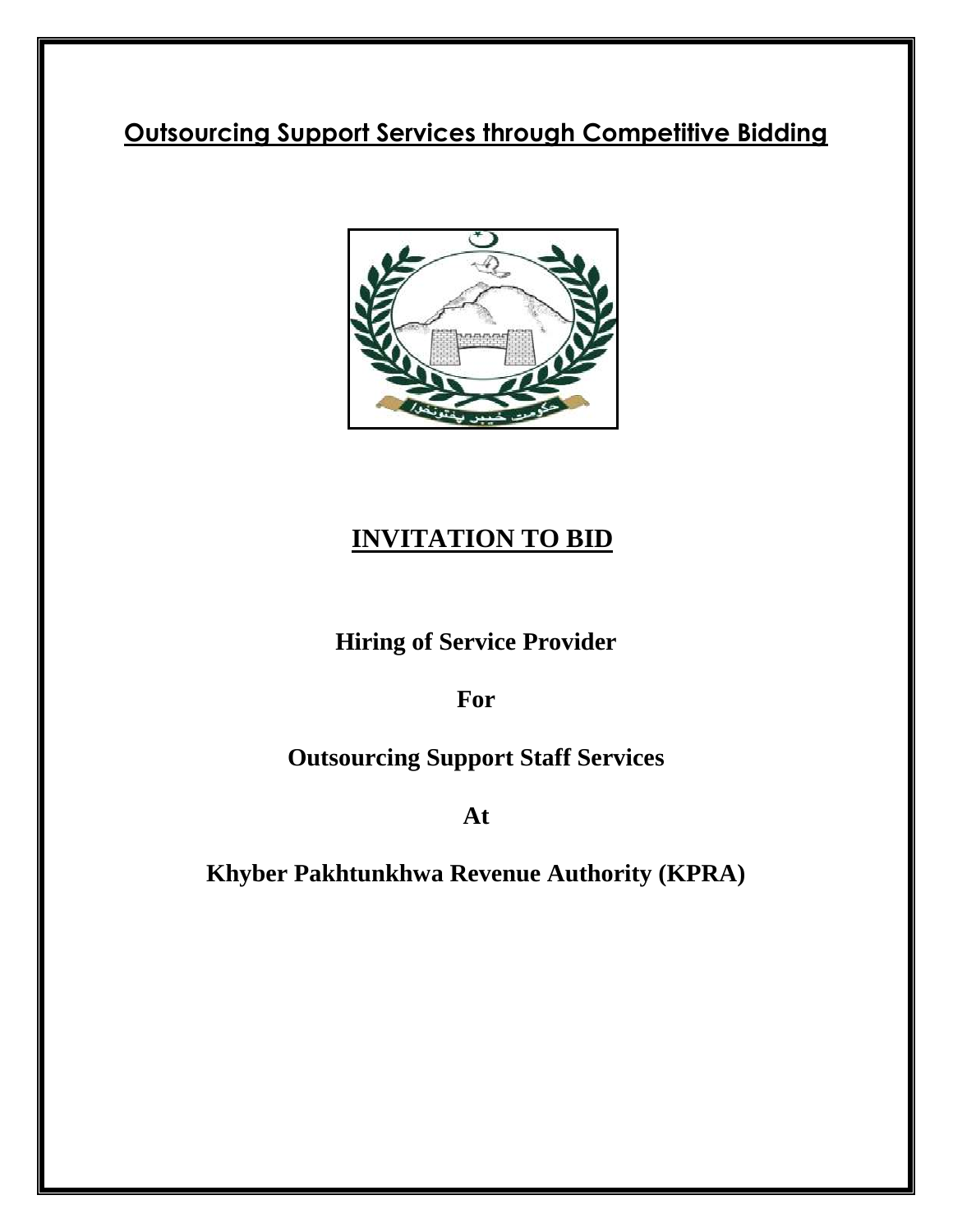

# **Khyber Pakhtunkhwa Revenue Authority(KPRA)**

KPRA HQ, near Railway Track, Phase 3 Chowk, Hayatabad, Peshawar.



# **INVITATION TO BID**

# **Procurement of Support Staff Services at Khyber Pakhtunkhwa Revenue Authority (KPRA)**

- **1.** The Khyber Pakhtunkhwa Revenue Authority (KPRA) intends to hire the services of Service Provider for provision of human resources in various support services that include; Drivers, Notice Servers, Photostat Operators, Chowkidar, Naib Qasid, Cleaner/Sanitary Workers
- **2.** Sealed proposals are invited from firms registered with Sales Tax, Income Tax Authorities including KP-Revenue Authority and Security Exchange Commission of Pakistan (SECP).
- **3.** The system of selection shall be Least Cost Selection (LCS) under Rule 23 of KPPRA Procurement Rules whereas the method of procurement shall be Single Stage-Two Envelopes comprising a single package containing two envelopes separately sealed Technical & Financial Proposals clearly marked in bold & legible letters.
- **4.** Bid Solicitation Document containing complete details relating to eligibility criteria, Scope, Terms of Reference, Evaluation Criteria along with other related Terms & Conditions can be obtained from the office of the undersigned during office hours till 11:00 AM on 02/08/2019 against the non-refundable cash payment of Pak Rupees One Thousand (Rs. 1000/-PKR). The Bid Solicitation Document can also be downloaded from the following official websites [www.kpra.gov.pk.](http://www.kpra.gov.pk/)
- **5.** A pre bid conference will be held on 26/07/2019, at 2:00 PM, at Conference Room of KPRA, Peshawar. The bidders are requested to thoroughly study the BSD before pre-bid conference for any clarification of their queries during the said conference.
- **6.** The bids shall reach to the office of the undersigned through registered Dak or Courier Services or by hand through acknowledgement receipt on or before 02/08/2019 at 11:00 AM. The bids shall be opened on the same day by the Procurement Committee in the presence of representatives of the bidders who choose to attend at 11:30 AM, bid submitted after due date & time shall be treated as non-responsive.
- **7.** Each bid shall contain bid security of 2% of the bid price in shape of Pay Order (PO), Call Deposit Receipt (CDR) or Demand Draft (DD) in favour of Director General, KPRA.
- **8.** The undersigned reserves the right to reject any or all the bids as per provisions contained in KPPRA Procurement Rules 2014.

**Director HR, Admin & Coordination Khyber Pakhtunkhwa Revenue Authority (KPRA)**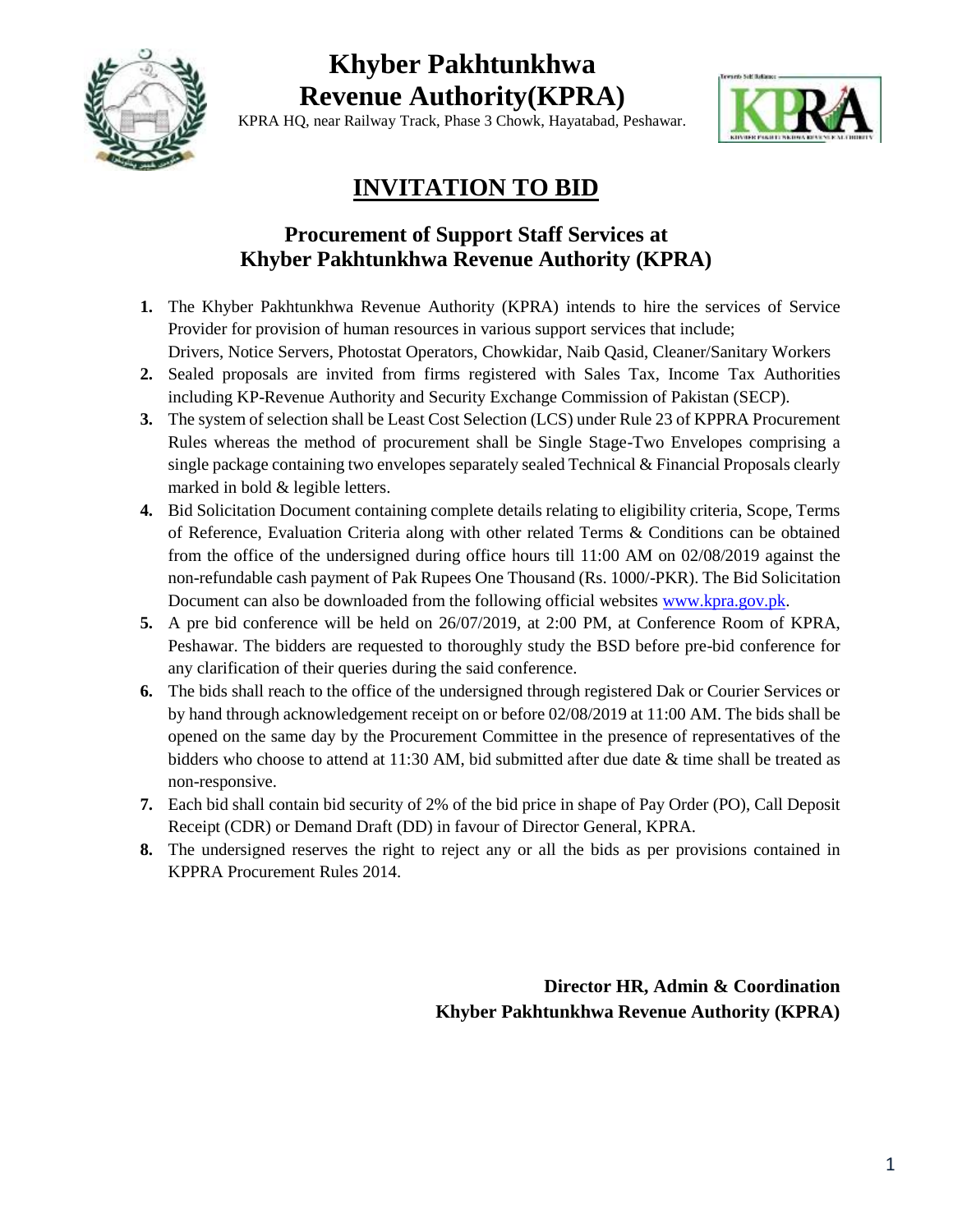# SECTION 1 ‐ INSTRUCTIONS TO BIDDERS (ITB)

#### **1. Background of the Organization**

The Khyber Pakhtunkhwa Revenue Authority (KPRA) is a corporate entity established under the KP Finance Act 2013, with an aim to make Khyber Pakhtunkhwa self-reliant. The Authority has been mandated to collect sales tax on services across the province.

#### **2. Objectives:**

The Khyber Pakhtunkhwa Revenue Authority (KPRA) intends to invite sealed bids from tax registered eligible bidders for procurement of support services as described in detail in the bidding document.

#### **3. General Instructions:**

- **3.1.** Request for Proposal (RFP) is invited from registered firms to provide qualified Human Resource to KPRA for its Head Quarter and Field Offices.
- **3.2.** The selected Service Provider shall ensure to pay the deployed staff at the Authority at least the minimum wage pay as per Government of Pakistan rules.
- **3.3.** The rates shall be inclusive of all taxes, cost of uniform and any appropriate equipment required for successful provision of required services, however Over Time charges shall be separately mentioned in the financial bids.
- **3.4.** The number of positions may increase or decrease with passage of time.
- **3.5.** Following award the selected Service Provider will provide complete files regarding the staff provided to the Authority, that shall include, NADRA verified copy of CNIC, educational certificate and experience certificates, photographs, police clearance certificate.
- **3.6.** Please note that the costs of preparing the proposal and of finalizing the contract, including visits for discussion with KPRA are not reimbursable.
- **3.7.** KPRA requires that the hired firm / agency provides professional, objective, impartial services and at all times holds the KPRA's interests paramount, without any consideration for future work, and strictly avoid conflicts with other assignments or their own corporate interests. Firms / agency shall not be hired for any assignment that would be in conflict with their prior or current obligations to other clients, or that may place them in a position of not being able to carry out the assignment in the best interest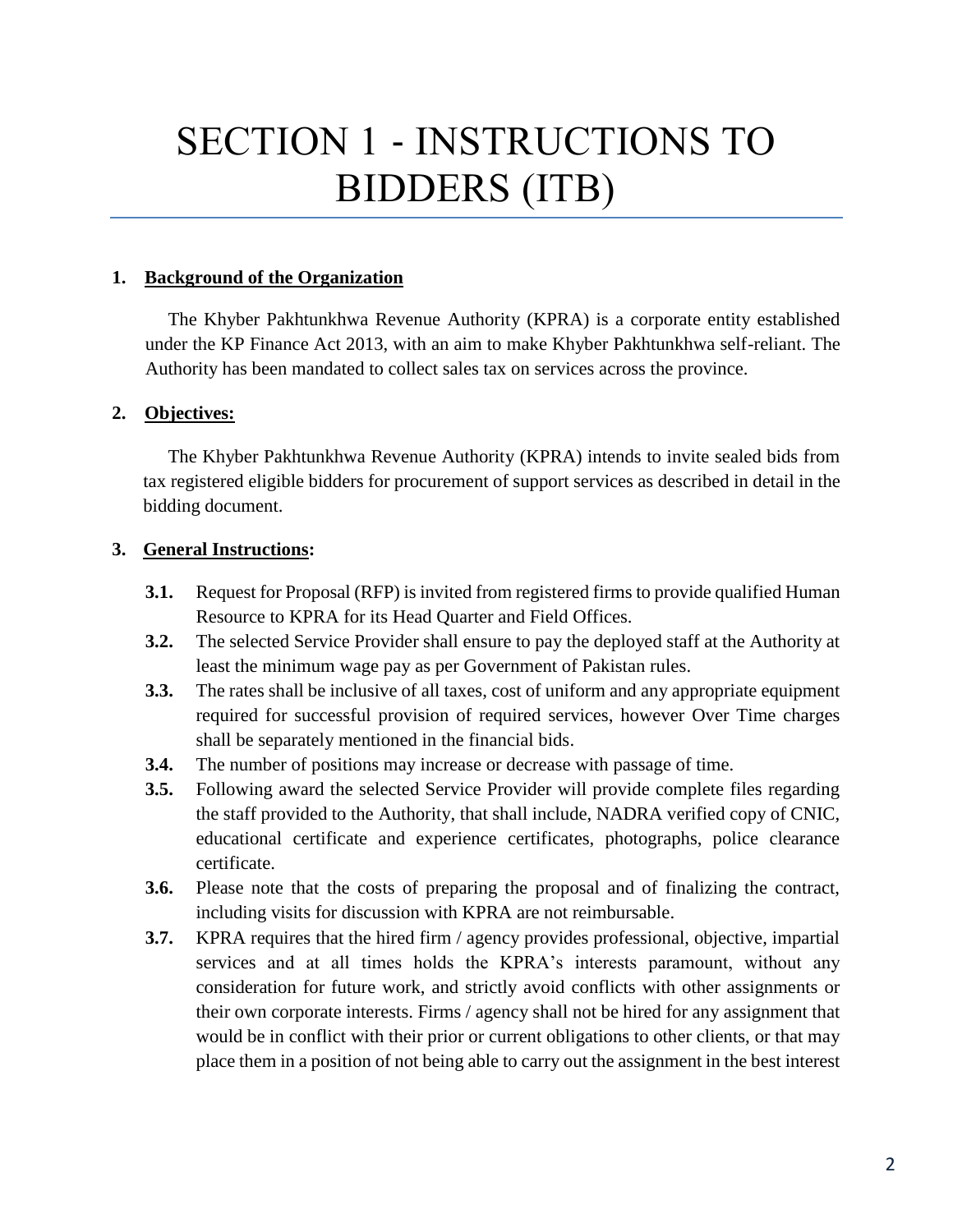of the KPRA.

#### **4. Scope of Services:**

The selected Service Provider will be responsible for the following activities:

- **4.1.** The Service Provider shall provide the required Support Services as specified and described in section 5 below.
- **4.2.** The Service Provider will ensure to provide uninterrupted services in a timely manner.
- **4.3.** The Service Provider at its end shall maintain sufficient record of its employees to be deployed at KPRA premises.
- **4.4.** The Service Provider will indemnify KPRA from all kinds of legal, security and financial losses that may arise due to any non-compliance by the service provider.
- **4.5.** The Service Provider will have to bear overall responsibility of its personnel.
- **4.6.** The Service Provider would be liable to all kind of damages caused due to leakage of any information and misplacement of any paper, record or file etc. whatsoever by their deployed personnel.
- **4.7.** The Service Provider will sufficiently supervise his employees; manage all the matters with regard to communication of orders (verbally or in writing as deemed suitable).
- **4.8.** The Service Provider will depute its personnel in such a manner as to ensure that at any time during office hours, all the works noted below must effectively be completed, without any complaint and delay.
- **4.9.** Deploy such employees of the Service Provider who are competent, and bearing good moral character as necessary for carrying out his services under the contract. The Service Provider shall be responsible for paying wages to his employees in timely manner, exercise supervisory and administrative control over them, terminate or take disciplinary action against them as deemed necessary. It shall be clearly understood that the Service Providers employees deployed by the Service Provider shall neither have any employment relationship or employment nexus with KPRA in any form whatsoever and KPRA shall not take any responsibility whatsoever.
- **4.10.** Ensure that all the applicable regulatory requirements/labor laws are fully met and accordingly indemnify the Authority against any claims with regards to above.
- **4.11.** Service provider shall arrange, provide and maintain staff uniform of appropriate design and quality along with the tags/ badges and identity cards for all his employees.
- **4.12.** Obtaining all permits, NOCs, Licenses, certificates or registrations etc. that must be required to perform the services under this contract.
- **4.13.** The Service Provider shall provide KPRA the information about its working practices, materials and shall operate in a manner which does not compromise KPRA's security or environment standards and applicable labor laws.
- **4.14.** The Service Provider shall certify in writing that Service Provider's employees are fully trained to render services safely and shall ensure that they understand all risks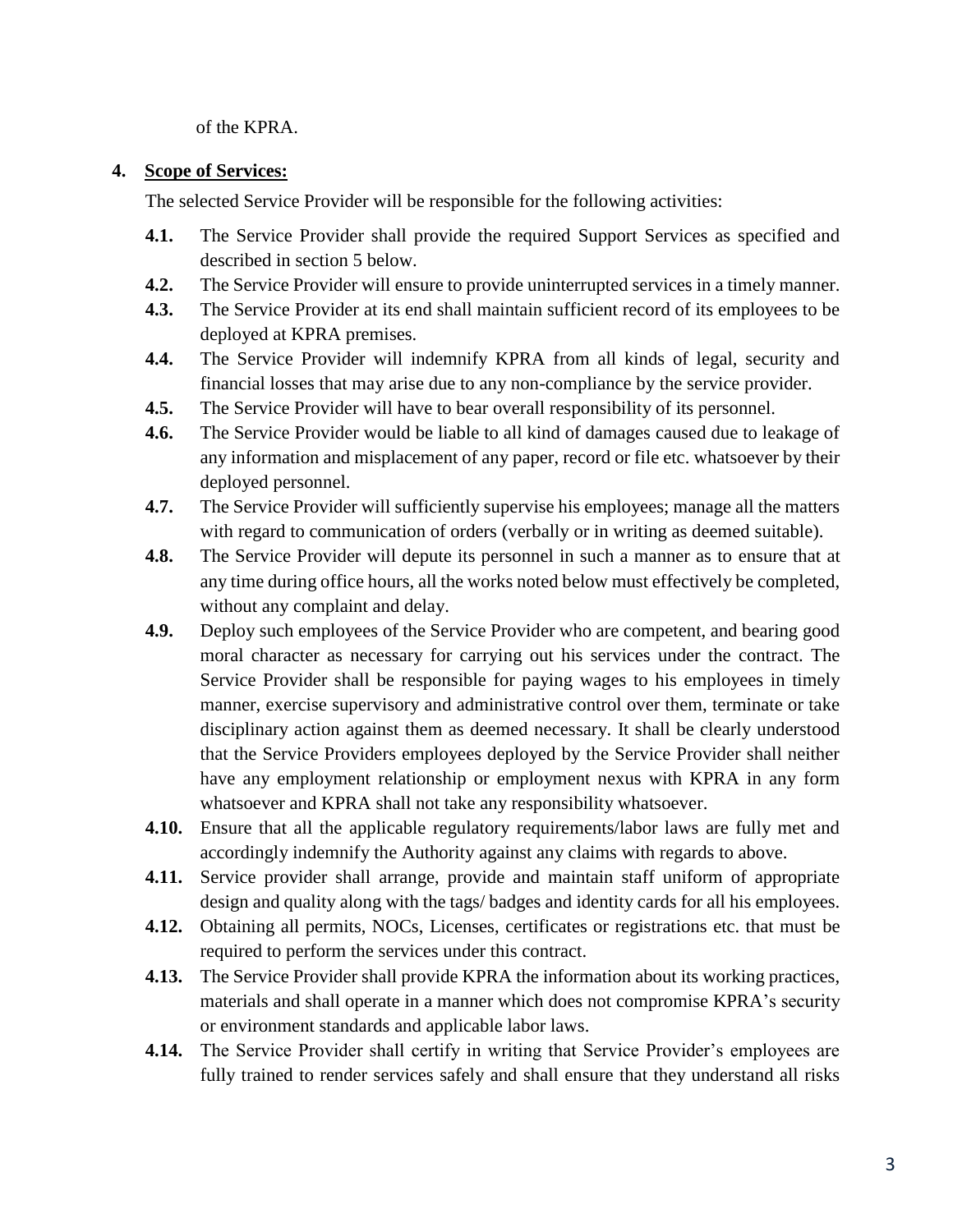and hazards associated with the services. The Service Provider shall keep record of such trainings.

**4.15.** In case of any exigency, the Service Provider shall have to arrange and provide the additional services on written or verbal request of the Authority at any time. The Authority shall make additional payment to the contractor on pro-rata basis.

#### **5. Specific Requirements from the Service Provider**

Following services are required in high quality, prompt and efficient manner, which includes but not limited to the following:

#### **5.1 Services: Notice Server:**

#### **Total required: 03**

**Education and Experience:** Matric 2<sup>nd</sup> Division, Preferably with computer literacy and possessing a valid driving license of motor-cycle.

**Age:** 28 Years Upper Age Limit

**Location:** Peshawar, Mardan, Abbottabad

#### **Scope of Work:**

- Responsible for serving of legal notices including enrolment notice, compulsory registration notice, show cause notice, assessment orders etc. to a potential taxpayer/ non-filer on the business premises.
- Serve the documents in accordance with the jurisdiction of the area of service.
- Handing over the documents to the addressed personally.
- Once the documents are delivered, the notice server must provide receiving of papers that were served successfully or any replies thereof obtained from the person / business visited.
- Any other duty assigned in the Authority

#### **5.2 Services: Driver**

#### **Total required: 19**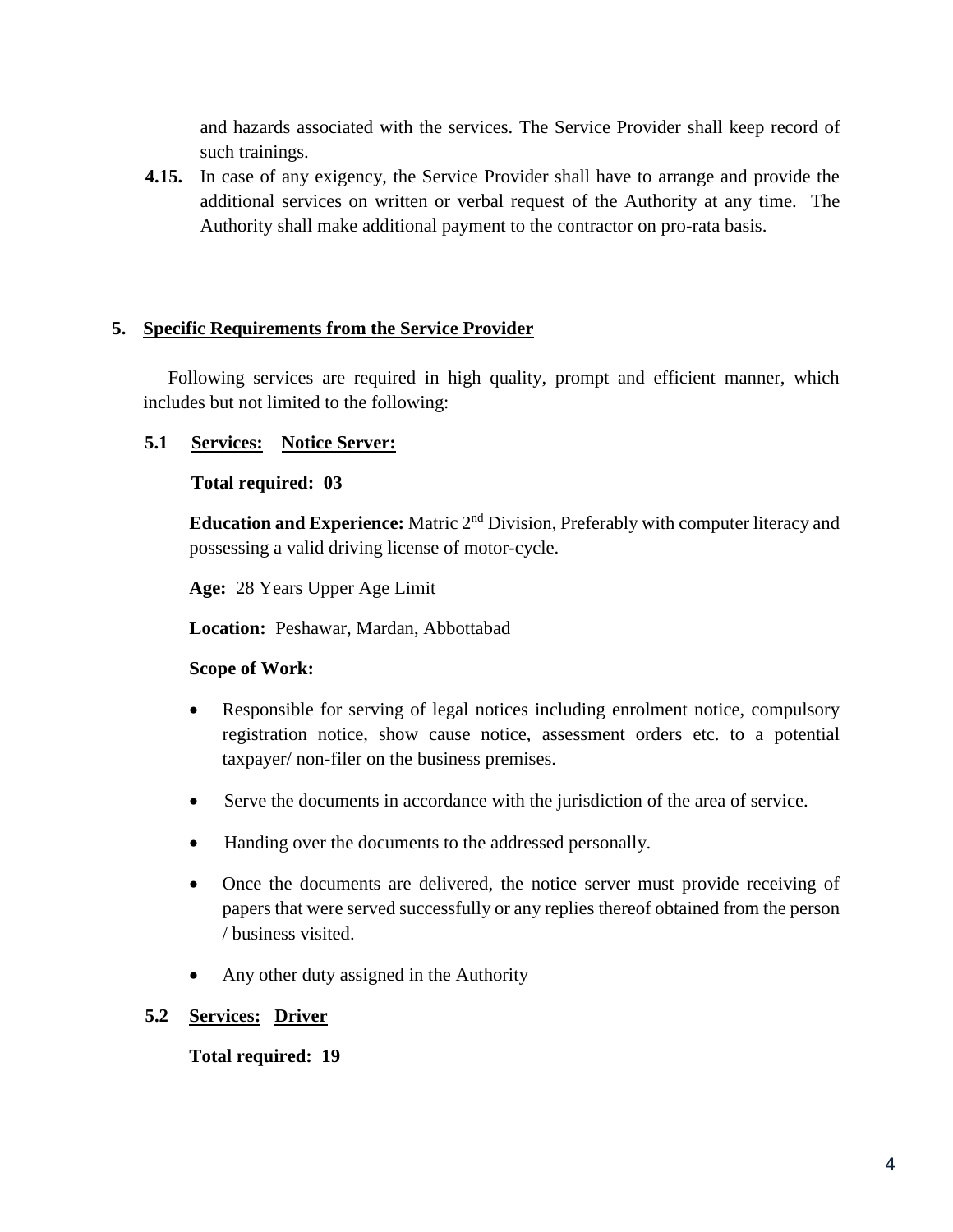**Education and Experience:** Middle and possessing a valid driving license to drive Light Transport Vehicle (LTV), with at least five years' experience of practical driving preferably with reputable organizations/ projects.

**Age:** 40 Years Upper Age Limit

**Location:** Peshawar, Mardan, Abbottabad

#### **Scope of Work:**

- The Driver services should be provided through healthy and literate manner.
- Operate assigned vehicle in a safe and courteous manner.
- Exerched vehicle(s) clean inside and outside.
- Maintain accurate, up to date records on log book, vehicle maintenance, fuel record, accident reports, vehicle condition reports and other records that is required from management.
- Coordinate the schedule for major or periodic vehicle maintenance with management to minimize service interruptions.
- Must maintain confidentiality.
- Any other duty assigned in the Authority

#### **5.3 Services: Naib Qasid**

#### **Total required: 10**

**Education:** At least 2nd Class Matric

**Age:** 35 Years Upper Age Limit

**Location:** Peshawar, Mardan, Abbottabad

- Ensuring that all officers are appropriately served in terms of supplying eatables, water, tea and drinks.
- Stacking files and documents in racks/ cabinets.
- Timely provision of support in movement file/ dak/ official letters from one division to other divisions of the department or to any place within the premises of KPRA.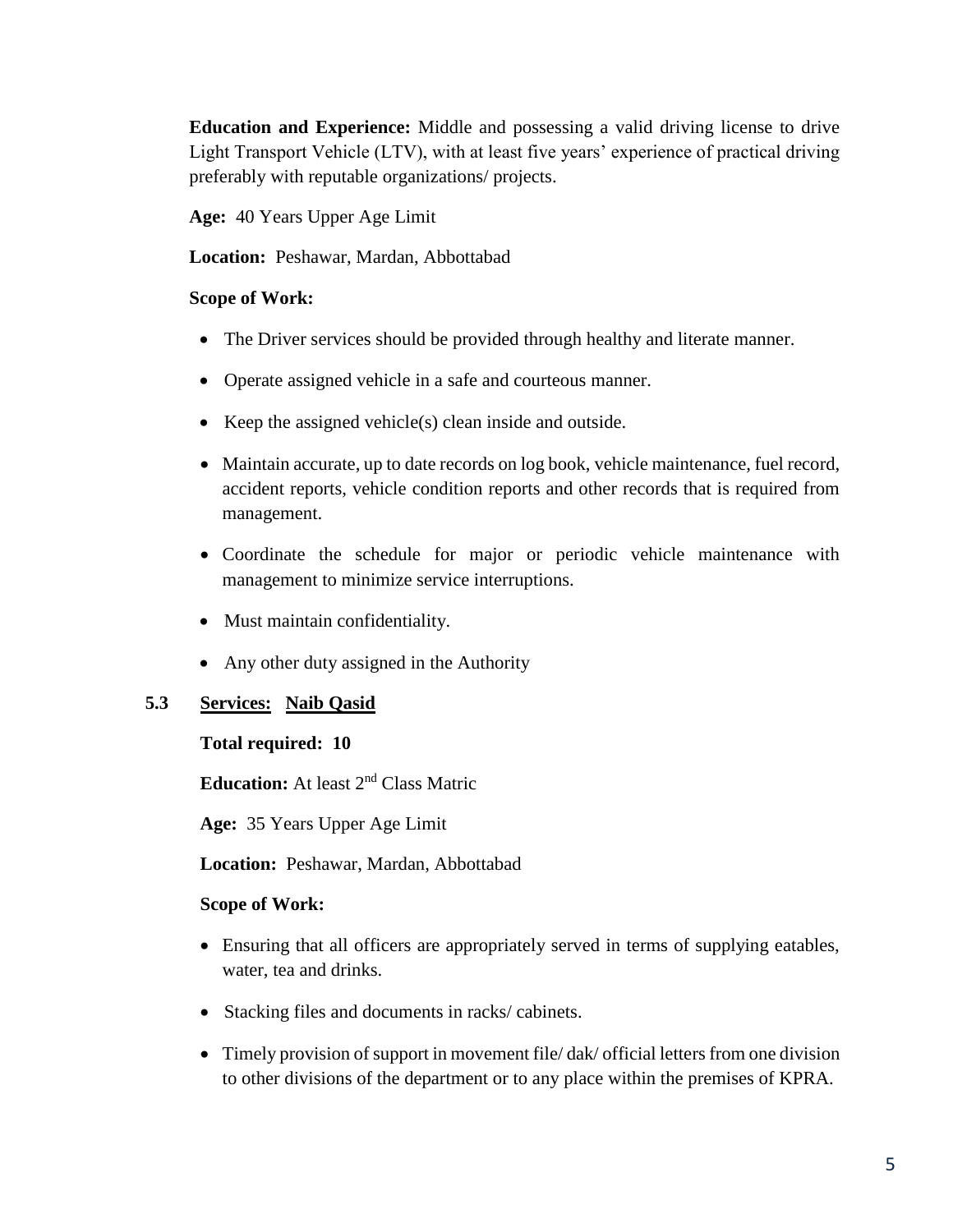- Stamping of documents/ vouchers, as required.
- Proper support services for meeting rooms/ halls.
- Movement of record from record room to any place within the premises of KPRA and other regional offices of KPRA.
- Laminate, photocopy and bind documents as required.
- Services will begin 30 minutes before normal timing of KPRA till close of business.
- Ensure strict confidentiality will be maintained while rendering such services.
- Any other duty assigned in the Authority

#### **5.4 Services: Chowkidar/Security Guard**

#### **Total required: 06**

**Education:** Preferably Literate

**Age:** 40 Years Upper Age Limit

**Location:** Peshawar, Mardan, Abbottabad

#### **Scope of Work:**

- To be present as per schedule provided by the KPRA for security duty during office hours and at night time for intended functions.
- To perform all intended functions as per Security SOPs in the Authority.
- Any other duty assigned in the Authority.

#### **5.5 Services: Cleaner/ Sanitary Worker**

#### **Total required: 03**

**Education:** Preferably Literate

**Age:** 40 Years Upper Age Limit

**Location:** Peshawar, Mardan, Abbottabad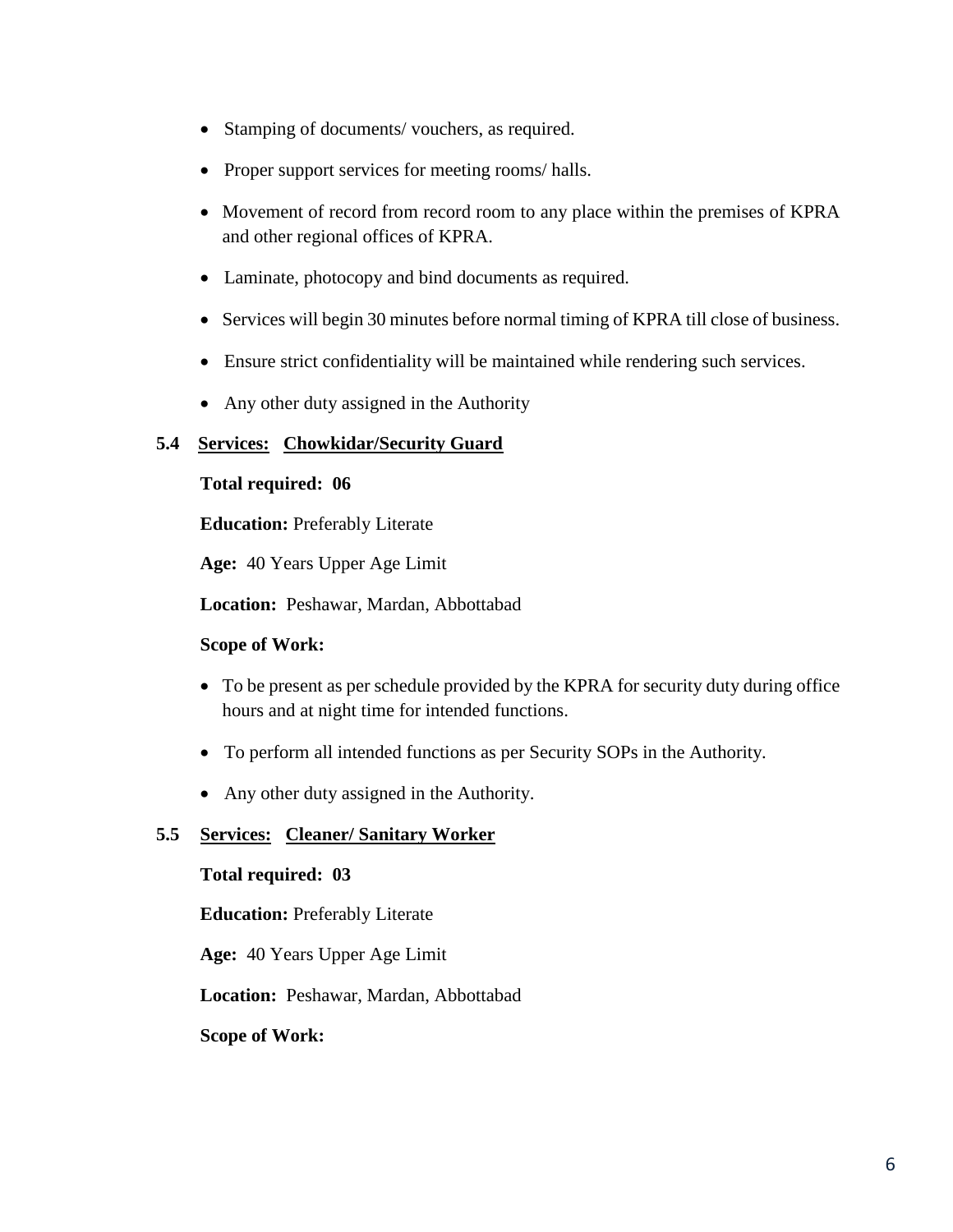- Ensure office building, washrooms, parking and the premises of KPRA stays clean and hygienic.
- Dispose of trash in safe, effective, and environmentally friendly ways.
- Must be able to lift heavy trash cans, furniture, electronics, metal and plastic containers, trash bags, and bulky packaging.
- Able to follow departmental policies and procedures.
- Assist with various odd/end jobs as assigned by the manager and or supervisor.
- Any other duty assigned in the Authority.

#### **5.6 Services: Photostat Operator**

#### **Total required: 03**

**Education:** At least 2<sup>nd</sup> Class Matric with relevant work experience

**Age:** 35 Years Upper Age Limit

**Location:** Peshawar, Mardan, Abbottabad

- Operate one or more of a variety of office machines, such as photocopying, photographic, and duplicating machines, or other office machines.
- Read job orders to determine the type of work to be done, the quantities to be produced, and the materials needed.
- Compute prices for services and receive payment, or provide supervisors with billing information.
- Set up and adjust machines, regulating factors such as speed, ink flow, focus, and number of copies and load machines with materials such as blank paper or film.
- Monitor machine operation, and make adjustments as necessary to ensure proper operation.
- Maintain stock of supplies, and requisition any needed items.
- Clean machines, perform minor repairs, and report major repair needs.
- Cut copies apart and write identifying information, such as page numbers or titles, on copies.
- Operate auxiliary machines such, staplers, and paper punching, folding, cutting.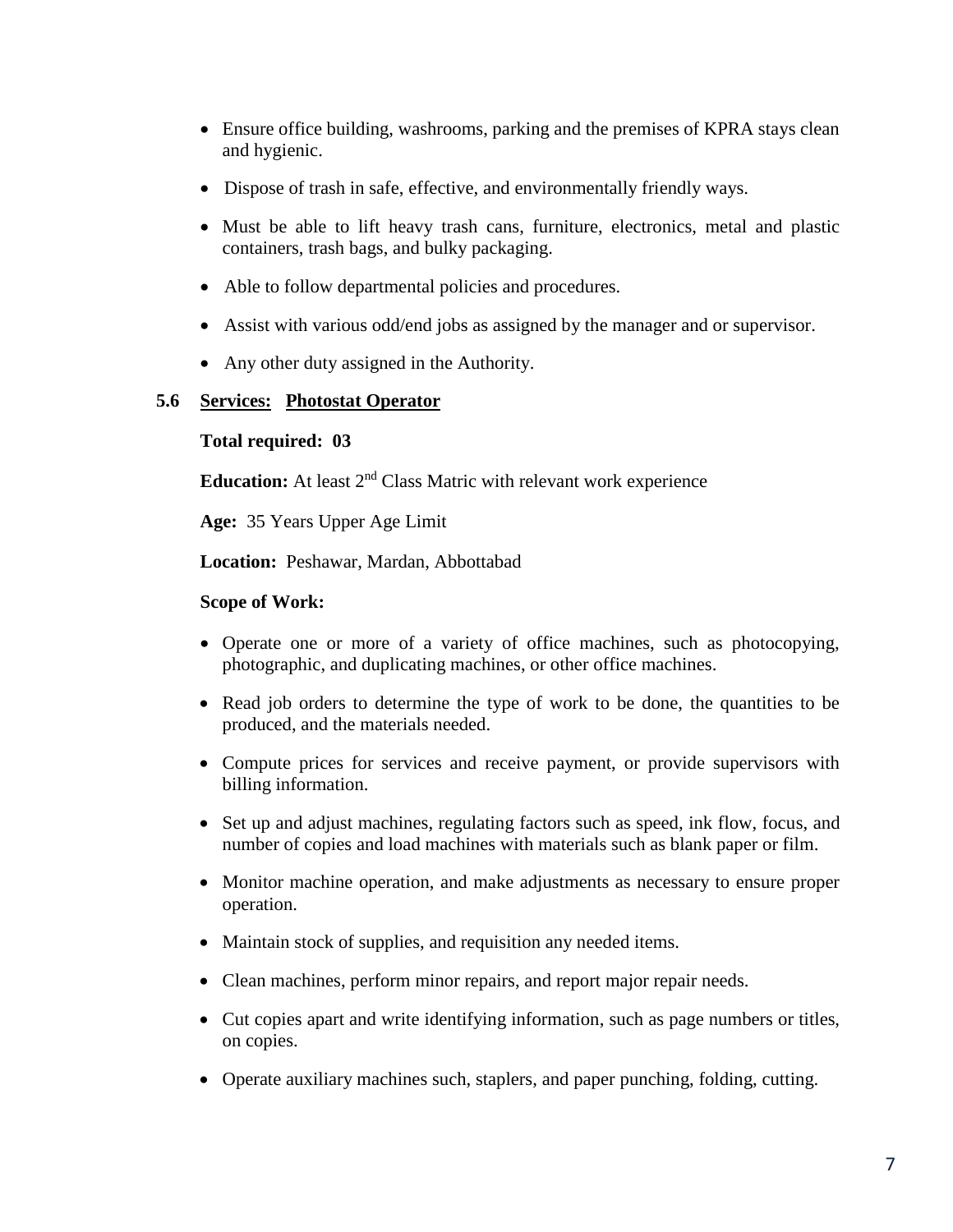• Any other duty assigned in the Authority.

#### **5.7 Services: Mali/Gardener**

#### **Total required: 01**

**Education:** Preferably literate

**Age:** 40 Years Upper Age Limit

**Location:** Peshawar, Mardan, Abbottabad

#### **Scope of Work:**

- Performing gardening related work i.e. maintenance of lawns, trees & plants.
- Watering, cleaning of lawns, flower beds, plants, trees etc. regularly & when required.
- Collection & disposal of relevant lawns, flower beds, plants, trees etc. regularly & as and when required
- Weeding, pruning & thinning of plants, trees etc.
- Growing & preparation of plants for future seasons.
- Any other duty assigned in the Authority.

#### **6. Mandatory Eligibility Criteria:**

All proposals must meet the mandatory eligibility criteria to be considered for technical evaluation. The proposal(s) that do not meet the mandatory eligibility criteria shall be considered non responsive and shall not be evaluated further with the reason(s) of rejection clearly mentioned against each.

| <b>Proof of Certificate of Incorporation or Registration with SECP</b>                 |
|----------------------------------------------------------------------------------------|
| The bidder should be registered with relevant Tax authorities FBR and KPRA and should  |
| be on active tax payers list of both the Authorities.                                  |
| Affidavit on stamp paper that the Firm/agency is not insolvent and bankrupt and has no |
| legal obligations on business or any business related activities in Pakistan.          |

#### **Documents required from the Eligible Firms/Agency**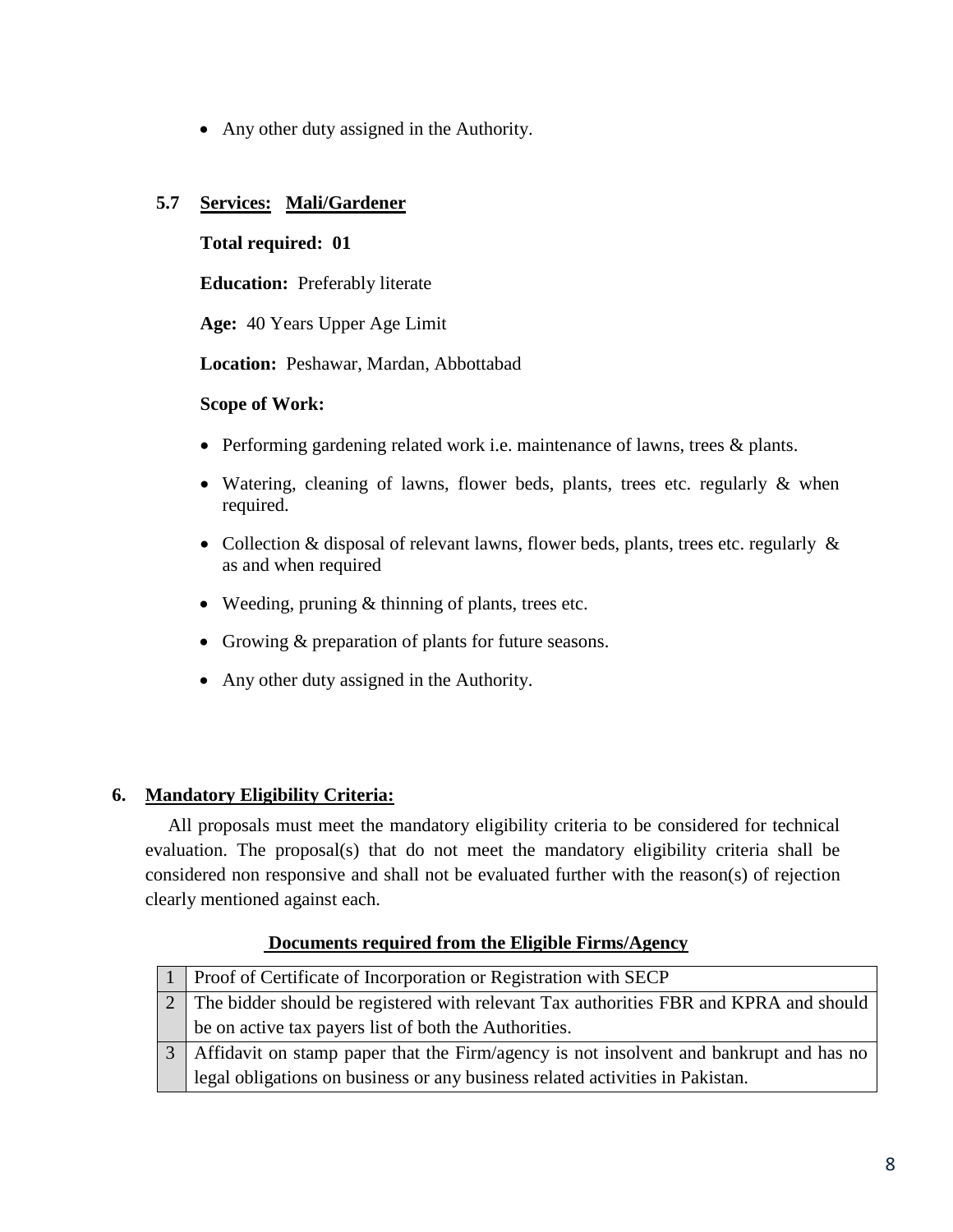- 4 Affidavit on stamp paper that the Firm/agency has not been blacklisted or debarred by Public Procurement, Government, Semi‐Government, Private, Autonomous body or any other international organization, and there is no legal case against them in any court of law (in case of any pending or ongoing case the firm/ agency shall provide complete details to Khyber Pakhtunkhwa Revenue Authority).
- 5 Proof of EOBI Registration of the company.
- 6 Proof of Social Security registration of the company.

#### **7. Clarifications & Amendments:**

- **7.1.** Firm/Agency may request in writing for clarification of any of the provisions of the RFP documents on the date as specified in RFP for pre-bid conference. Any subsequent queries will neither be entertained nor responded.
- **7.2.** At any time before the submission of proposals, KPRA may, for any reason, whether at its own initiative or in response to a clarification requested by an intended firm, amend the RFP and notify the parties. Any amendment shall be issued in writing through addenda; it shall be sent by mail and will be binding on them.
- **7.3.** KPRA may, at its sole discretion, extend the deadline for the submission of proposals.

#### **8. Preparation of Proposal:**

Firms are requested to submit their proposals (technical & financial in two separate envelops, Technical Proposal in Technical Envelope and Financial Proposal in Financial Envelope), before but not later than 11**:00 am** on **02/08/2019/**. Proposals must be in English language and the financial proposal must be in Pak Rupees.

#### **8.1. Technical Proposal:**

In preparing the Technical Proposal, intended firms/agency are expected to examine the scope of service and all related documents constituting this RFP in detail. Material deficiencies in providing the information requested may result in rejection of the proposal.

**8.2** While preparing the Technical Proposal, intended firms/agency must give particular attention to the following:

"If an intended firm/agency considers that it does not have all the expertise for the assignment, it may include in the proposal name of sub‐firms/ experts by associating with them either as individual firm(s) and/or other firms or entities in a joint venture. Foreign firms/agency may associate local firms by entering into a joint venture, clearly spelled out in the offer".

#### **8.3 Technical Proposal shall provide the following as per Standard Forms**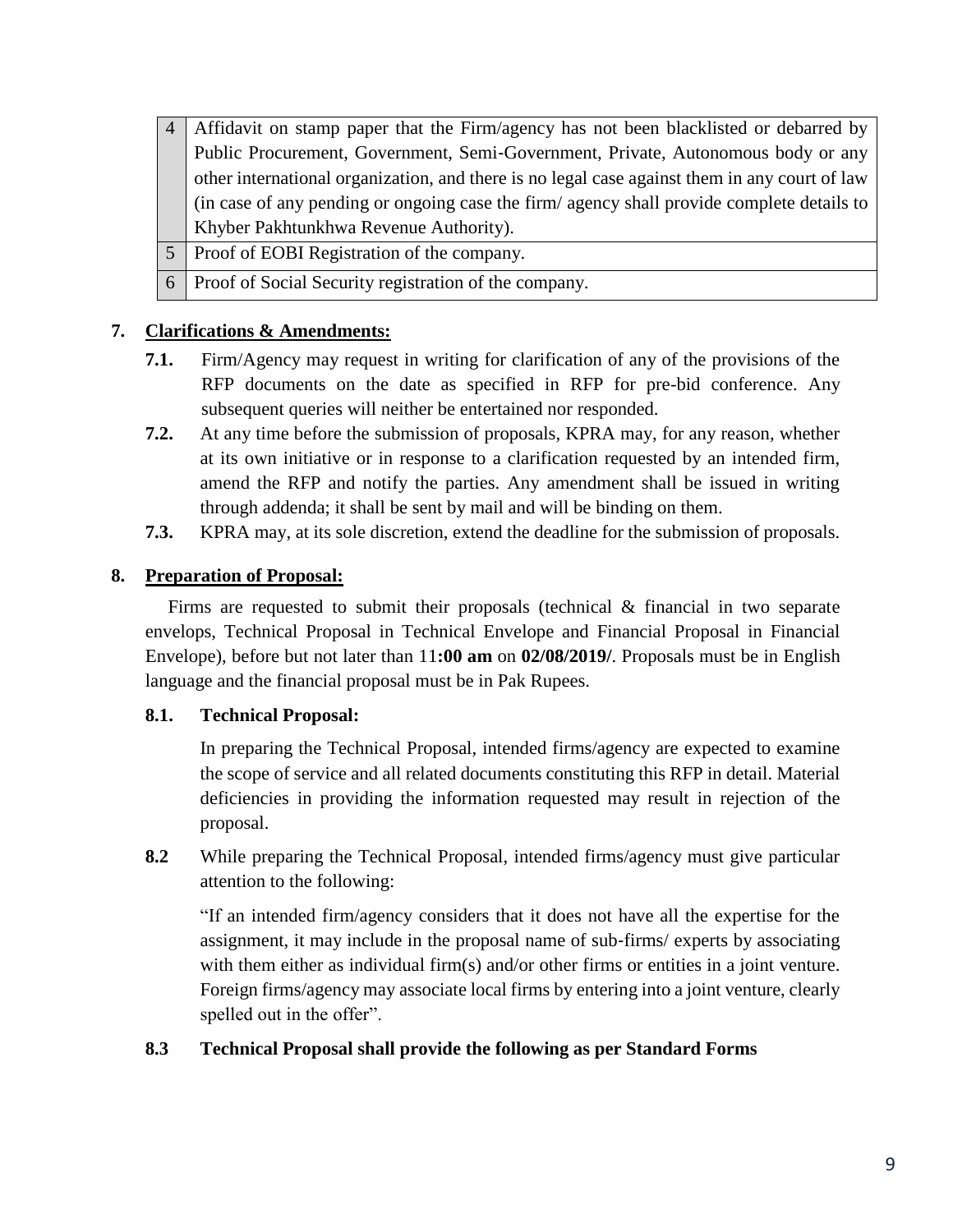#### **(Section 2)**

- **a)** Technical Proposal Submission Form (Section 2, FORM 1A)
- **b)** Background information of the firm/agency including Registration Certificate, location and branches along with number of employees and financial position of the firm/agency (Section 2, FORM 1B).
- **c)** Brief Description of Similar Specific Experience of the Firm/Agency for providing human resources services for Government Organizations/Autonomous bodies completed. (Section 2, FORM 1C)
- **d)** Brief Description of the General Experience of the Firm/Agency in providing other support services to Government Organizations/Autonomous bodies. (Section 2, FORM 1D)
- **e)** Brief description of the methodology and work plan including timelines for performing the assignment should be provided (Section 2, FORM 1F).
- **f)** Details of the Team Lead/Focal Person (Section 2, FORM 1H)
- **g)** Details of Core Team Members (Section 2, FOMR 1J)
- **h)** Details of complaints/ cases lodged in different courts of law against the agency or any or its team members/employees (FORM 1K).

**Note:** The Technical Proposal shall not include any financial information.

#### **8.5 Financial Proposal**

- **a)** In preparing the Financial Proposal, firms/agency are expected to take into account the requirements and conditions outlined in the RFP documents. The Financial Proposal should follow Standard Forms (Section 3) and include all costs associated with the assignment supported with breakup.
- **b)** The proposal should clearly state that the fee and price quoted is inclusive of all the local taxes, duties, fees, levies, and other charges under the Pakistani law, on the firms/agency, the sub‐contractors, and their personnel, as applicable during the currency of proposal submission. The firm/agency should further state that deposit of all such taxes, duties, fees, levies and other charges shall be the sole responsibility of the firm and KPRA will not be held responsible for any short/excess payment of any of the aforementioned charges.
- **c)** Firms/Agency should express the price of their services in Pakistani Rupees.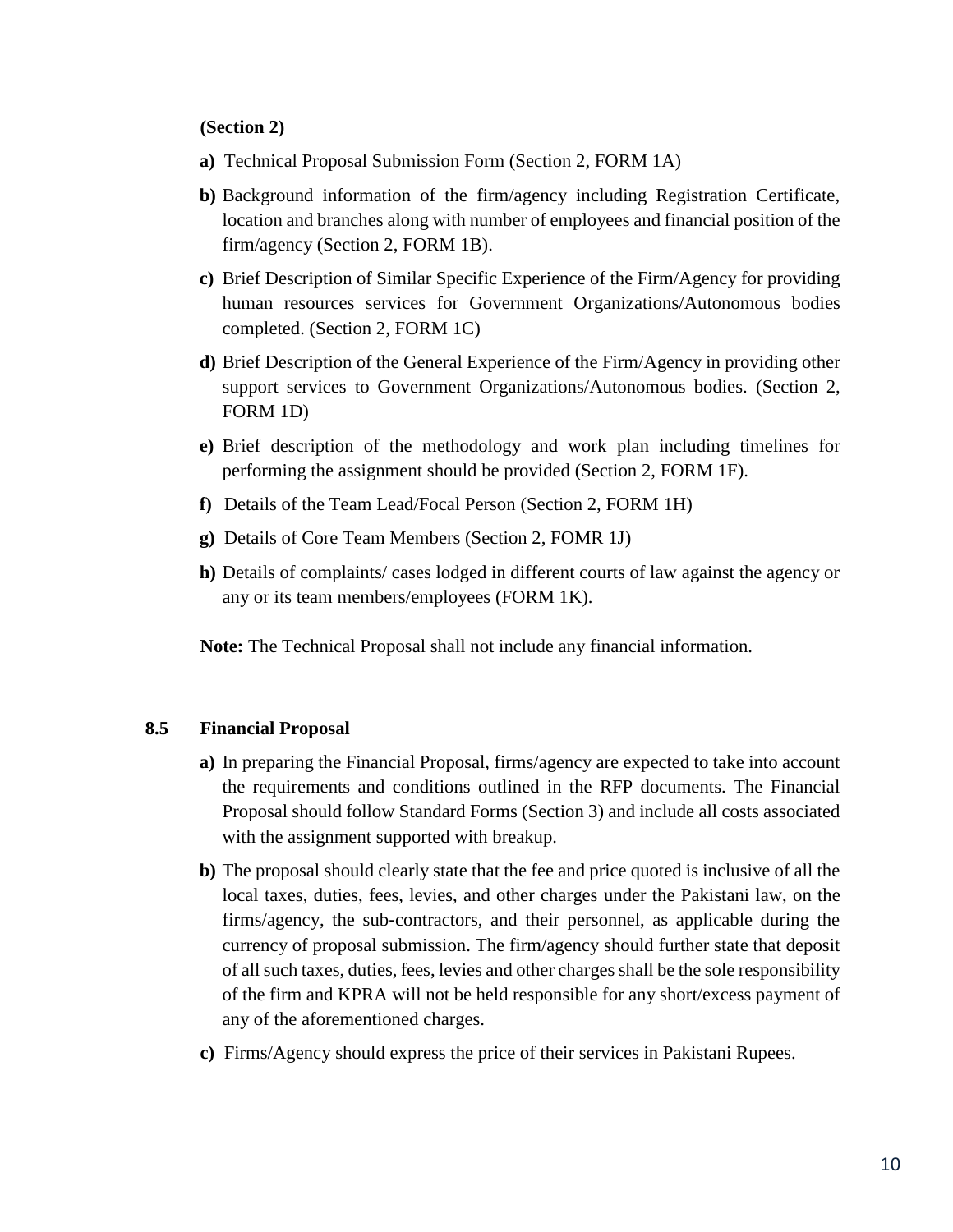- **d)** Commissions and gratuities, **if any**, paid or to be paid by firms/agency and related to the assignment will be listed in the Financial Proposal submission form (Section 3, FORM 2A).
- **e)** The proposal must remain valid for a period of 90 days after the submission date. The firm/agency is expected to keep available the professional staff proposed for the assignment during this period. If the KPRA wishes to extend the validity period of the proposals, the firms/agency who do not agree have the right not to extend the validity.

#### **8.6 Submission, Receipt, and Opening of Proposals**

- **a)** The original proposal (Technical and Financial Proposal) shall be prepared without any interlineations or overwriting.
- **b)** An authorized representative of the intended firm/agency will initial all pages of the proposal with official stamp affixed on the same. The representative's authorization should be confirmed by a written power of attorney accompanying the proposal.
- **c)** For both Technical and Financial proposals, the firms/agency shall prepare two copies of each proposal. Each Technical and Financial Proposal shall be marked "ORIGINAL" or "COPY" as appropriate. If there are any discrepancies between the original and the copies, the original governs.
- **d)** The original and two copies of the Technical Proposal shall be placed in a sealed envelope clearly marked "TECHNICAL PROPOSAL," and the original and all copies of the Financial Proposal in a sealed envelope clearly marked "FINANCIAL PROPOSAL. Both envelopes shall be placed into an outer envelope and sealed.
- **e)** The completed Technical and Financial Proposals must be delivered at the submission address on or before **11:00 AM** on **06/08/2019**. Any proposal received after the closing time for submission shall be returned unopened.
- **f)** The Technical Proposal shall be opened at **11:30 AM** on **06/08/2019** by Procurement Committee. The Financial Proposal shall remain sealed. The date and time of opening of the Financial Proposals shall be notified to all the shortlisted bidders on the date of opening of Technical Proposals. Financial Proposal(s) (sealed) of unsuccessful bidder(s) shall be returned to their respective representative on the day of opening of Financial Proposals.

#### **8. General Terms of Proposal Evaluation:**

**a)** From the time the bids are opened to the time the contract is awarded, if any firm/ agency wishes to contact the KPRA on any matter related to its proposal, it should do so in writing at the above mentioned address.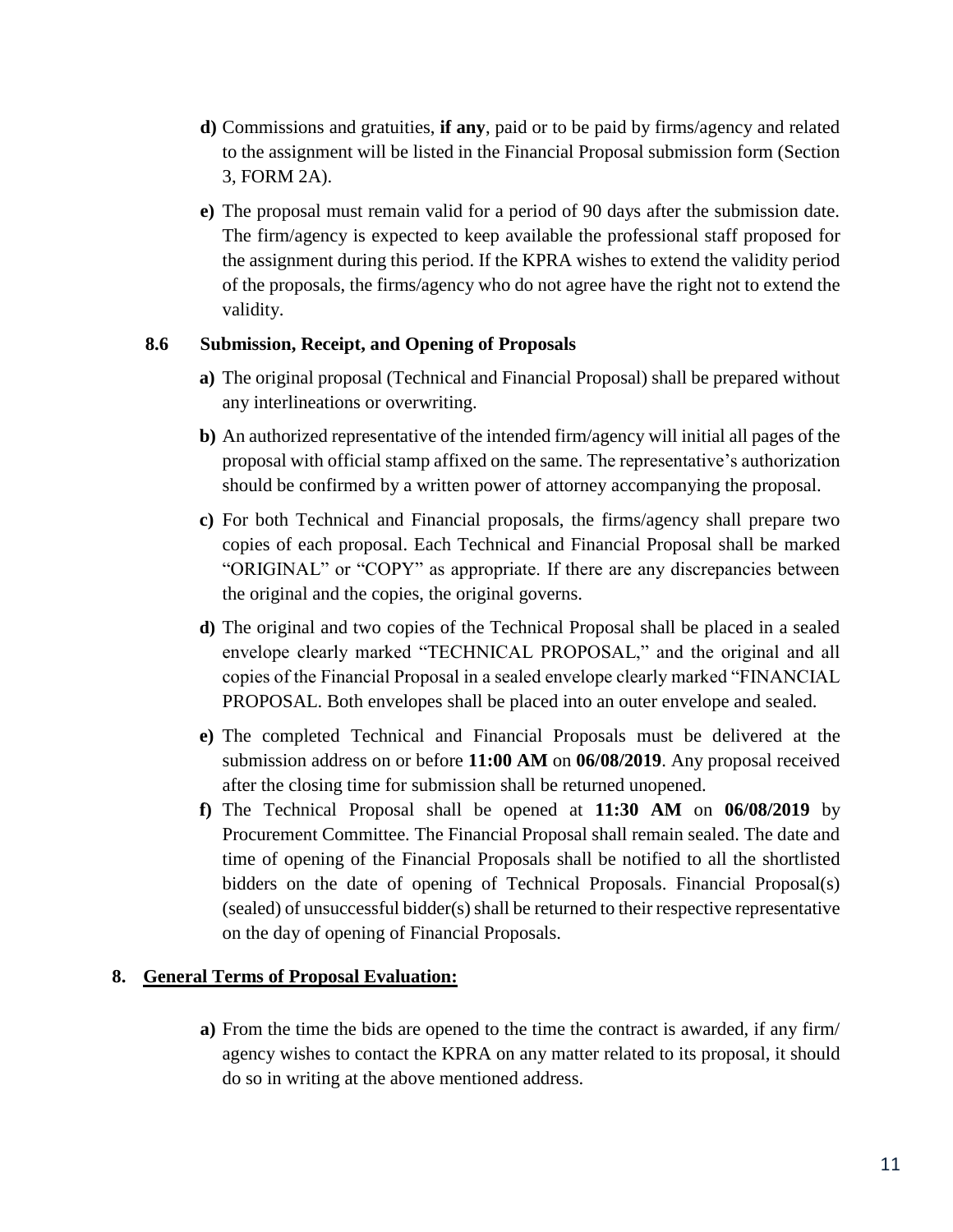- **b)** Any effort by the bidders to influence KPRA, in the proposal evaluation, proposal comparison or contract award process shall result in automatic disqualification.
- **c)** Evaluators of Technical Proposals shall have no access to the Financial Proposals until the technical evaluation is concluded.
- **d)** Before Technical Evaluation, the bidders that meet the minimum Eligibility Criteria i.e. Mandatory Eligibility Criteria shall be evaluated further for Technical Evaluation. The proposals submitted by bidder that does not meet Eligibility Criteria (Mandatory Eligibility Criteria) shall be rejected and shall not be evaluated.

#### **9.1 Evaluation of Technical Proposals**

The Evaluation Committee, appointed by the KPRA as a whole, and each of its members individually, shall evaluate the proposals on the basis of their responsiveness to the scope of work, applying the evaluation criteria, sub‐criteria and point system as specified below. Each responsive proposal will be given a technical score (St). A proposal shall be rejected at this stage if it does not respond to important aspects of the Bid or if it fails to achieve the minimum technical score indicated below.

| S.No             | Criteria                                                                                                                                                                              | <b>Total Marks</b> | <b>Remarks</b> |
|------------------|---------------------------------------------------------------------------------------------------------------------------------------------------------------------------------------|--------------------|----------------|
| 1.               | Firm's/Agency's Profile<br>Fully functional Offices (KP-05 marks, National Level-<br>05 marks each.                                                                                   | 10                 |                |
| $\overline{2}$   | Year of Establishment of the firm (01 mark for each year<br>until the date of publishing of the advertisement)                                                                        | 10                 |                |
| 3.               | Specific Experience of the Firm/Agency in Providing<br>Human Resources of similar type/nature & complexity<br>completed, 02 marks for each completed project. (Form<br>1 <sub>C</sub> | 26                 |                |
| $\overline{4}$ . | General Experience of the Firm/Agency in providing<br>human resources to the government institutions during<br>last 5 years, 02 marks for each project) (Form 1D and<br>Form 1E)      | 14                 |                |
| 5.               | Proposed Methodology (Understanding of the TORs and<br>Mode of Execution: A descriptive<br>analysis<br><sub>on</sub><br>methodology) (Form 1E)                                        | 10                 |                |
| 6.               | Qualifications/competence and ready availability of Team<br>Lead to conduct similar projects (Complete details of HR<br>dedicated for the project including their CVs and relevant    | 10                 |                |

The minimum technical score required to pass: 70%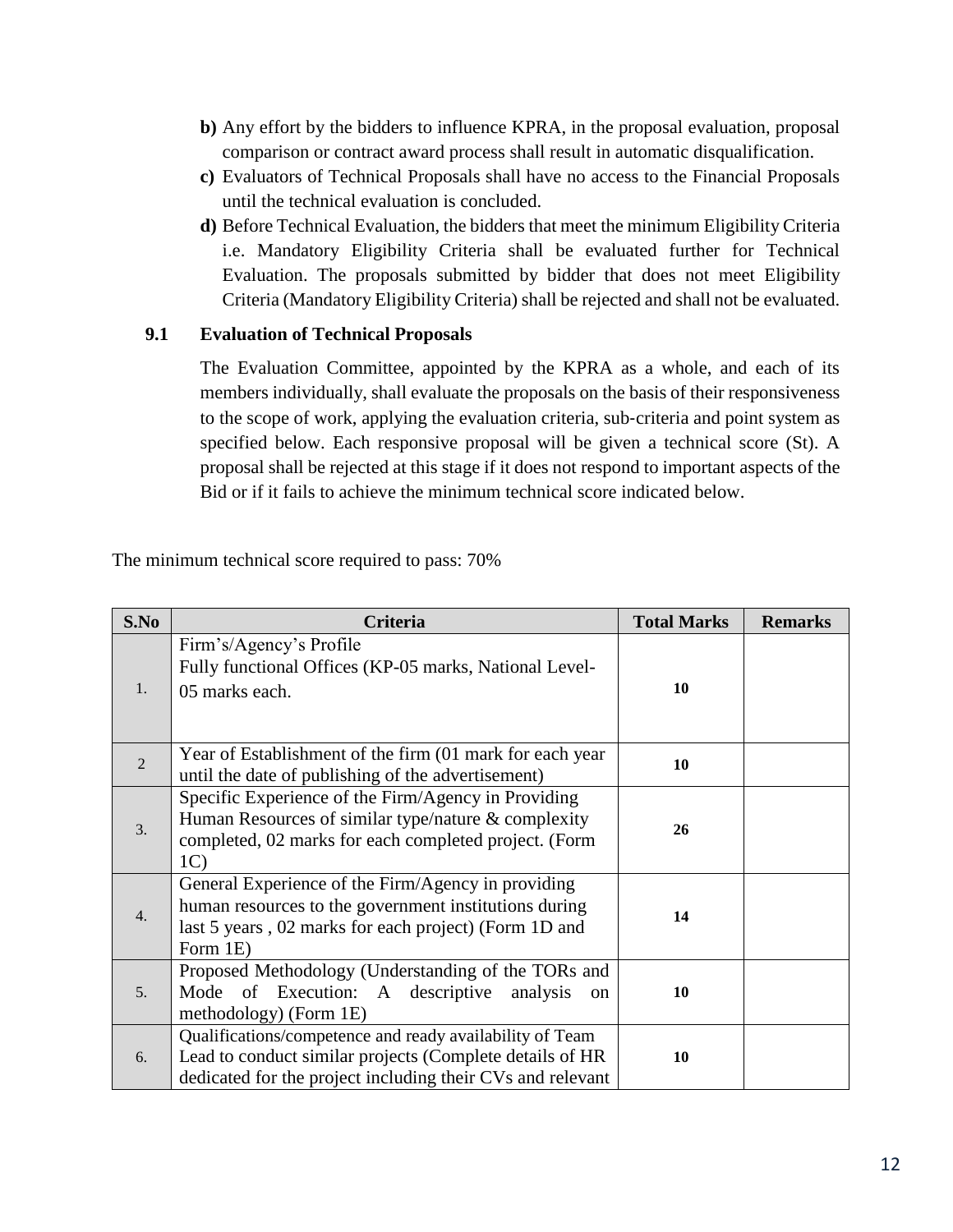|    | experience) (Form 1F 1G)                                                                                    |     |  |
|----|-------------------------------------------------------------------------------------------------------------|-----|--|
| 7. | Overall Annual Turnover during last 05 years (Up to 10)<br>Million: 05 marks, Above 10 Million: 10 marks    | 10  |  |
| 8. | Income tax paid during last 05 years, 2 marks per year on<br>provision of evidence of payment of income tax | 10  |  |
|    | <b>Total Marks</b>                                                                                          | 100 |  |

#### **9.2 Evaluation Criteria**

The minimum technical score required to be eligible is: 70%

#### **9.3 Opening and Evaluation of Financial Proposals:**

After the technical evaluation is completed, the KPRA shall notify those firms/agency whose proposals did not attain the minimum technical score or were considered nonresponsive to the RFP, indicating that their Financial Proposals will be returned unopened on the day of opening of Financial Proposals. The KPRA shall simultaneously notify the firms that have secured the minimum qualifying mark, indicating the date and time set for opening the Financial Proposals. The notification may be sent by mail.

- **a)** The Financial Proposals shall be opened publicly in the presence of the firms'/agency' representatives who choose to attend. The name of the firm/agency, the technical scores, and the proposed prices, costs, fees etc. shall be read aloud and recorded when the Financial Proposals are opened. The KPRA shall prepare minutes of the public opening.
- **b)** The Evaluation Committee will determine whether the Financial Proposals are complete (i.e., whether they have provided cost for all items of the corresponding Technical Proposal. In case of any computational error in the price, the quantity multiplied by rate will prevail. The evaluation shall exclude those taxes, duties, fees, levies, and other charges imposed under the Pakistani law if included in the bid by the bidder in respect of his foreign partners/firms.
- **c)** Single stage two envelope procedure as laid down in Khyber Pakhtunkhwa Public Procurement Rules 2014 (KPPRA) would be followed for the evaluation and final selection of the firm for the award of this Contract.
- **d)** Criteria for award of Contract: The system of selection shall be Least Cost Selection (LCS) under Rule 23 of the Rules ibid. The weights given to the Technical (TP) Proposal is 100 Marks and qualifying score for technical proposal is 70%. The firm, which obtained 70% of the marks in Technical Proposal, shall be eligible for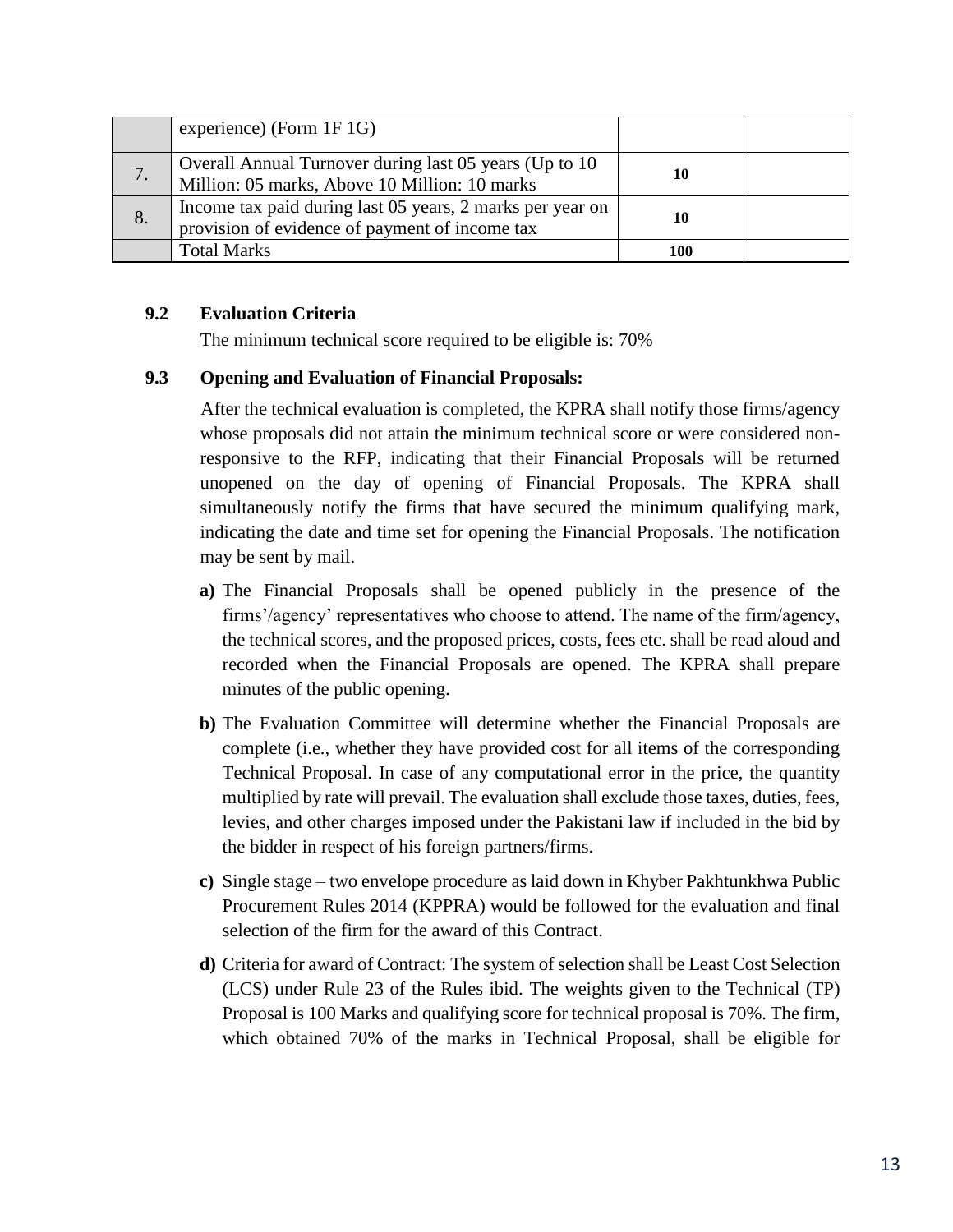opening of Financial Proposal (FP). As per LCS system, the firm having lowest quoted price in technically qualified firms shall be the successful bidder.

#### **9. Contract Award and Timelines:**

The selected executing agency will be required to sign an agreement (initially for a period of One Year which is extendable subject to the satisfaction of the Authority).

- **a)** The contract will be awarded on completion of evaluation of bids and upon completion of all codal formalities.
- **b)** The assignment is expected to commence within a month of award of contract.

#### **11. Confidentiality:**

Information relating to evaluation of proposals and recommendations concerning awards shall not be disclosed to the firms who submitted the proposals or to other persons not officially concerned with the process, until the successful firm has been notified that it has been awarded the contract.

#### **12. Performance Guarantee:**

Successful bidder shall submit a performance guarantee amounting to ten percent (10%) of the bid value in the form of a Bank Guarantee in favor of **"Director General Khyber Pakhtunkhwa Revenue Authority".**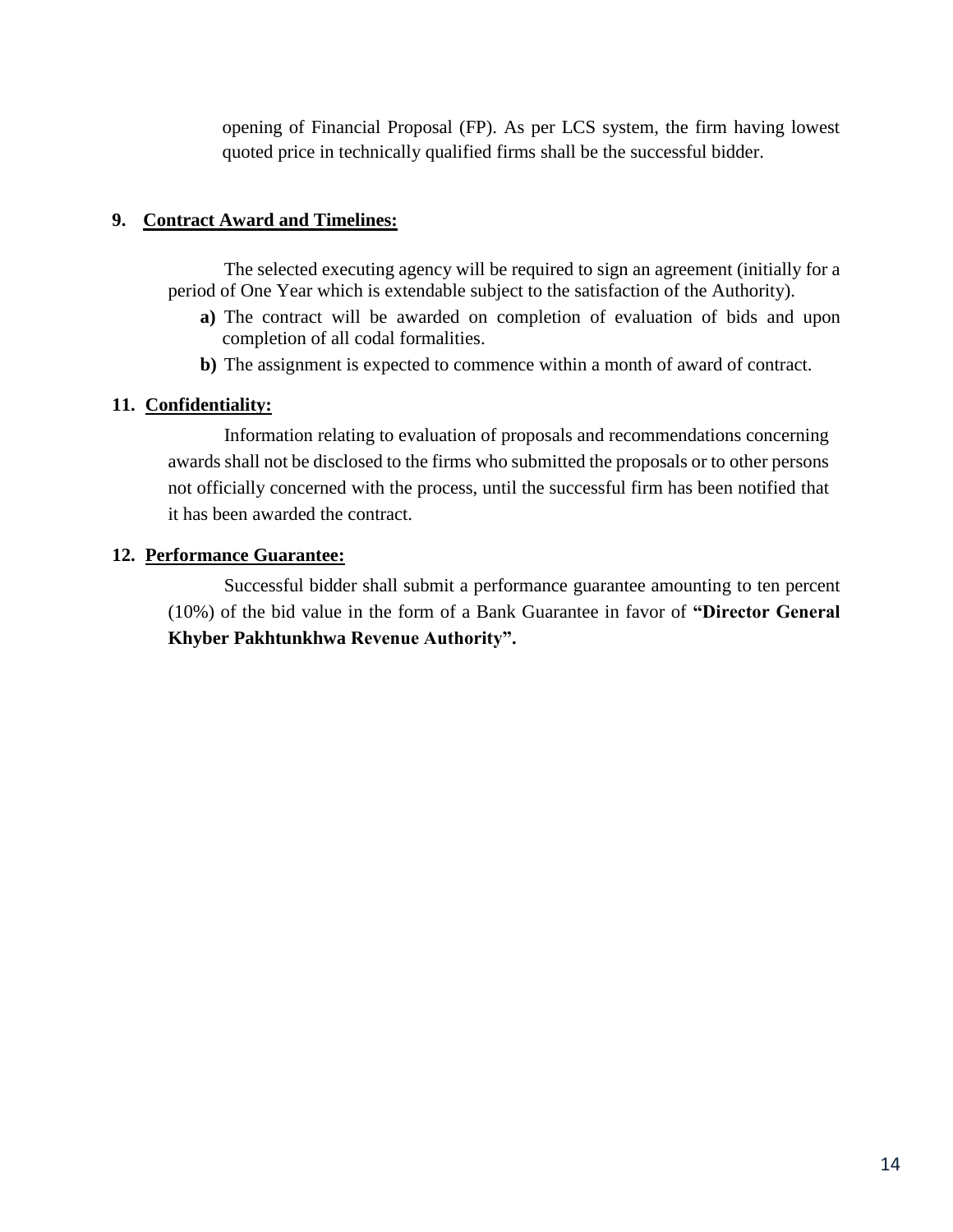# SECTION 2 – STANDARD FORMS

- **FORM 1A:** Technical Proposal submission form
- **FORM 1B:** Firm's/Agency's Profile
- **FORM 1C:** Specific/Similar Experience of the Firm/Agency in providing support staff/human resource services for Government Organizations/Autonomous bodies
- **FORM 1D:** General experience, List of the type of Human Resources provided by the Agency to other Organizations
- **FORM 1E:** Proposed Methodology & Work Plan
- **FORM 1F:** Team Lead/Focal Person
- **FORM 1G:** Core Team Members
- **FORM 1H:** Complaints/ Legal Cases against the Firm/Agency
- **FORM 1I:** Details of Infrastructure/ Personnel/ Teams available at different locations in Pakistan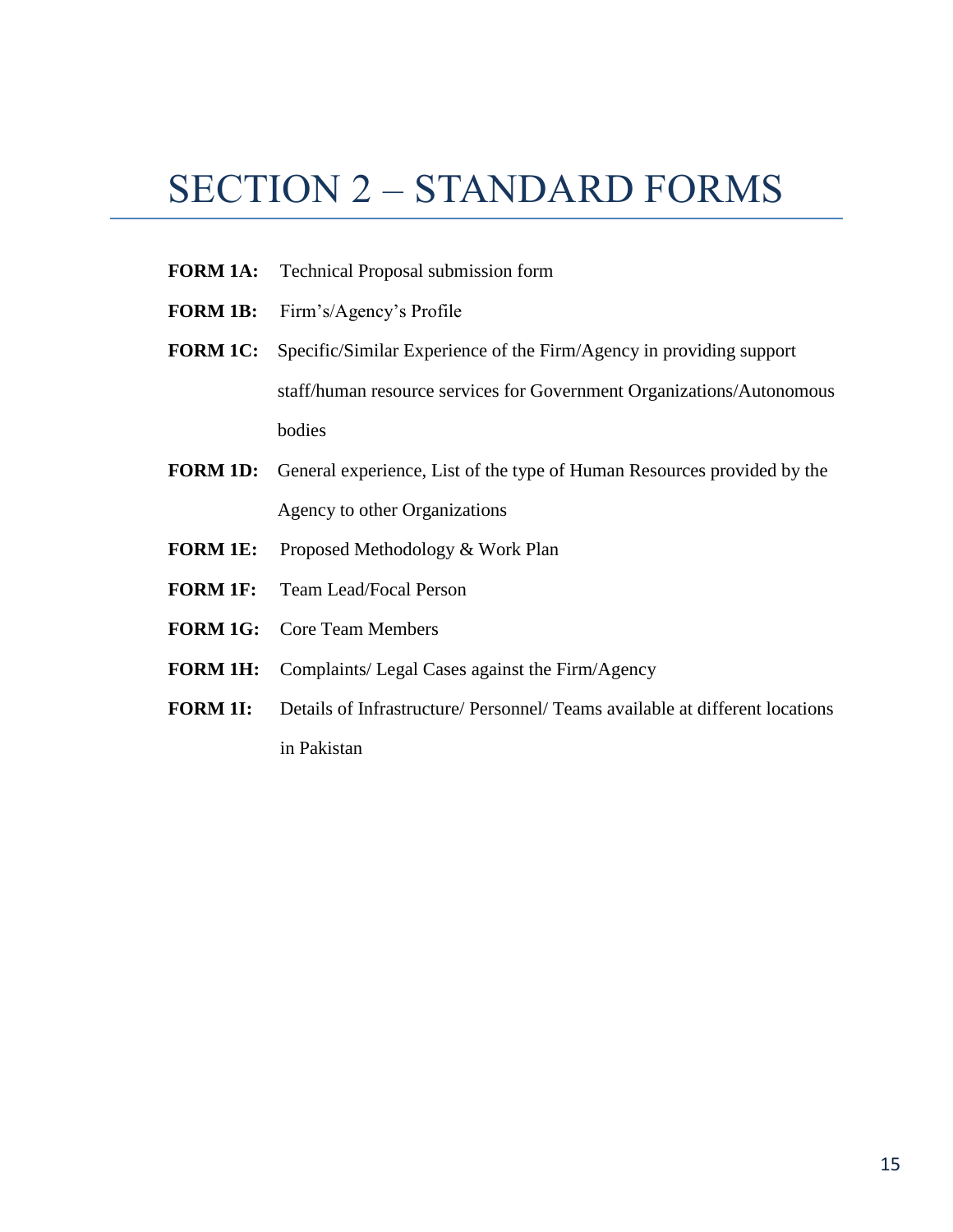# **FORM 1A: TECHNICAL PROPOSAL SUBMISSION FORM**

Date:

To:

#### **Director General**

Khyber Pakhtunkhwa Revenue Authority

Sir/Madam,

We, the undersigned offer to provide qualified human resource for Khyber Pakhtunkhwa Revenue Authority in accordance with your Request for Proposal dated [Advertisement Date]. We are hereby submitting our Proposal, which includes this Technical Proposal, and a Financial Proposal sealed under a separate envelope.

If negotiations are held during the period of validity of the Proposal, i.e. before [Date] we undertake to negotiate on the basis of the proposed staff. Our proposal is binding upon us and subject to the modifications resulting from Contract negotiations.

We understand you are not bound to accept any Proposal you receive.

We remain,

Yours sincerely,

Authorized Signature:

Name and Title of Signatory:

Name of Firm:

Address: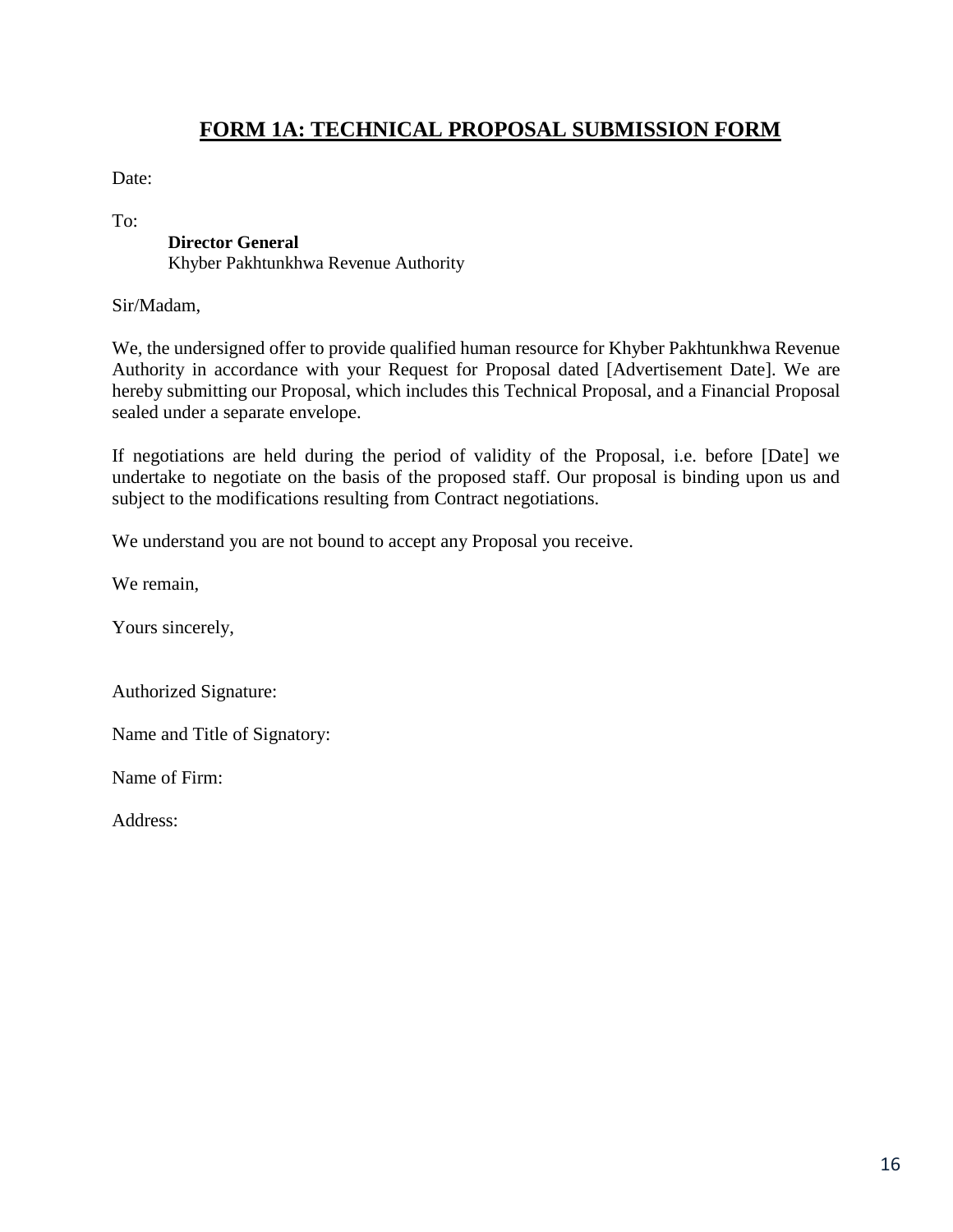# **FORM 1B: FIRM'S/AGENCY'S PROFILE**

| S# | <b>Profile</b>            |                                               |  |
|----|---------------------------|-----------------------------------------------|--|
| 1. |                           | Profile of the Firm:                          |  |
|    | 1.                        | Background of the Firm/Agency                 |  |
|    | ii.                       | Registered age of the Firm/Agency             |  |
|    | .<br>$\overline{111}$ .   | Core Business Area                            |  |
|    |                           |                                               |  |
| 2. | $\mathbf{1}$ .            | Location of Firm's/Agency's Office/Sub Office |  |
|    | ii.                       | Number of branches                            |  |
|    | $\cdots$<br>111.          | Number of employees                           |  |
|    |                           |                                               |  |
| 3. | <b>Financial Position</b> |                                               |  |
|    | Name of Banks<br>1.       |                                               |  |
|    | ii.                       | Certificate of Financial Position from bank   |  |
|    | $\cdots$<br>111.          | Copy of Annual Accounts, if any               |  |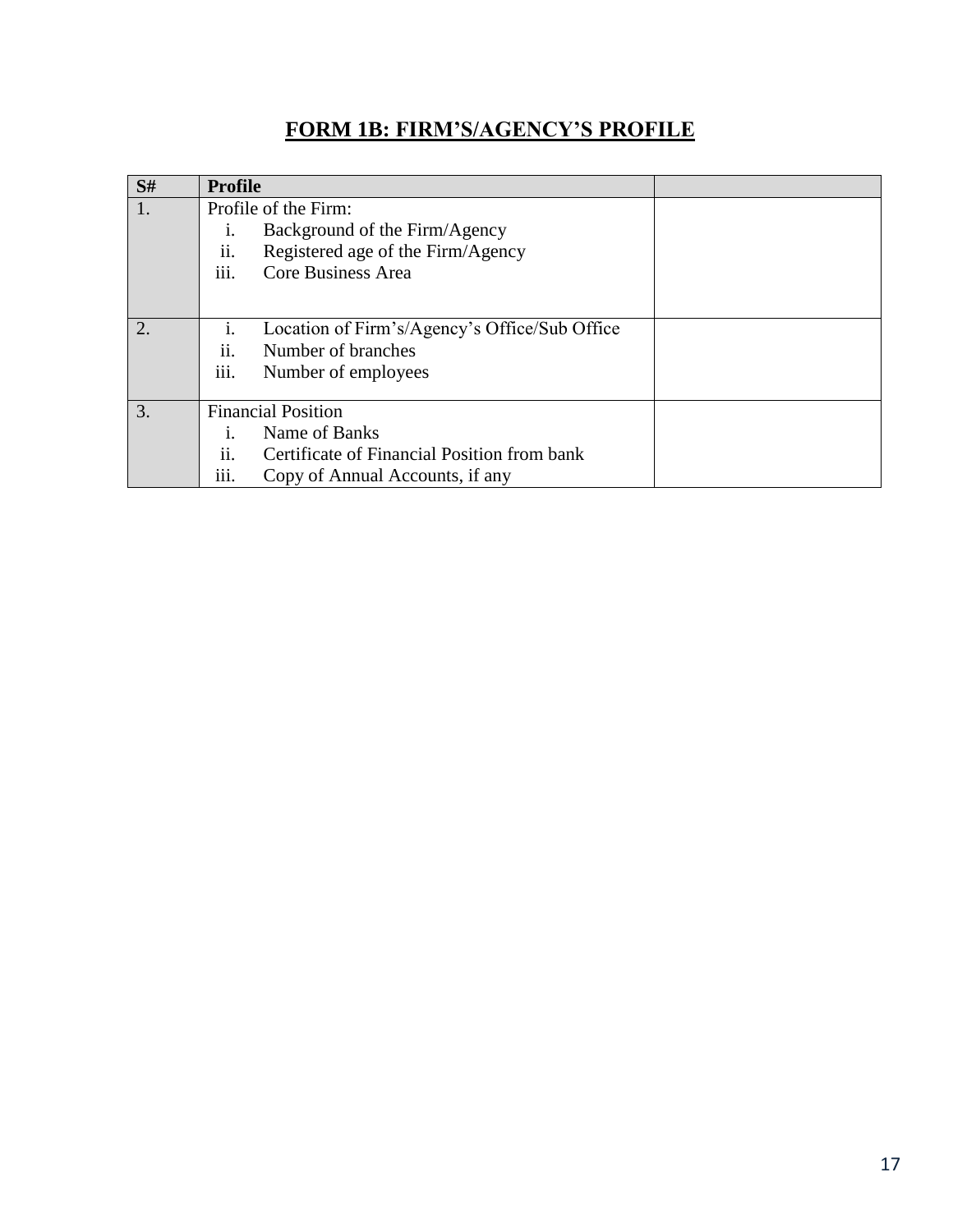# **FORM 1C: SPECIFIC/SIMILAR EXPERIENCE OF THE FIRM/AGENCY IN PROVIDING HR/SUPPORT SERVICES TO GOVERNMENT ORGANISATIONS**

| <b>Name of Client</b> | <b>Type of Human</b><br><b>Resources provided</b><br>during the<br>Assignment/Project<br>(Details of the types of<br>the posts) | <b>Period of</b><br>Assignment/Project | <b>Value of</b><br>Assignment/Project | <b>Project Brief</b> |
|-----------------------|---------------------------------------------------------------------------------------------------------------------------------|----------------------------------------|---------------------------------------|----------------------|
|                       |                                                                                                                                 |                                        |                                       |                      |
|                       |                                                                                                                                 |                                        |                                       |                      |
|                       |                                                                                                                                 |                                        |                                       |                      |
|                       |                                                                                                                                 |                                        |                                       |                      |
|                       |                                                                                                                                 |                                        |                                       |                      |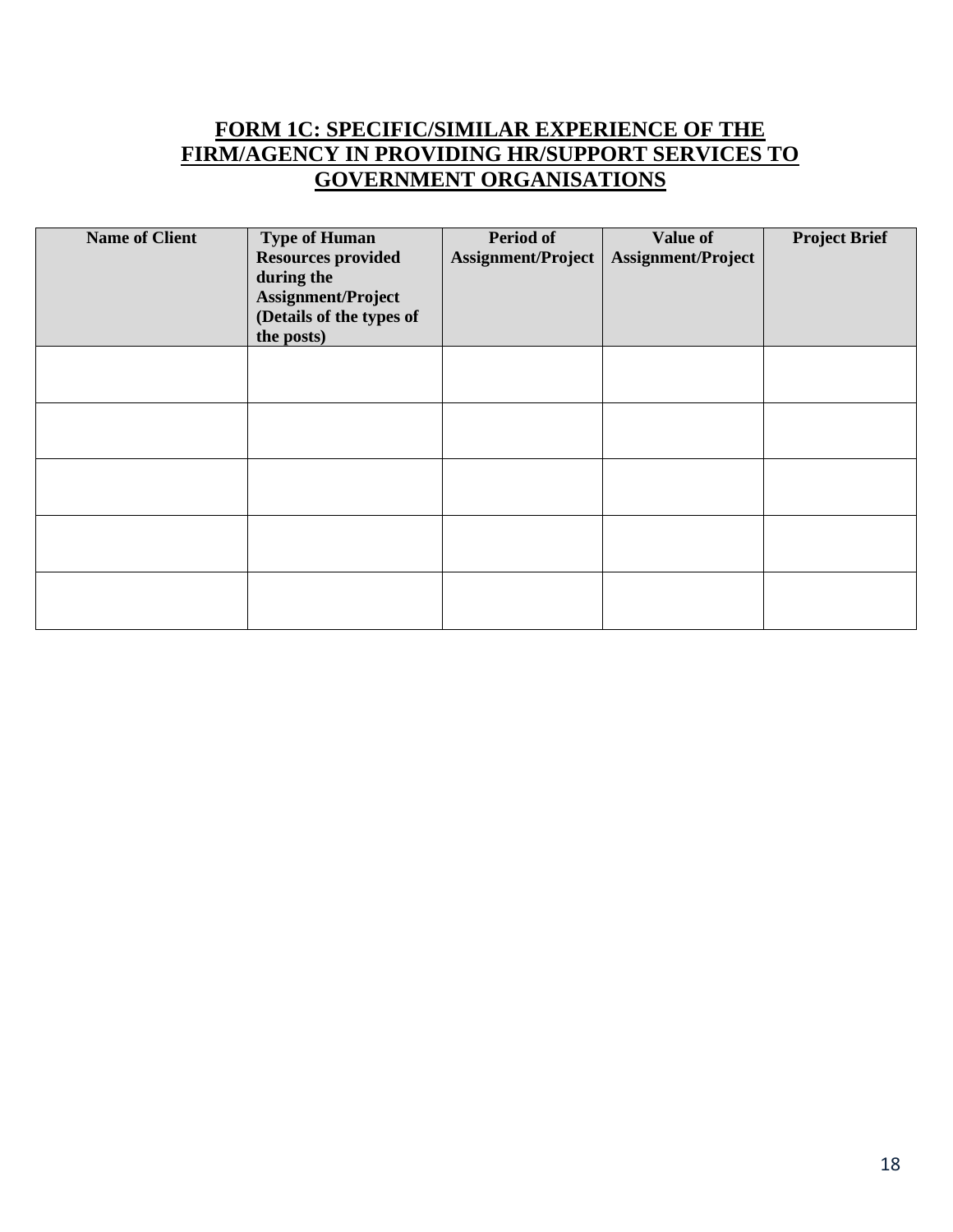# **FORM 1D: GENERAL EXPERIENCE OF THE FIRM/AGENCY**

| Sr.<br>N <sub>o</sub> | Name of<br><b>Client</b> | <b>Details of type</b><br><b>Human Resources</b><br>provided to the<br>client | <b>Period of</b><br><b>Assignment/Project</b> | Value of<br>Assignment/Pr<br>oject | <b>Present Status</b><br>of the<br>Assignment/Pro<br>ject | <b>Contact No.</b><br>of focal<br>person of<br>client |
|-----------------------|--------------------------|-------------------------------------------------------------------------------|-----------------------------------------------|------------------------------------|-----------------------------------------------------------|-------------------------------------------------------|
|                       |                          |                                                                               |                                               |                                    |                                                           |                                                       |
|                       |                          |                                                                               |                                               |                                    |                                                           |                                                       |
|                       |                          |                                                                               |                                               |                                    |                                                           |                                                       |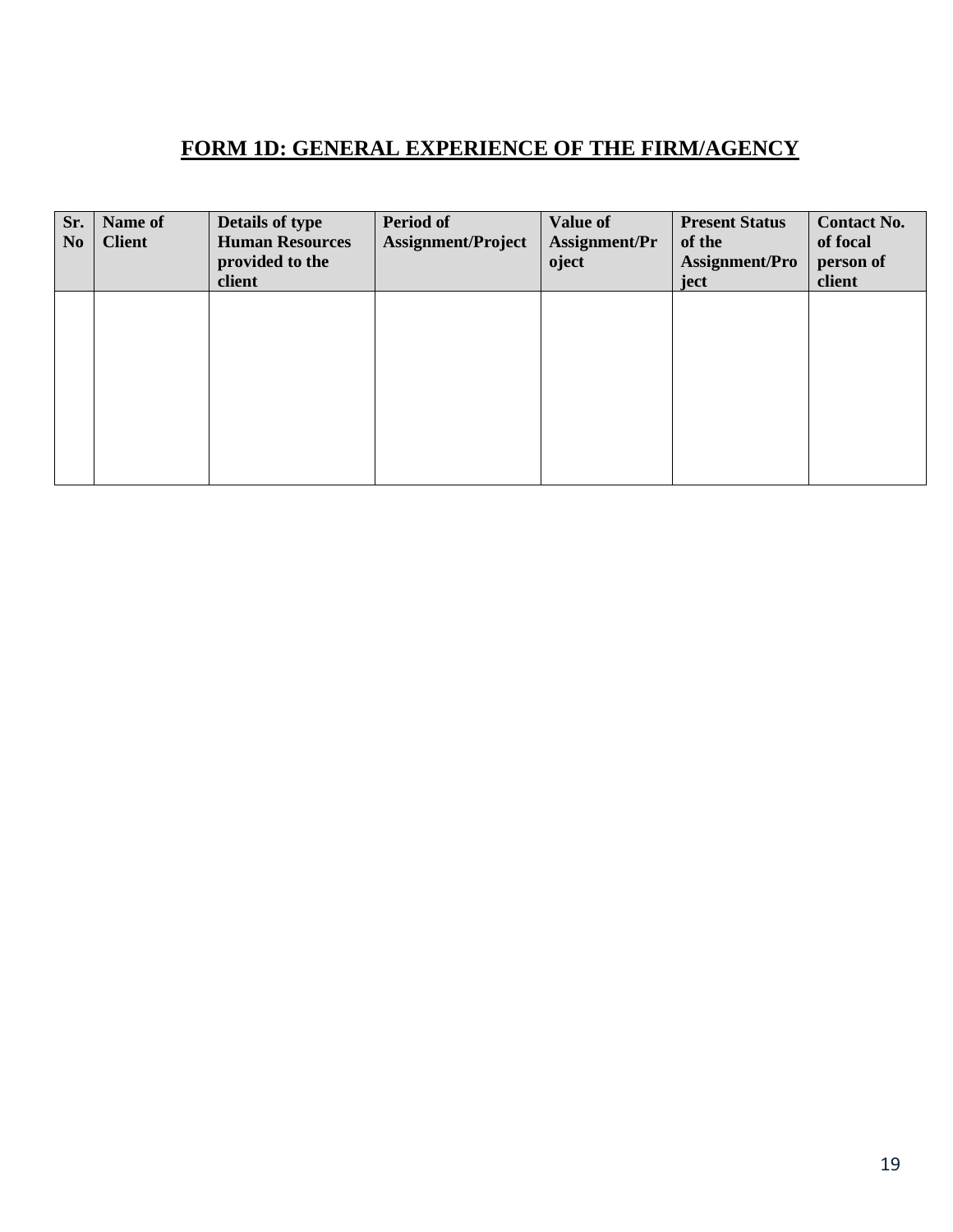# **FORM 1E: METHODOLOGY & WORK PLAN**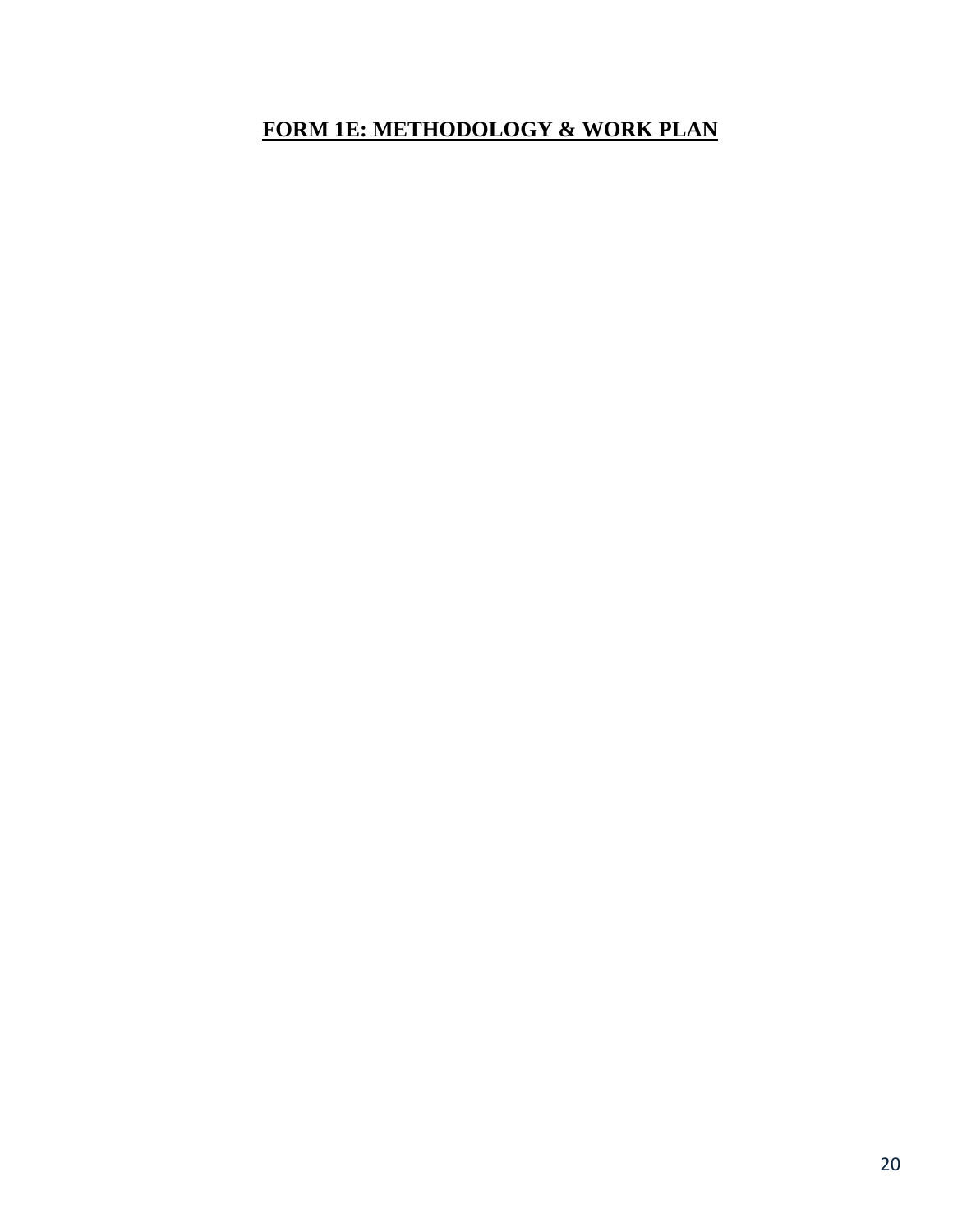# **FORM 1F: TEAM LEAD / FOCAL PERSON**

| Position                   |                              |               |  |  |
|----------------------------|------------------------------|---------------|--|--|
| <b>General Information</b> | Name                         | Date of Birth |  |  |
|                            | Telephone:                   |               |  |  |
|                            | Fax:                         |               |  |  |
|                            | Years with Present Employer: |               |  |  |

#### **Employment Record:**

Summarize professional experience in reverse chronological order. Indicate particular technical and managerial experience relevant to the project:

| DD/MM/YY |           | Company/Project/Position/Specific Tech Experience |  |
|----------|-----------|---------------------------------------------------|--|
| From     | <b>To</b> |                                                   |  |
|          |           |                                                   |  |
|          |           |                                                   |  |
|          |           |                                                   |  |
|          |           |                                                   |  |
|          |           |                                                   |  |
|          |           |                                                   |  |
|          |           |                                                   |  |
|          |           |                                                   |  |
|          |           |                                                   |  |
|          |           |                                                   |  |
|          |           |                                                   |  |

### **Education:**

| <b>Highest Level of Degree</b> | Relevance of Degree to the Assignment |
|--------------------------------|---------------------------------------|
| PhD                            |                                       |
| M.Phil                         |                                       |
| <b>Masters</b>                 |                                       |
| <b>Bachelors</b>               |                                       |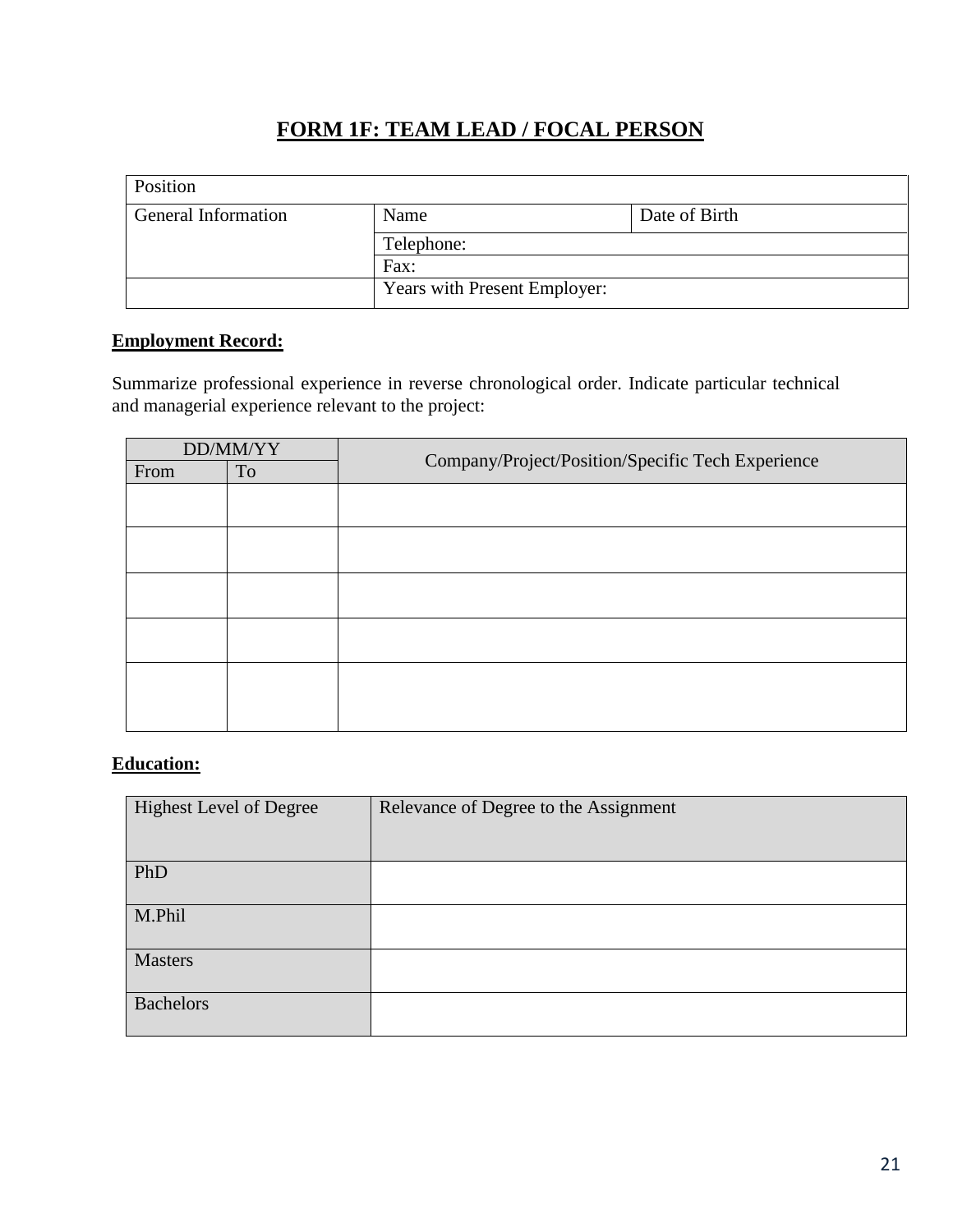# **FORM 1G: CORE TEAM MEMBERS**

| S. No. | <b>Name</b> | Qualification | No. of Years of<br><b>Experience</b> | <b>Relevance to the</b><br><b>Assignment</b> |
|--------|-------------|---------------|--------------------------------------|----------------------------------------------|
| 1.     |             |               |                                      |                                              |
| 2.     |             |               |                                      |                                              |
| 3.     |             |               |                                      |                                              |
| 4.     |             |               |                                      |                                              |
| 5.     |             |               |                                      |                                              |
| 6.     |             |               |                                      |                                              |
| 7.     |             |               |                                      |                                              |
| 8.     |             |               |                                      |                                              |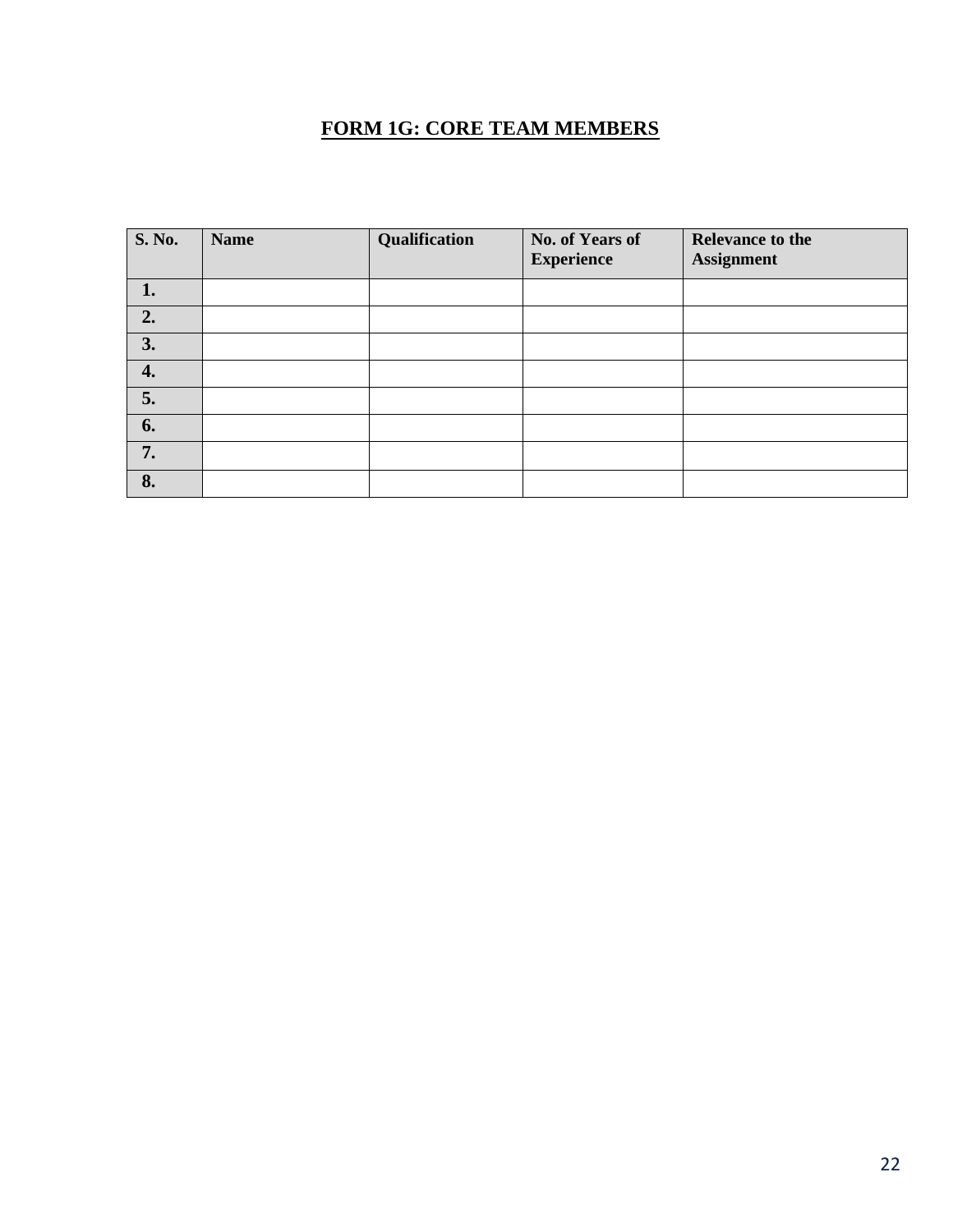# **FORM 1H: COMPLAINTS/ LEGAL CASES AGAINST THE FIRM/AGENCY:**

| S.No. | Court | Complainant name,<br>details and contact | <b>Brief of the</b><br>complaint/case | Progress/status of<br>the case | <b>Decision</b> |
|-------|-------|------------------------------------------|---------------------------------------|--------------------------------|-----------------|
|       |       |                                          |                                       |                                |                 |
|       |       |                                          |                                       |                                |                 |
|       |       |                                          |                                       |                                |                 |
|       |       |                                          |                                       |                                |                 |
|       |       |                                          |                                       |                                |                 |
|       |       |                                          |                                       |                                |                 |
|       |       |                                          |                                       |                                |                 |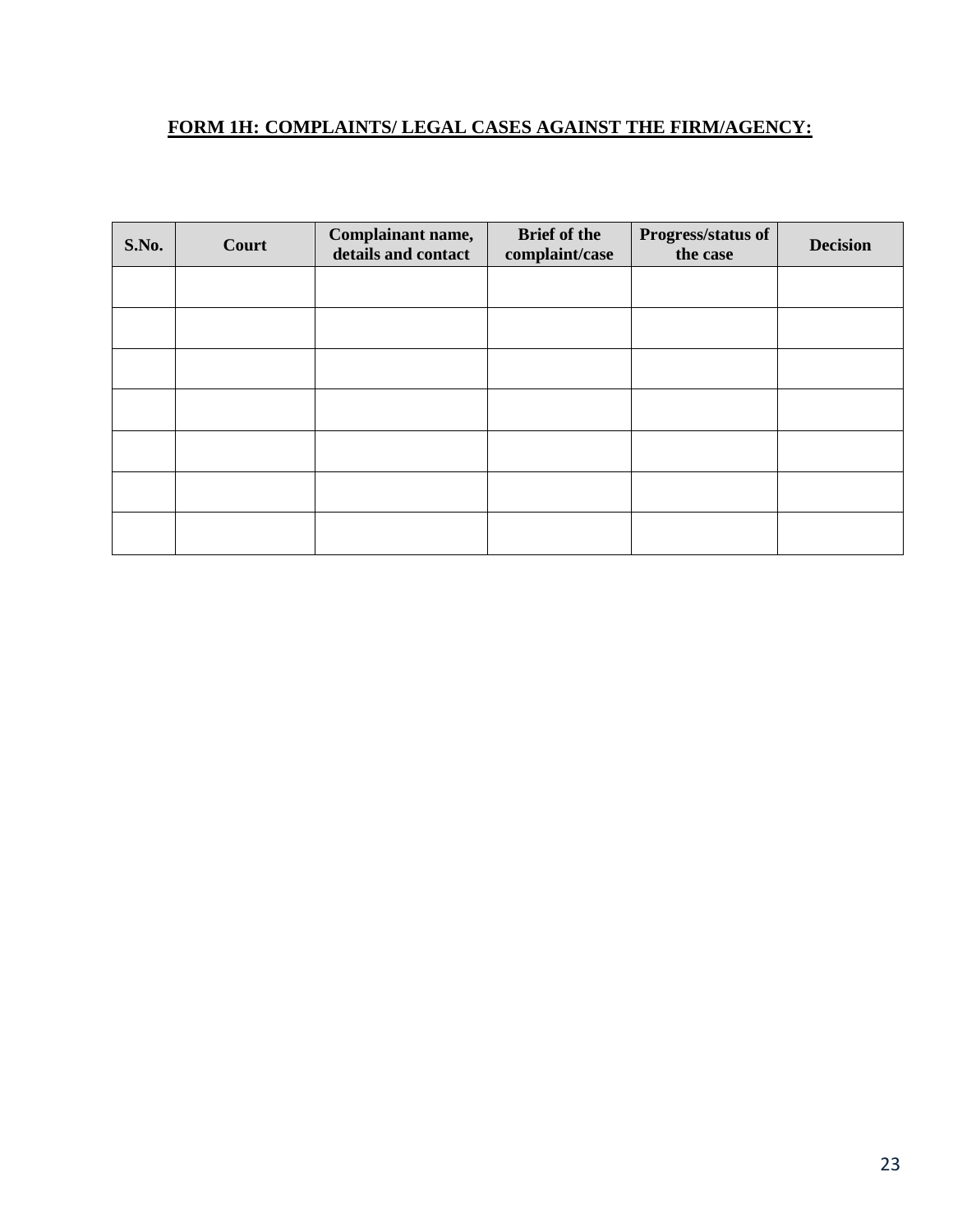### **FORM 1I: DETAILS OF INFRASTRUCTURE/ PERSONNEL/ AVAILABLE AT DIFFERENT LOCATIONS IN PAKISTAN.**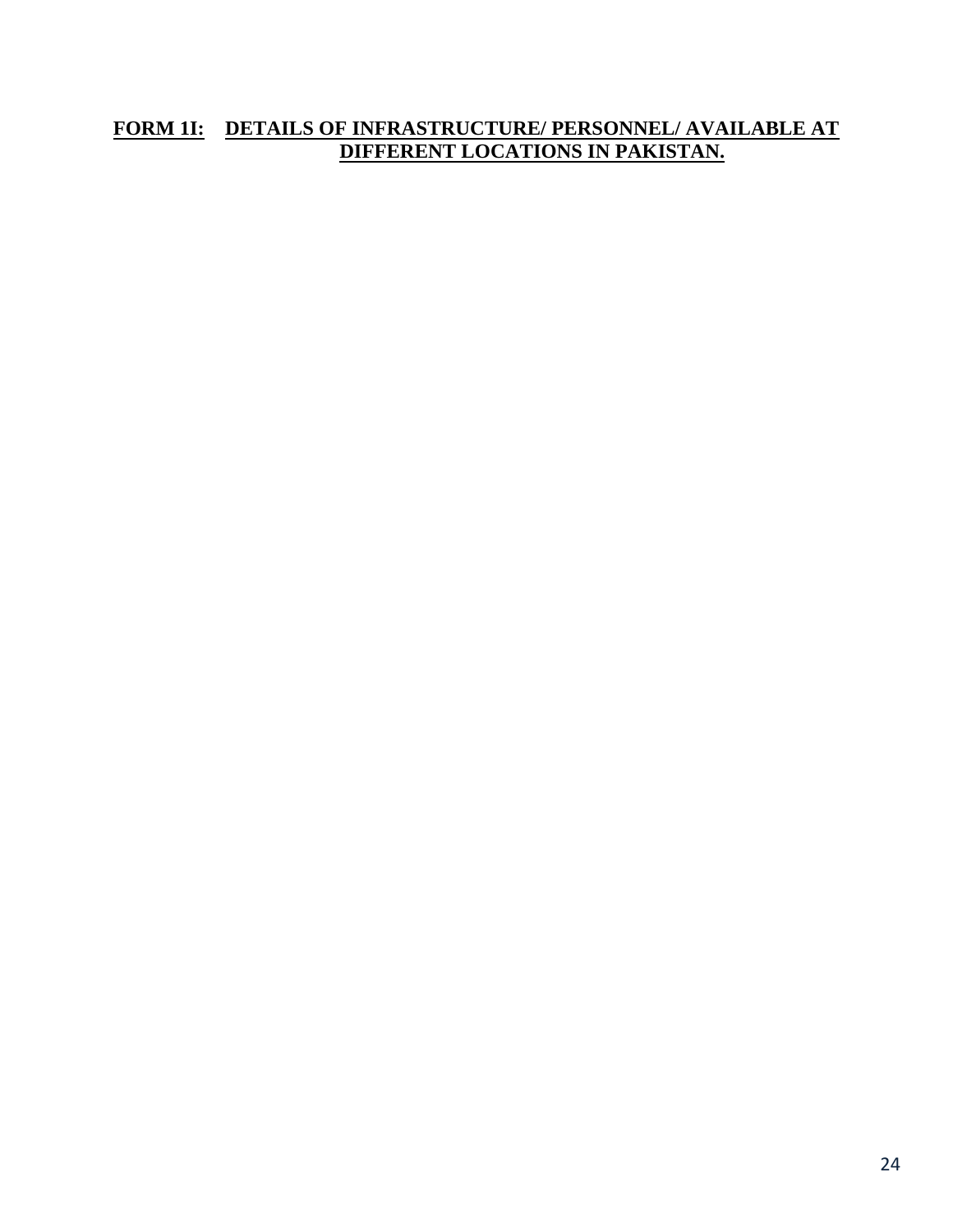# SECTION 3: FINANCIAL PROPOSAL STANDARD FORMS

- **FORM 2A:** Financial Proposal submission form
- **FORM 2B:** Summary of costs
- **FORM 2C:** Breakdown of price per post including taxes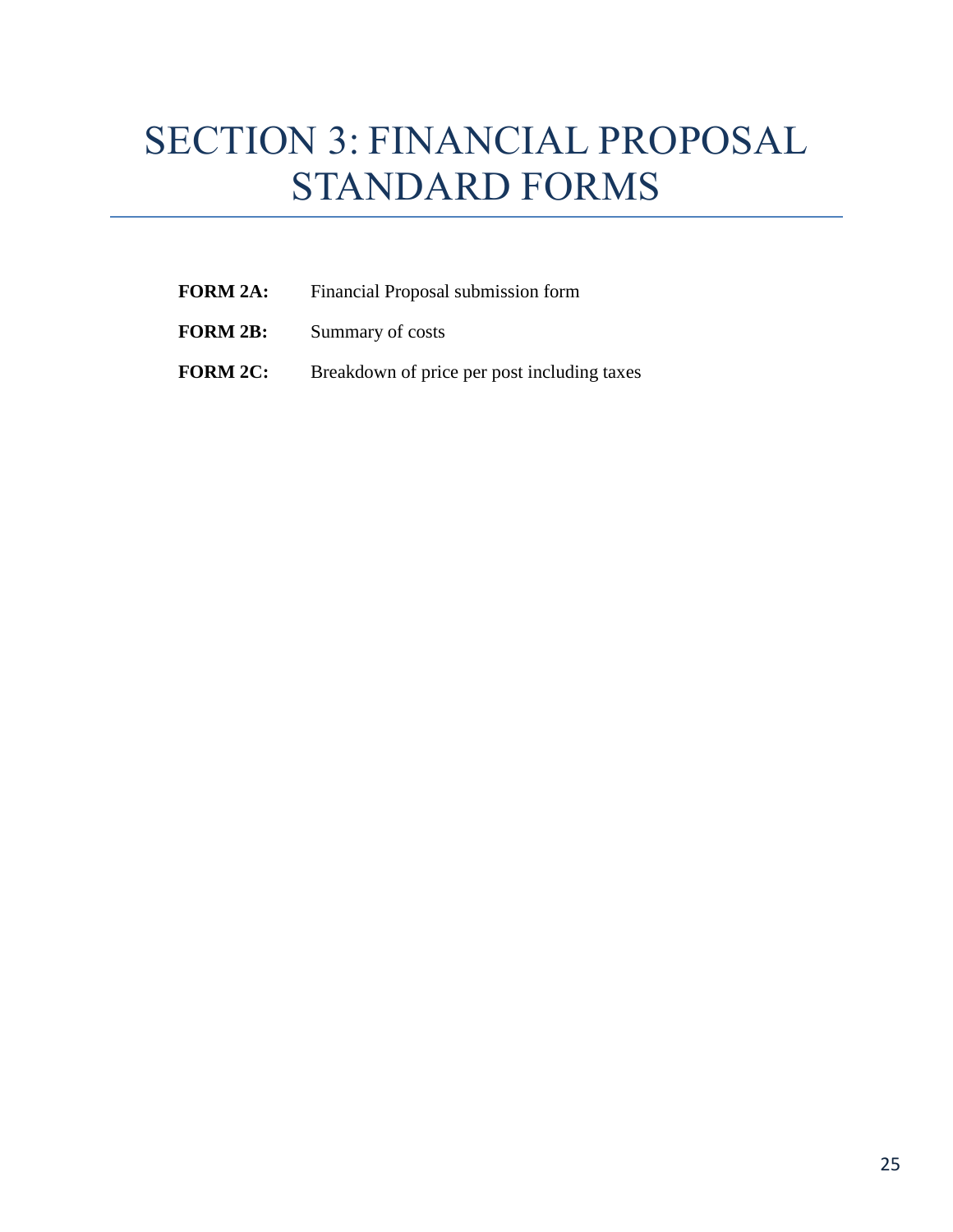### **FORM 2A: Financial Proposal Submission Form**

Date

To: **Director General** Khyber Pakhtunkhwa Revenue Authority Peshawar.

Sir/Madam,

We, the undersigned offer to provide "qualified human resource" for Khyber Pakhtunkhwa Revenue Authority in accordance with your Request for Proposal dated [Advertisement Date] and our proposal [Technical and Financial Proposals). Our attached Financial Proposal is for the sum of [Amount in words and figures]. This amount is inclusive of all the local taxes, duties, fees, levies and other charges applicable on our company, our subcontractors and collaborations under the Pakistani law.

Our Financial Proposal shall be binding upon us subject to the modifications resulting from Contract negotiations, up to expiration of the validity period of the proposal, i.e. [Date].

Though included in the above mentioned fee, Commissions and gratuities, if any, paid or to be paid by us to agents relating to this Proposal and Contract execution, if we are awarded the contract, are listed below: -

|                  | Name and Address Amount in Pak Rs.                                  | Purpose of RFP |
|------------------|---------------------------------------------------------------------|----------------|
|                  |                                                                     |                |
|                  | We understand you are not bound to accept any Proposal you receive. |                |
| We remain,       |                                                                     |                |
| Yours sincerely, |                                                                     |                |
|                  |                                                                     |                |
|                  |                                                                     |                |
|                  |                                                                     |                |
|                  |                                                                     |                |
|                  |                                                                     |                |
|                  |                                                                     |                |
|                  |                                                                     |                |
|                  |                                                                     |                |
|                  |                                                                     |                |
|                  |                                                                     |                |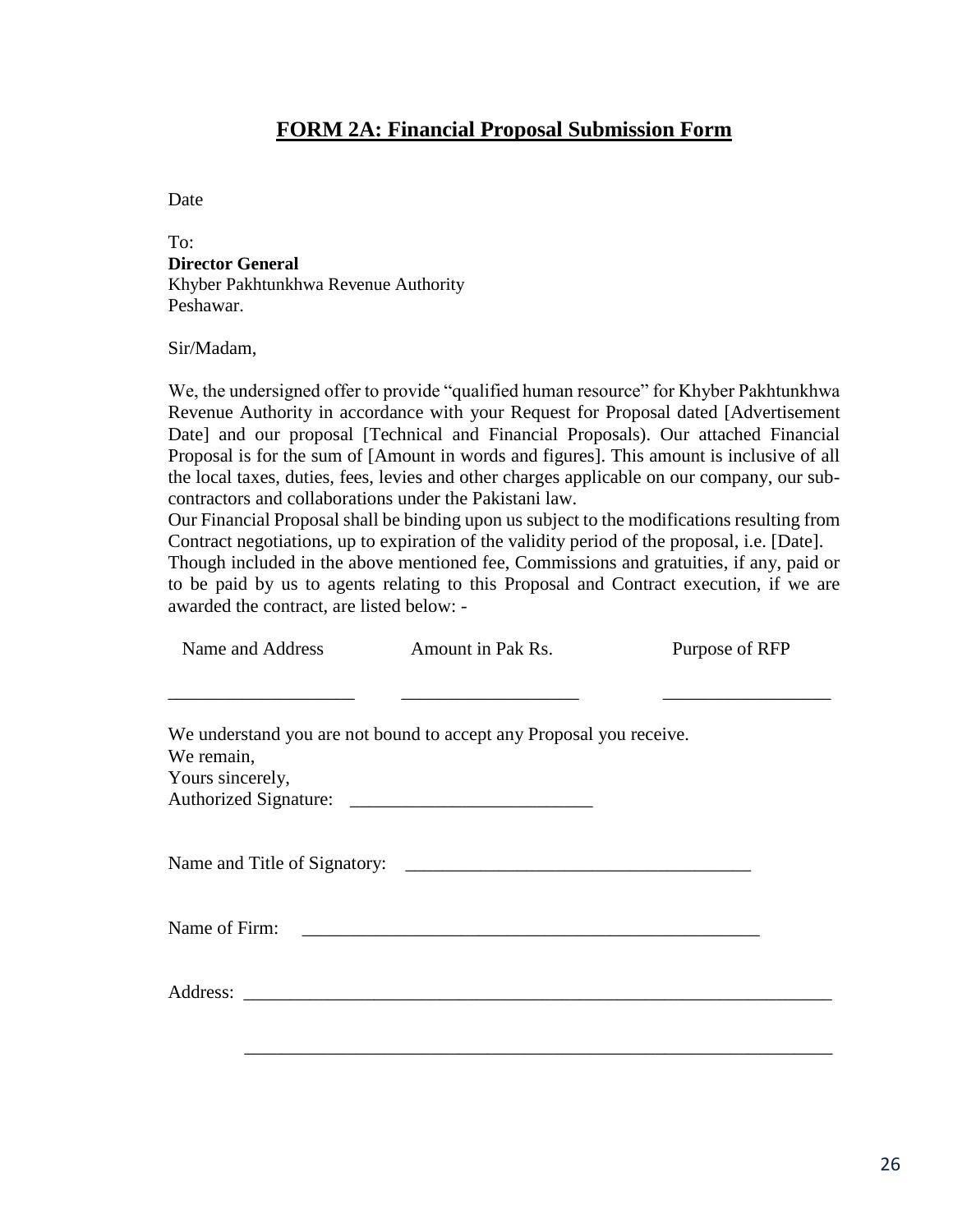# **FORM 2B: Summary of Costs:**

| <b>Costs</b>                                          | <b>Pak Rupees</b> |
|-------------------------------------------------------|-------------------|
| Subtotal<br><b>Local Taxes</b>                        |                   |
| Total Amount of Financial Proposal including<br>Taxes |                   |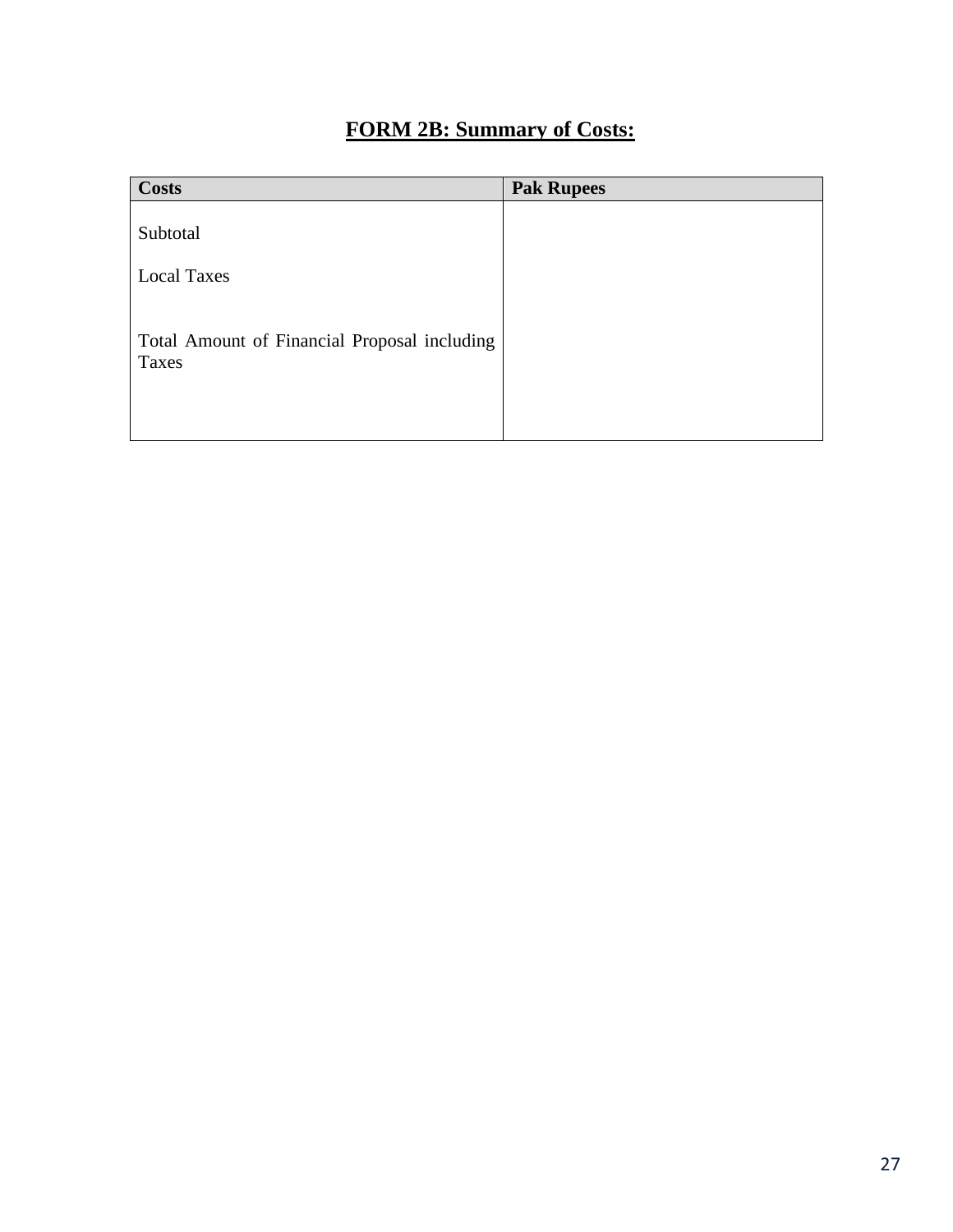| S.No | <b>Posts</b>            | <b>Cost Per Head</b><br><b>Count(Inclusive</b><br>of all Taxes) | Head<br><b>Counts</b> | <b>Total Cost</b><br>Inclusive of all<br>Taxes) | <b>Overtime</b><br>Cost/Hour |
|------|-------------------------|-----------------------------------------------------------------|-----------------------|-------------------------------------------------|------------------------------|
| 5.1  | Notice Server           |                                                                 | 3                     | -                                               |                              |
| 5.2  | <b>Driver</b>           |                                                                 | 19                    | -                                               |                              |
| 5.3  | Naib Qasid              |                                                                 | 10                    | -                                               |                              |
| 5.4  | Chowkidar               |                                                                 | 6                     | -                                               |                              |
| 5.5  | Cleaner/Sanitary Worker |                                                                 | 3                     | $\overline{\phantom{0}}$                        |                              |
| 5.6  | Photostat Operator      |                                                                 | 3                     | $\overline{\phantom{a}}$                        |                              |
| 5.7  | Mali/ Gardner           |                                                                 | $\mathbf{1}$          |                                                 |                              |
|      | <b>Total</b>            | $\qquad \qquad \blacksquare$                                    | 45                    |                                                 |                              |

# **FORM 2C: Breakdown of Price per Post/Service:**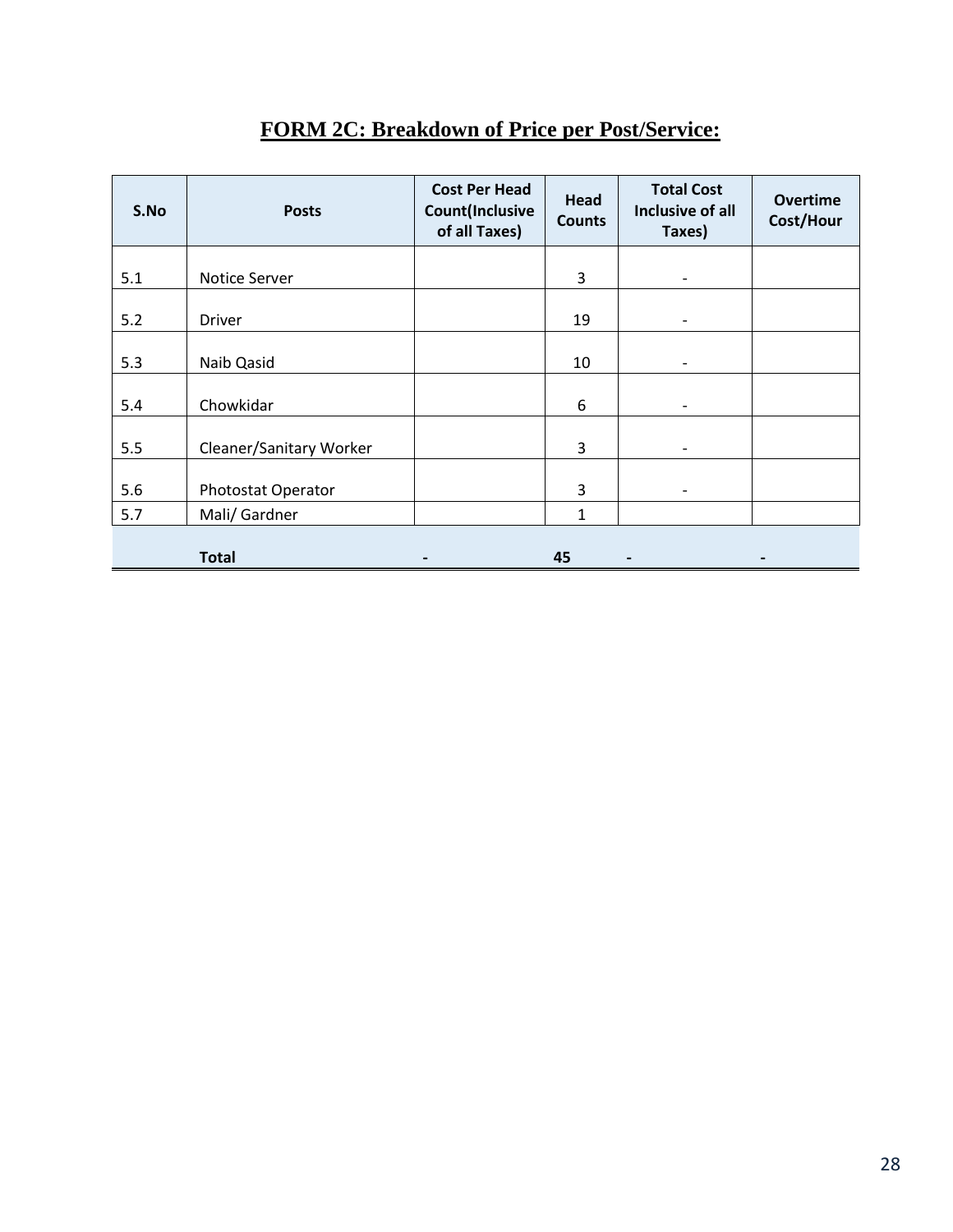# Form of Contract

THIS CONTRACT (herein called the "Contract") is made the Day of the month of \_\_\_\_\_\_\_\_\_\_, 2019, by and between, **Khyber Pakhtunkhwa Revenue Authority,** having its place of business at Phase-3 Chowk, Railway Track Road, Hayatabad (Hereinafter referred to as "The KPRA" which expression shall, wherever the context so permits, include its successors in interest and assigns) through \_\_\_\_\_\_\_\_\_\_\_\_\_ who is duly authorized in this behalf, of the First Part

#### **AND**

M/s\_\_\_\_\_\_\_\_\_\_\_\_\_\_\_\_, incorporated/ registered under the applicable laws in Pakistan, having its principal office at  $\qquad \qquad$  . (Hereinafter called "The Service Provider", which expression shall, wherever the context so permits, include its successors in interest and assigns) through \_\_\_\_\_\_\_\_\_\_\_\_\_\_\_\_\_\_ who is duly authorized in this behalf of the other Part.

(THE KPRA and THE SERVICE PROVIDER are hereinafter collectively referred to as the "Parties" and individually as a "Party").

#### WHEREAS,

- a) The KPRA has requested the Service Provider to provide certain Services as defined in the Appendix A&B to this Contract (hereinafter called the "Services").
- b) The Service Provider, having represented to the KPRA that they have the required professional skills, and personnel and technical resources, have agreed to provide the Services on the terms and conditions set forth in this Contract at the service charges mentioned in the Appendix E titled breakdown of contract price;

NOW THEREFORE the parties hereto hereby agree as follows: -

1. The following documents attached hereto shall be deemed to form an integral part of the Contract.

- a) The General Conditions of Contract;
- b) The Special Conditions of Contract;
- c) The following Appendices: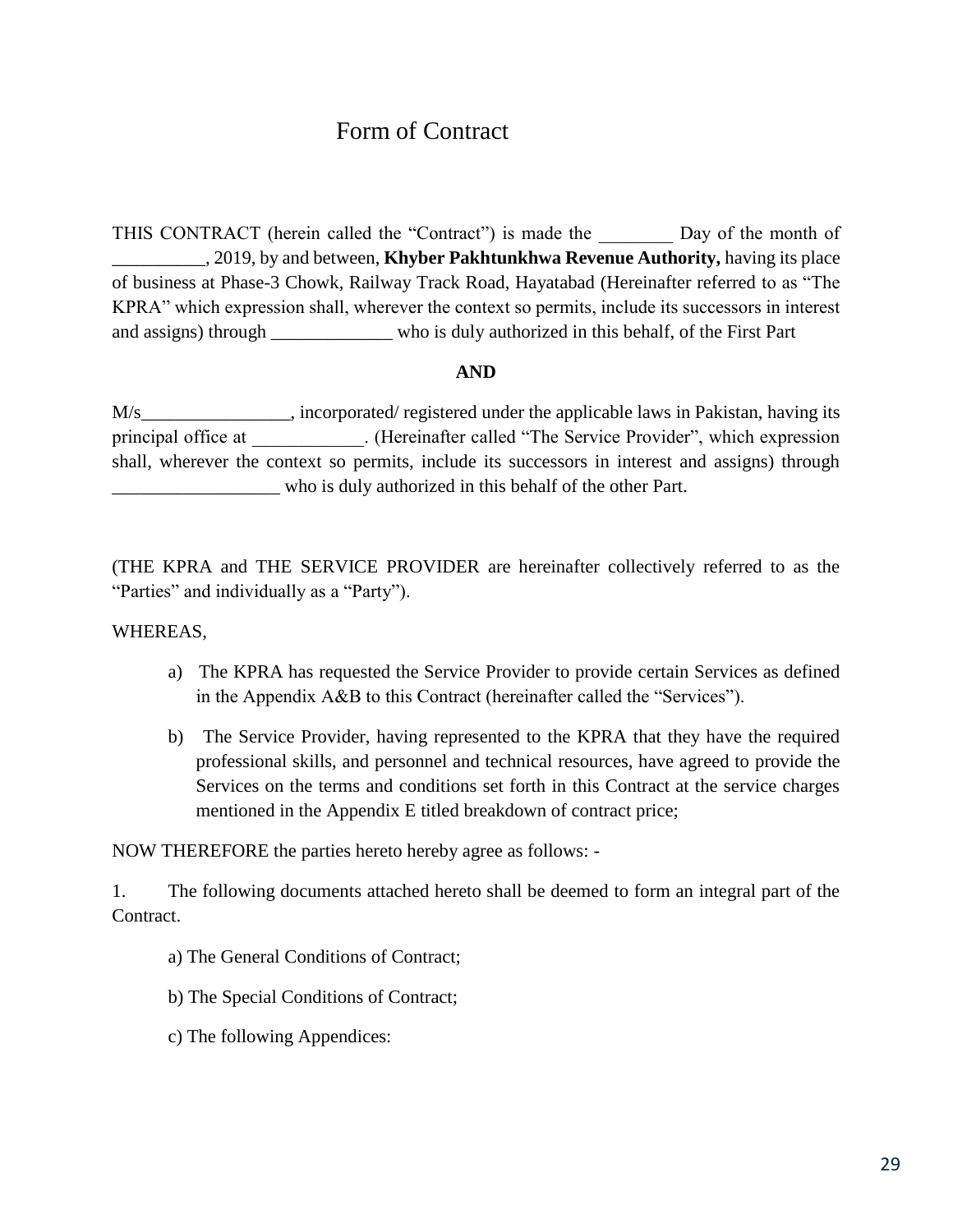Appendix A&B: Description of the Services, Performance Specifications and Terms of Reference

Appendix C: Key Personnel

Appendix D- Breakdown of the Contract Price

Appendix E- Schedule of Payments

Appendix F- Service Provider's Bid

Appendix G- Notification of Award

Appendix H- Letter of Acceptance

Appendix I- Performance Security

2. The mutual rights and obligations of the KPRA and the Service Provider shall be as set forth in the Contract, in particular:

a) The Service Provider shall carry out the Services only through its regular/ contracted employees, hereinafter referred to "The Service Provider's employee(s)'in accordance with the provisions of the Contract; and

b) The KPRA shall make payments to the Service Provider in accordance with the provisions of the Contract and deduction of all applicable taxes required under the existing laws at the time of payment and recover damages, if any, during providing the services.

3. The Service Provider shall provide the services during the period commencing and continuing through \_\_\_\_\_\_\_\_\_\_\_\_\_\_\_ or any other periods as may be subsequently agreed by the parties in writing.

IN WITNESS WHEREOF, the Parties hereto have caused this Contract to be signed in their respective names as of the day and year first above written.

For and on behalf of Khyber Pakhtunkhwa Revenue Authority, KPRA Head Quarters, Peshawar.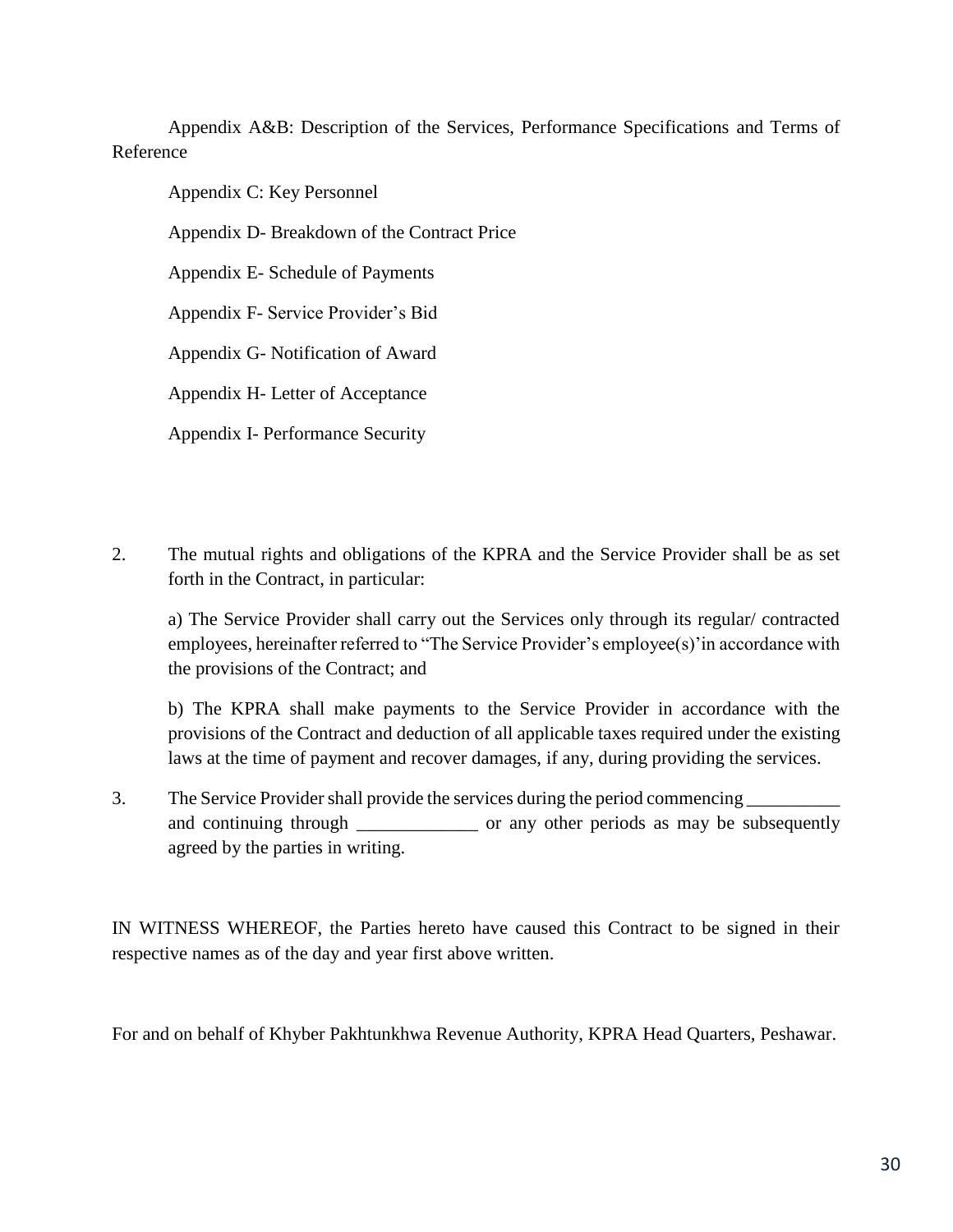*[Authorized Representative]/ (Name, Designation & Signature)*

\_\_\_\_\_\_\_\_\_\_\_\_\_\_\_\_\_\_\_\_\_\_\_\_\_\_\_\_\_\_\_\_\_\_\_\_\_\_\_\_\_\_\_\_\_\_\_\_\_\_\_\_\_\_\_\_\_\_\_\_\_\_\_\_\_\_\_\_

**Witness: -**

Signed by:  $\frac{\text{Signed by:}\n}{\text{Signed by:}\n}$ 

CNIC #: \_\_\_\_\_\_\_\_\_\_\_\_\_\_\_\_\_\_\_\_

For and on behalf of the Service Provider.

*[Authorized Representative] / (Name, Designation & Signature)*

\_\_\_\_\_\_\_\_\_\_\_\_\_\_\_\_\_\_\_\_\_\_\_\_\_\_\_\_\_\_\_\_\_\_\_\_\_\_\_\_\_\_\_\_\_\_\_\_\_\_\_\_\_\_\_\_

**Witness: -**

Signed by: \_\_\_\_\_\_\_\_\_\_\_\_\_\_\_\_\_\_\_\_

CNIC#: \_\_\_\_\_\_\_\_\_\_\_\_\_\_\_\_\_\_\_\_\_\_

#### **General Conditions of Contract**

#### **A. General Conditions of Contract (GCC)**

#### **1. General Provisions**

**1.1 Definitions** Unless the context otherwise requires, the following terms whenever used in this Contract have the following meanings: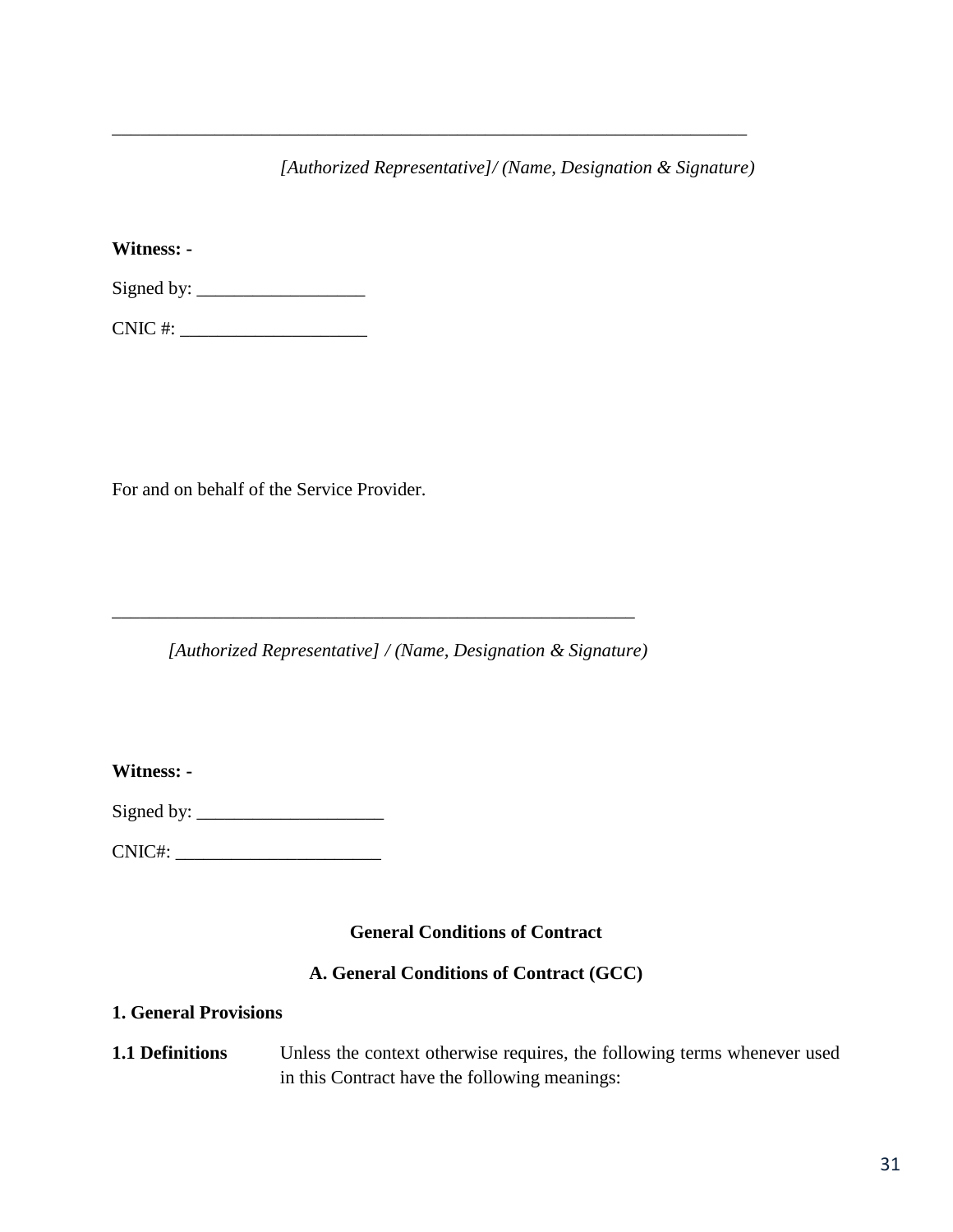**a.** "Activity Schedule" is the priced and completed list of items of services to be performed by the Service Provider forming part of the Bid;

**b.** "KPRA" means the Khyber Pakhtunkhwa Revenue Authority

**c.** "Completion Date" means the date of completion of the services by the Service Provider as certified by the KPRA.

**d.** "Contract" means the Contract signed by the Parties, to which these General Conditions of Contract (GCC) are attached, together with all the documents listed in Clause 1 of such signed Contract;

**e.** "Contract Price Ceiling" means the maximum payments admissible under the Contract for the performance of the Services, in accordance with Clause 6;

**f.** "GCC" means these General Conditions of Contract;

**g.** "Government" means the Government of Khyber Pakhtunkhwa.

**h.** "Party" means the KPRA or the Service Provider, as the case may be, and "Parties" means both of them;

**i.** "The Service Provider's Employee" means regular or contract employees of the Service Provider who will be assigned to the performance of the Services by the Service Provider

**j.** "Service Provider" means a firm or corporate body whose Bid to provide Services has been accepted by the KPRA;

**k.** "Service Provider's Bid" means the completed bidding document submitted by the Service Provider to the KPRA

**l.** "SCC" means the Special Conditions of Contract by which the GCC may be amended or supplemented;

**m.** "Specifications" means the specifications of the service included in the bidding document submitted by the Service Provider to the KPRA

**n.** "Services" means the work to be performed by the Service Provider through the Service Provider's employees pursuant to this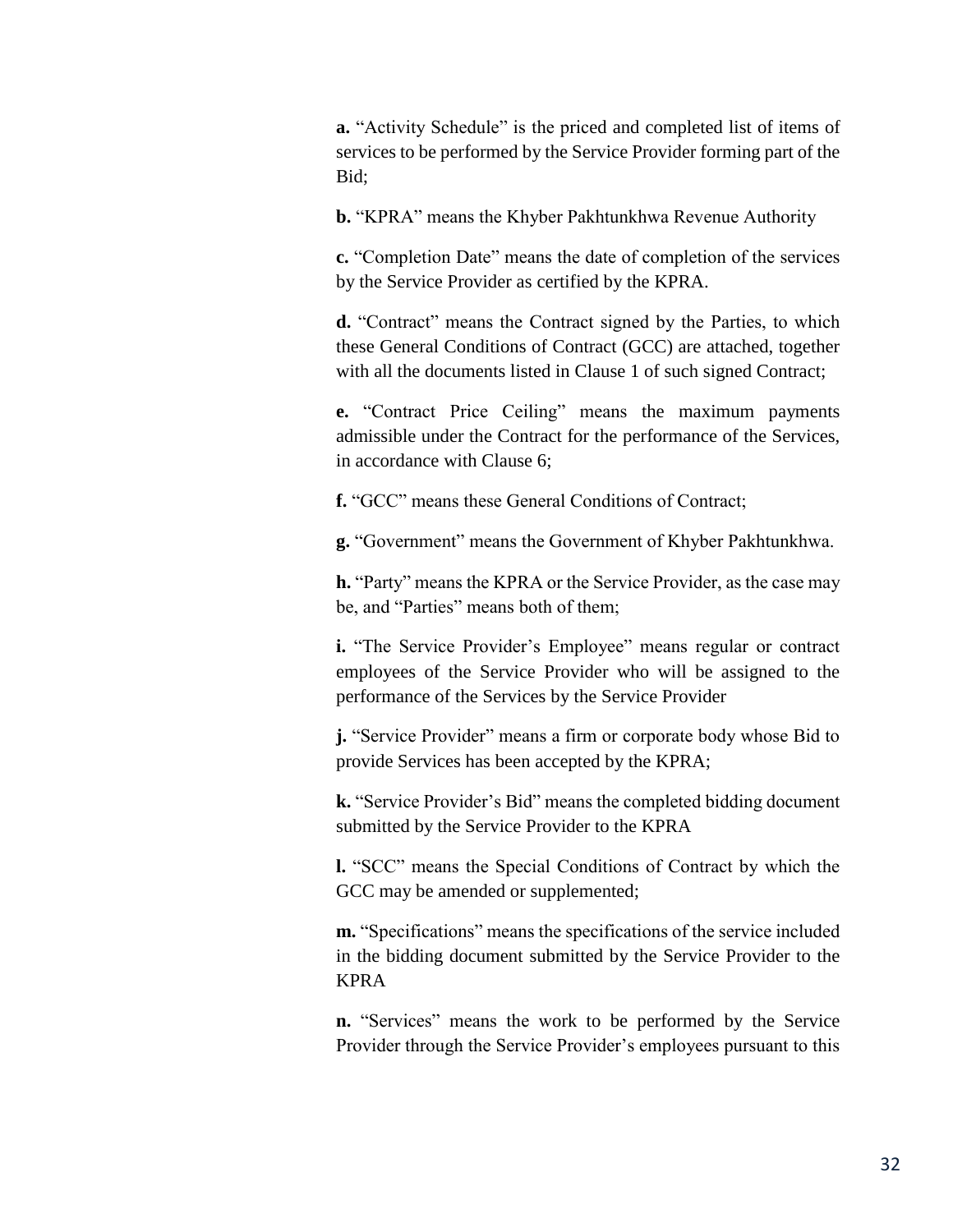|                                                | Contract, as described in Appendix A titled description of the<br>services.                                                                                                                                                                                                                                                                                                                                                                                                                                                                                 |
|------------------------------------------------|-------------------------------------------------------------------------------------------------------------------------------------------------------------------------------------------------------------------------------------------------------------------------------------------------------------------------------------------------------------------------------------------------------------------------------------------------------------------------------------------------------------------------------------------------------------|
|                                                | <b>o.</b> "Subcontract" means any entity to which the Service Provider<br>subcontracts any part of the Service in accordance with the<br>provisions of Clauses 3.5 and 4.                                                                                                                                                                                                                                                                                                                                                                                   |
| 1.2 Applicable Law:                            | The Contract shall be governed by the Laws of Islamic Republic of Pakistan.                                                                                                                                                                                                                                                                                                                                                                                                                                                                                 |
| 1.3 Language:                                  | The Contract has been executed in English, which shall be the binding and<br>controlling language for all matters relating to the meaning or interpretation of this<br>Contract.                                                                                                                                                                                                                                                                                                                                                                            |
| 1.4 Notices:                                   | Any notice, request, or consent made pursuant to this Contract shall be in writing<br>and shall be deemed to have been made when delivered in person to an authorized<br>representative of the Party to whom the communication is addressed, or when sent<br>by the registered mail, e-mail or facsimile to such Party at the address specified in<br>the SCC.                                                                                                                                                                                              |
| 1.5 Location:                                  | The Services shall be performed at such locations as are specified in Appendix A<br>and B, in the specifications and, where the location of a particular task is not so<br>specified, at such locations, as the KPRA may approve across Khyber<br>Pakhtunkhwa.                                                                                                                                                                                                                                                                                              |
| 1.6 Authorized<br><b>Representatives:</b>      | Any action required or permitted to be taken, and any document required or<br>permitted to be executed under this contract by the KPRA or the Service Provider<br>may be taken or executed by the officials specified in the SCC.                                                                                                                                                                                                                                                                                                                           |
| 1.7 Inspection and Audit<br>by the KPRA        | The Service Provider shall upon reasonable notice by the KPRA allow the KPRA's<br>management, its auditors to inspect, examine and audit its accounts and record<br>which are directly relevant to the performance of the services as set for in this<br>contract and to have them audited by auditors appointed by the KPRA, if so<br>required by the KPRA.                                                                                                                                                                                                |
| 1.8 Taxes, Duties and<br>other applicable laws | The Service Provider shall organize to pay its own and its employees taxes, and the<br>KPRA is authorized to withhold any tax from payment to the Service Provider and<br>to deposit the same into the Governmental Treasury. The Service Provider shall<br>also ensure compliance with local laws and applicable regulations.<br>Any additional tax, levies; duties or modification in the existing rates of tax and<br>other applicable laws imposed during the pendency of this contract shall be<br>adjusted in the contract price by both the parties. |

# **2. Commencement, Completion, Modification, and Termination of Contract**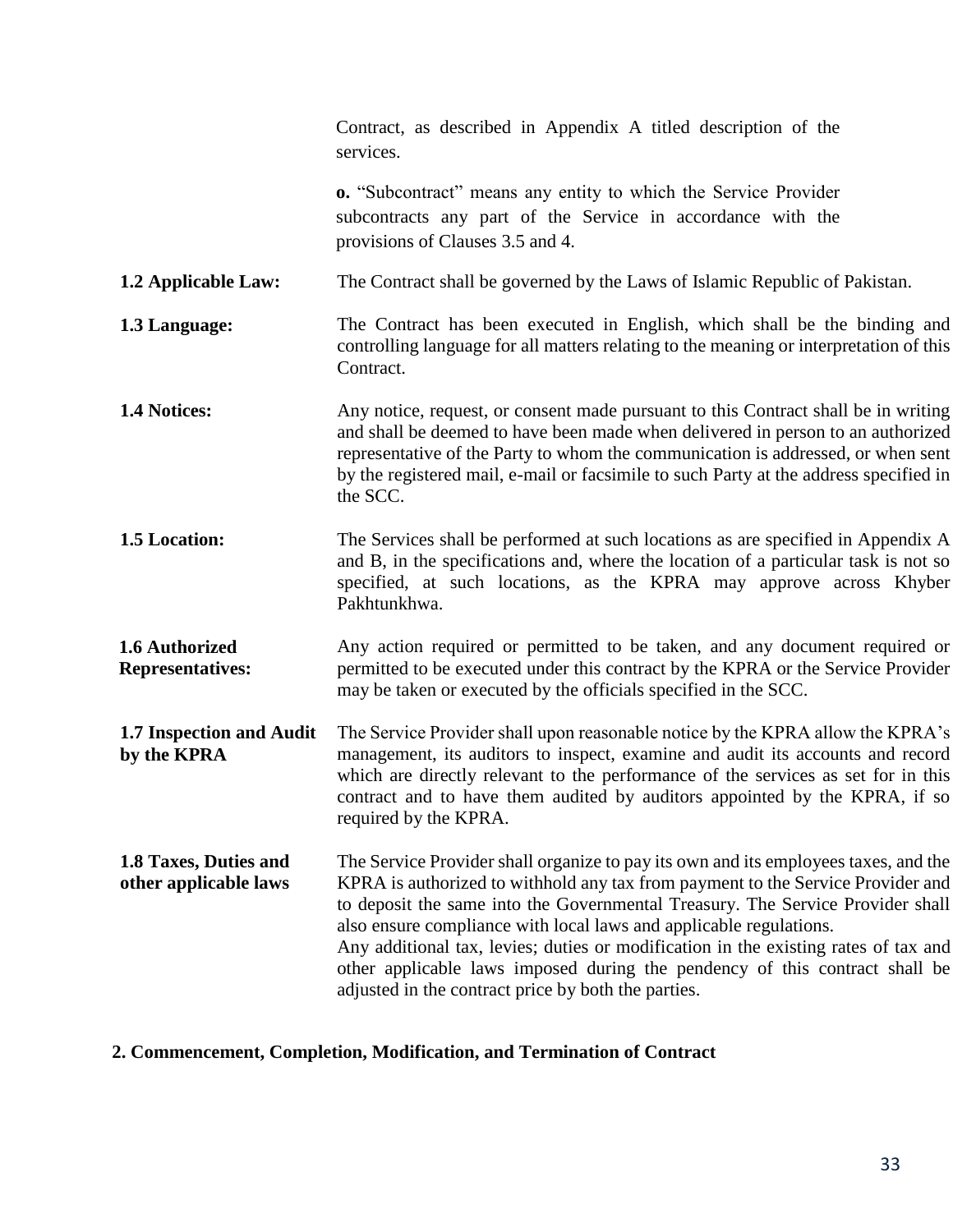| 2.1 Effectiveness of<br><b>Contract</b> | This Contract shall come into effect on the date the Contract is signed by both<br>Parties or such date as may be stated in the SCC                                                                                                                                                                                                                                                                                           |
|-----------------------------------------|-------------------------------------------------------------------------------------------------------------------------------------------------------------------------------------------------------------------------------------------------------------------------------------------------------------------------------------------------------------------------------------------------------------------------------|
| 2.2 Commencement of<br><b>Services</b>  | The Service Provider shall start carrying out the Services within thirty (30) days<br>after the Contract becomes effective, or at such other date as may be specified in<br>the SCC. The period of Contract will be for a period of One Year which is<br>extendable subject to the satisfaction of KPRA.                                                                                                                      |
| 2.3 Intended Completion<br>Date         | Unless terminated earlier pursuant to Clause 2.6, the Service Provider shall<br>complete the activities by the intended completion date as is specified in the SCC.<br>If the service provider does not complete the activities by the Intended Completion<br>Date, it shall be liable to pay liquidated damage as per sub-clause 3.8. In this case,<br>the Completion Date will be the date of completion of all activities. |
| <b>2.4 Modification</b>                 | Modification of the terms and conditions of this Contact, including any<br>modification of the scope of the services or of the Contract Price, may only be<br>made by written agreement between the Parties.                                                                                                                                                                                                                  |

#### **2.5 Force Majeure**

**2.5.1 Definition** For the purposes of this Contract, "Force Majeure" means an event which is beyond the reasonable control of a Party and which makes a Party's performance of its obligations under the Contract impossible or so impractical as to be considered impossible under the circumstances. The Party affected by Force Majeure shall on the occurrence of the event leading to Force Majeure immediately notify the other Party in writing and take all the reasonable steps to overcome the Force Majeure. If the Force Majeure persists the affected party may terminate this contract as per Clause 2.6 of the Contract because of Force Majeure.

- **2.5.2 No Breach of Contract** The failure of the Party to fulfil any of its obligations under the Contract shall not be considered to be a breach of, or default under, this Contract insofar as such an ability arises from an event of Force Majeure, provided that the Party affected by such an event (a) has taken all reasonable precautions, due care and reasonable alternative measures in order to carry out the terms and conditions of the Contract, and (b) has informed the other Party as soon as possible about occurrence of such an event.
- **2.5.3 Extension of Time** Any period within which a Party shall, pursuant to this Contact, complete any action or task, or additional task shall be extended for a period equal to the time during which such Party was unable to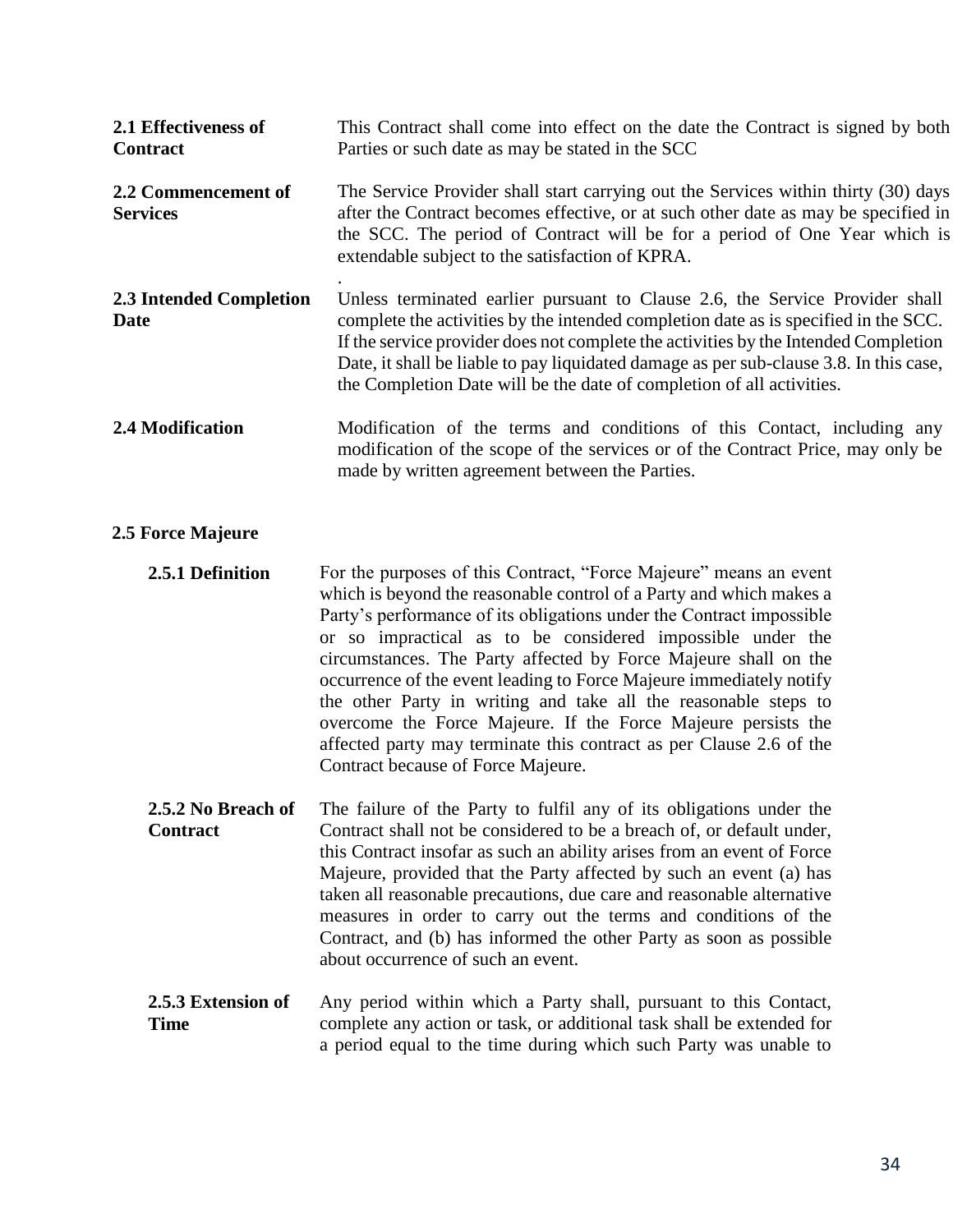perform such action as a result of Force Majeure or on advice of KPRA.

#### **2.6 Termination**

**2.6.1 By the KPRA** The KPRA may terminate this Contract by not less than thirty (30) days' written notice of termination to the Service Provider, to be given after the occurrence of any of the events specified in paragraphs (a) through (f) of this Clause 2.6.1 and sixty (60) days' in the case of event referred to in (g):

> (a) if the Service Providers do not remedy a failure in the performance of their obligations under the Contract, within thirty (30) days after being notified or within any further period as the KPRA may have subsequently approved in writing;

(b) if the Service Provider become insolvent or bankrupt;

(c) if, as the result of Force Majeure, the Service Provider/s are unable to perform a material portion of the Services for a period of not less than sixty (60) days; or

(d) if the Service Provider/s, in the judgement of the KPRA has engaged in corrupt or fraudulent practices in competing for or in executing the Contract.

(e) if the Service Provider does not maintain a Performance Guarantee in accordance with Clause 3.9;

(f) if the Service Provider has delayed the completion of the Services by the number of days for which the maximum amount of liquidated damages can be paid in accordance with Sub-Clause 3.8.1 and the SCC.;

(g) if the KPRA, in its sole discretion, decides to terminate this Contract.

**2.6.2 By the Service Provider** The Service Provider may terminate this Contract, by not less than thirty (30) days written notice to the KPRA, such notice to be given after the occurrence of any of events specified in following paragraph of this Clause 2.6.2: If the KPRA fails to pay any monies due to the Service Provider pursuant to this Contract and not subject to dispute pursuant to Clause 7 within forty-five (45) days after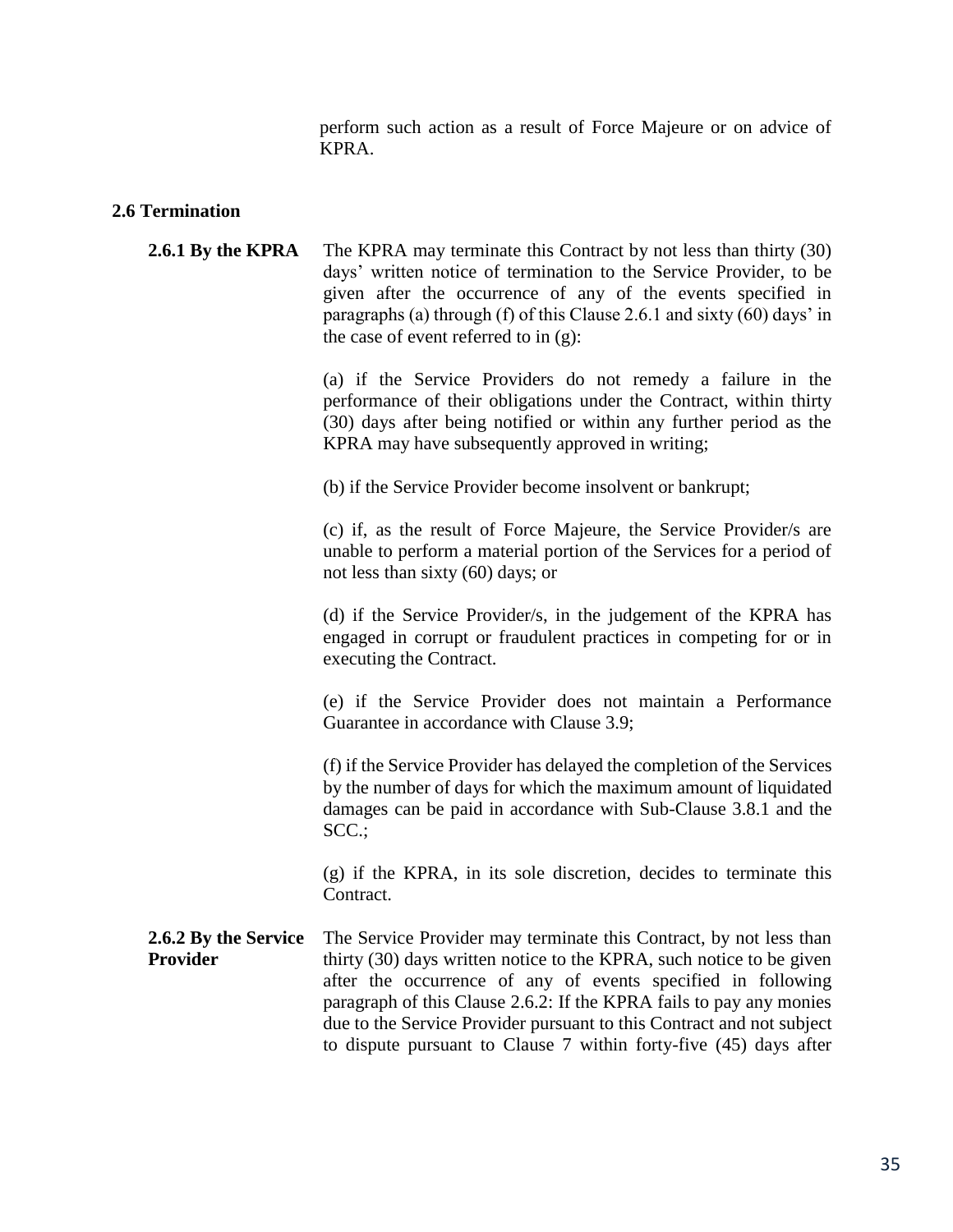receiving written notice from the Service Provider that such payment is overdue.

**2.6.3 Payment upon Termination** Upon termination of this Contract pursuant to Clauses 2.6.1 or 2.6.2, the KPRA shall make the following payments to the Service Provider: (a) Remuneration pursuant to Clause 6 for Services satisfactorily performed by the Service Provider prior to the effective date of Termination; (b) except in the case of Termination pursuant to paragraphs  $(a)$ ,  $(b)$ ,  $(d)$ ,  $(e)$ ,  $(f)$ , of Clause 2.6.1, reimbursement of any reasonable cost incident to the prompt and orderly termination of the Contract.

#### **3. Objections of the Service Provider**

**3.1 General** a. The Service Providers shall perform the Services in accordance with the Description of the Services and the Activity Schedule, and carry out their obligations with all due diligence, efficiency and economy, in accordance with generally accepted professional techniques and practice, and shall observe sound management practices, and employ efficient employees. The Service Provider shall always act in good faith in respect of any matter relating to this Contract or to the Services, and shall at all times support and safeguard the KPRA's legitimate interests in any dealings with Subcontractors or third parties.

> b. The Service Provider will ensure that replacements are provided immediately for continuity of functions.

> c. In the course of the performance of the services, the Service Provider shall comply with all reasonable requests of the KPRA, subject to ultimate direction and control being retained by The Service Provider.

> d. The Service Provider shall comply with all applicable laws, rules and regulations, instructions and customary practices of the KPRA in Pakistan;

> e. The Service Provider shall promptly notify the KPRA of any matter coming to their knowledge which could have a material effect on the business or affairs of the KPRA.

> f. the Service Provider shall comply with any code of conduct provided to the Service Provider by the KPRA from time to time and shall conduct themselves in a manner which is not prejudicial to the interest and business of the KPRA.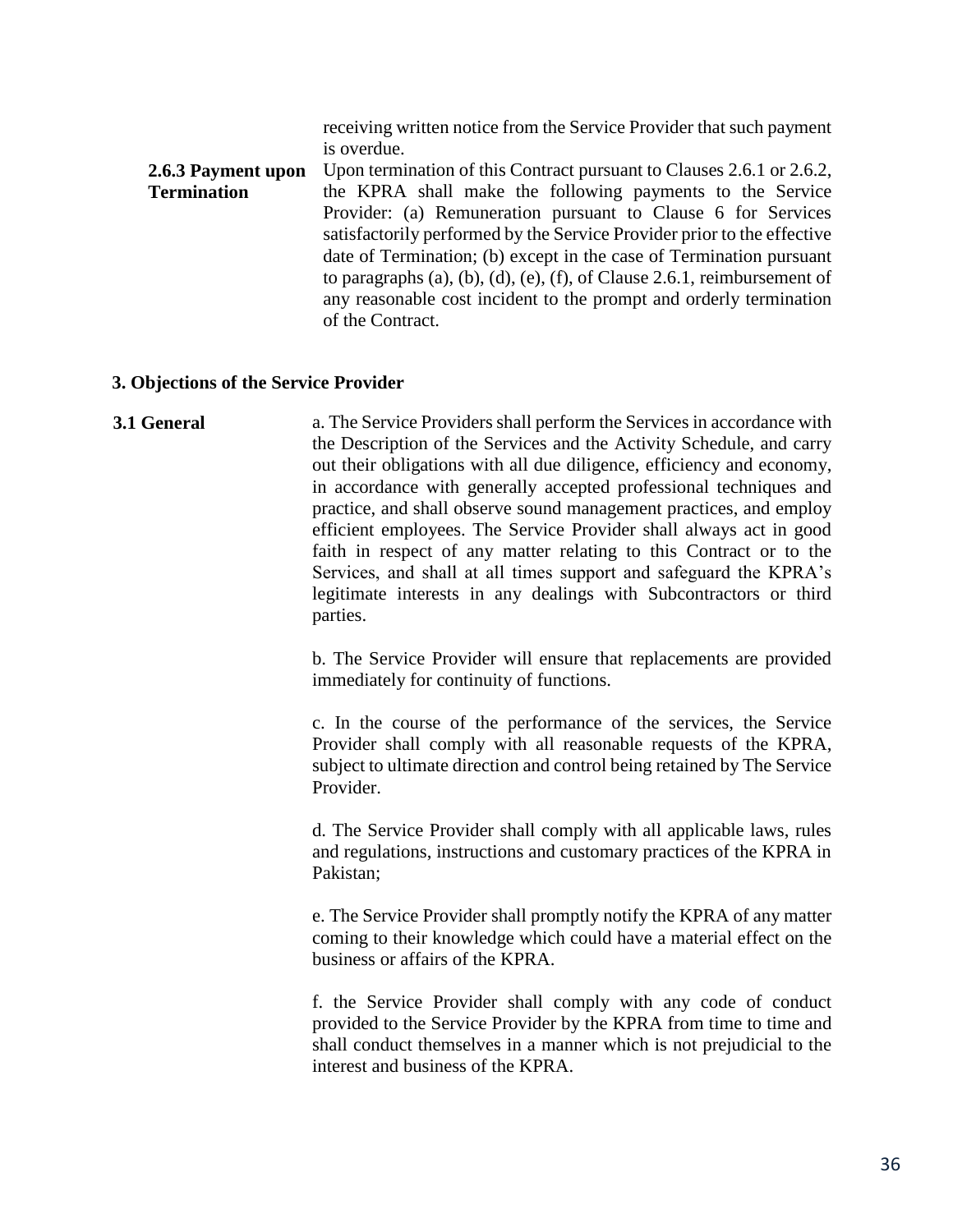### **3.2 Conflict of Interests**

| 3.2.1 Service<br><b>Provider and</b><br><b>Service Provider's</b><br>employee(s) Not to<br>benefit from<br><b>Commissions and</b><br><b>Discounts</b> | The remuneration of the Service Provider pursuant to Clause 6 shall<br>constitute the Service Provider's sole remuneration in connection<br>with this Contract or the Services, and the Service Provider shall not<br>accept for their own benefit any trade, commission, discount, or<br>similar payment in connection with activities pursuant to this<br>Contract, and the Services or in the discharge of their obligations<br>under the Contract, and the Service Provider shall ensure that the<br>Service Provider's Employee(s), or any Subcontractors shall not<br>receive any such additional remuneration.                                                                             |
|-------------------------------------------------------------------------------------------------------------------------------------------------------|---------------------------------------------------------------------------------------------------------------------------------------------------------------------------------------------------------------------------------------------------------------------------------------------------------------------------------------------------------------------------------------------------------------------------------------------------------------------------------------------------------------------------------------------------------------------------------------------------------------------------------------------------------------------------------------------------|
| 3.2.2 Service<br><b>Provider and</b><br><b>Affiliates Not to be</b><br><b>Otherwise</b><br><b>Interested in</b><br>Project                            | The Service Provider agree that, during the term of this Contract and<br>after its termination, the Service Provider and their Affiliates, as well<br>as any Subcontractor and any of its affiliates, shall be disqualified<br>from providing goods, works, services (other than the Services and<br>any continuation thereof) for any project resulting from or closely<br>related to this Services.                                                                                                                                                                                                                                                                                             |
| 3.2.3 Prohibition<br>of Conflicting<br><b>Activities</b>                                                                                              | Neither the Service Providers nor their Subcontractors shall engage,<br>either directly or indirectly, in any of the following activities: (a)<br>during the term of this Contract, any business or professional<br>activities in the Islamic Republic of Pakistan which would conflict<br>with the activities assigned to them under this Contract; (b) during<br>the term of this Contract, neither the Service Provider nor their<br>Subcontractors shall employ regular or contractual employees in<br>active duty or any type of leave, to perform any activity under this<br>Contract; (c) after the termination of this Contract, such other<br>activities as may be specified in the SCC. |
| 3.3 Confidentiality                                                                                                                                   | a) The Service Provider shall provide a Declaration to the effect that<br>the Service Provider and the Service Provider's employee(s) shall<br>keep and maintain all information and documents relating to the<br>KPRA in strict confidentiality.                                                                                                                                                                                                                                                                                                                                                                                                                                                 |
|                                                                                                                                                       | b) The Service Provider and their Subcontractors either of them shall<br>not disclose any proprietary or confidential information relating to<br>the Services, this Contract, or the KPRA's business or operations<br>without the prior written consent of the KPRA.                                                                                                                                                                                                                                                                                                                                                                                                                              |
| <b>3.5 Service Providers'</b><br><b>Actions Requiring</b>                                                                                             | The Service Provider shall obtain the KPRA's prior approval in<br>writing before taking any of the following actions: (a) entering into a                                                                                                                                                                                                                                                                                                                                                                                                                                                                                                                                                         |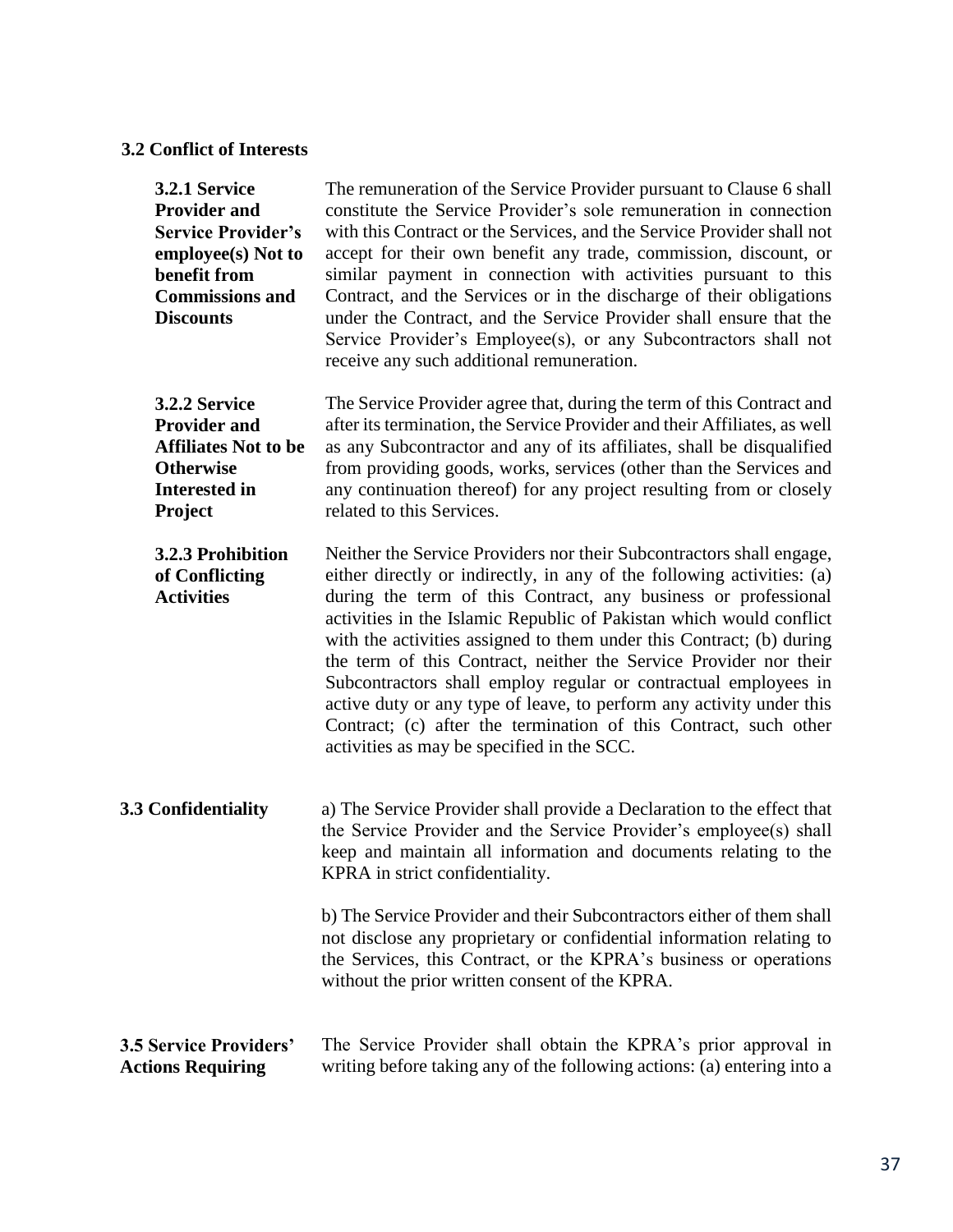| <b>KPRA's Prior</b><br><b>Approval</b>                      | subcontract for the performance of any part of the services, (b)<br>changing the schedule of activities; and (c) any other action that may<br>be specified in the SCC.                                                                                                                                                                                                                                                                                                                                                                                                                                                                                                                                                  |
|-------------------------------------------------------------|-------------------------------------------------------------------------------------------------------------------------------------------------------------------------------------------------------------------------------------------------------------------------------------------------------------------------------------------------------------------------------------------------------------------------------------------------------------------------------------------------------------------------------------------------------------------------------------------------------------------------------------------------------------------------------------------------------------------------|
| 3.6 Independent<br><b>Service Provider</b><br><b>Status</b> | The Parties agree that this Contract creates an independent Service<br>Provider relationship, not an employment relationship. The Service<br>Provider acknowledges and agrees that the KPRA will not provide<br>the Service Provider or the Service Provider's Employee(s) any<br>fringe benefits or for the reimbursement of any expenses, including<br>without limitation any medical or pension payments and that income<br>tax/withholding tax is Service Provider's responsibility.                                                                                                                                                                                                                                |
|                                                             | The Service Provider shall be exclusively responsible for paying the<br>salary in other emoluments and providing the benefits to which each<br>of The Service Provider's employee(s) is entitled under his/ her<br>contract with the Service Provider. All claims made by the Service<br>Provider's employee(s) shall be dealt with exclusively by the Service<br>Provider. None of the Service Provider's employee(s) shall be<br>entitled to seek employment with the KPRA merely on the ground<br>that he/ she had been engaged by the Service Provider during the<br>tenure of this Contract or was engaged by the Service Provider for<br>the provision of the Service to the KPRA or was deployed to the<br>KPRA. |
| 3.7 Compliance with<br>all the regulatory<br>requirement    | a) The Service Provider will be responsible for the due and proper<br>payment of and observance of all laws applicable to them.                                                                                                                                                                                                                                                                                                                                                                                                                                                                                                                                                                                         |
|                                                             | b) The Service Provider will ensure that all the applicable regulatory<br>requirements / labor laws are fully met and accordingly indemnify<br>the KPRA against any claims with regards to above.                                                                                                                                                                                                                                                                                                                                                                                                                                                                                                                       |
| 3.7.1 Reporting<br><b>Obligations</b>                       | The Service Provider shall submit to the KPRA the records and<br>documents specified in Appendix A $\&$ B as and when required by<br>the KPRA.                                                                                                                                                                                                                                                                                                                                                                                                                                                                                                                                                                          |

### **3.8 Liquidated Damages**

| 3.8.1 Payments | The Service Provider shall pay Liquidated Damages to the KPRA at   |
|----------------|--------------------------------------------------------------------|
| of Liquidated  | the rate per day stated in the SCC. The total amount of Liquidated |
| <b>Damages</b> | Damages shall not exceed the amount defined in the SCC. The        |
|                | KPRA may deduct Liquidated Damages from payments due to the        |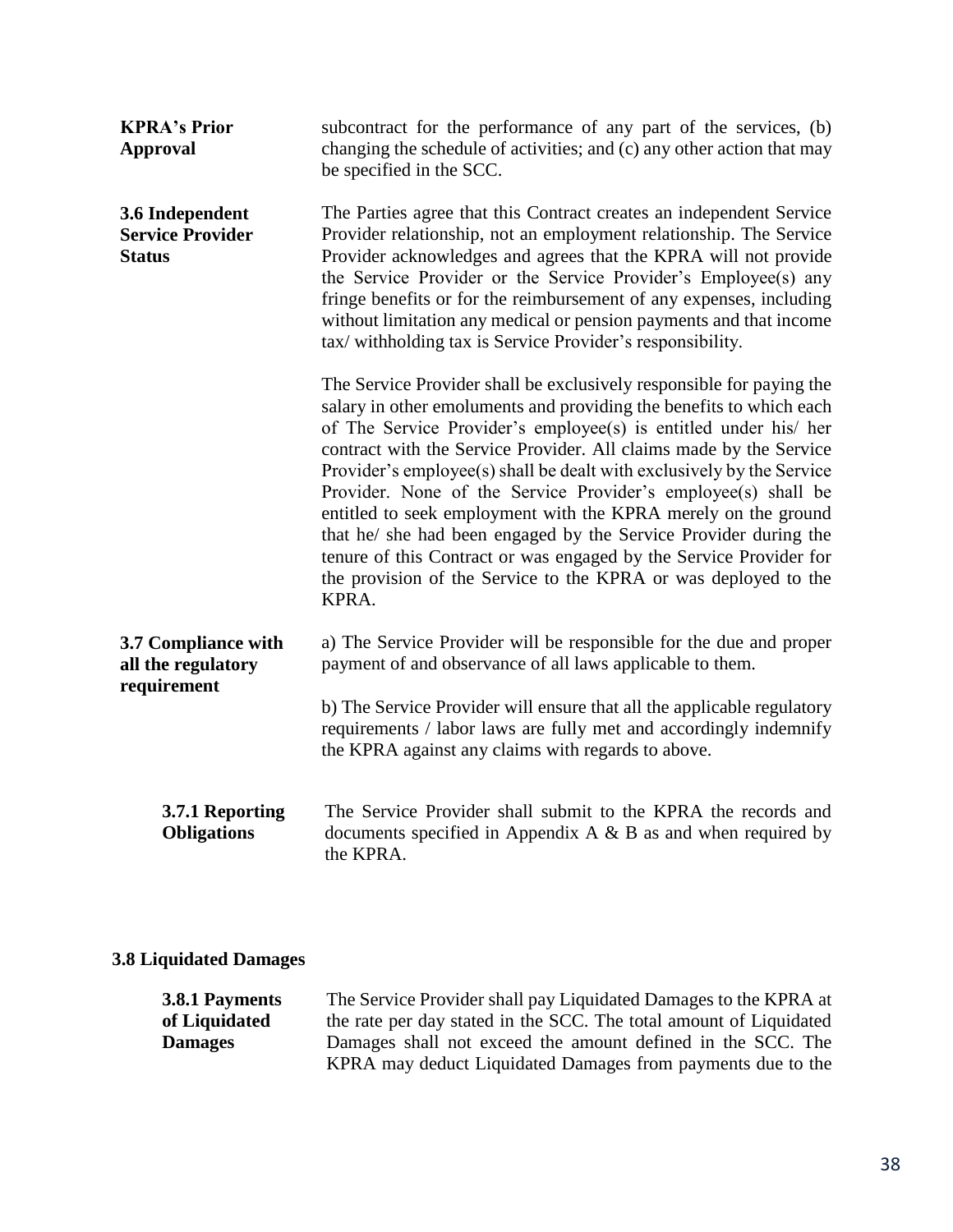|                                                              | Service Provider. Payment of liquidated damages shall not affect the<br>Service Provider's liabilities.                                                                                                                                                                                   |
|--------------------------------------------------------------|-------------------------------------------------------------------------------------------------------------------------------------------------------------------------------------------------------------------------------------------------------------------------------------------|
| <b>3.8.2 Correction</b><br>for Over-payment                  | If the Intended Completion Date is extended after Liquidated<br>Damages have been paid, the KPRA shall correct any over payment<br>of liquidated damages by the Service Provider by adjusting the next<br>payment certificate.                                                            |
| <b>3.8.3 Lack of</b><br><b>Performance</b><br><b>Penalty</b> | If the Service Provider has not corrected a Defect within the time<br>specified in the KPRA's notice, a penalty for lack of performance<br>will be paid by the Service Providers. The amount to be paid will be<br>calculated as a percentage of the cost of having the Defect corrected. |

| 3.9 Correction for<br><b>Over-Payment Lack</b><br>of Performance<br><b>Penalty</b> | If the Intended Completion Date is extended after liquidated damages<br>have been paid, the KPRA shall correct any overpayment of<br>liquidated damages by the Service Provider by adjusting the next<br>payment certificate.<br>If the Service Provider has not corrected a failure in the performance<br>of their obligations or have assumed Services within the time<br>specified in the KPRA's notice, a penalty for lack of performance will<br>be paid by the Service Provider. The amount to be paid will be<br>calculated as a percentage of the cost of having the failure corrected/<br>assessed or Service acquired from KPRA's own resources as<br>described in Clause 7.2. |
|------------------------------------------------------------------------------------|------------------------------------------------------------------------------------------------------------------------------------------------------------------------------------------------------------------------------------------------------------------------------------------------------------------------------------------------------------------------------------------------------------------------------------------------------------------------------------------------------------------------------------------------------------------------------------------------------------------------------------------------------------------------------------------|
| <b>4.0 Performance</b><br><b>Security</b>                                          | The Service Provider shall provide the Performance Guarantee to the<br>KPRA no later than the date specified in the Letter of Acceptance.<br>The Performance Guarantee shall be issued in an amount and form<br>and by a bank acceptable to the KPRA, and denominated in currency<br>in which the Contract Price is payable. The Performance Guarantee                                                                                                                                                                                                                                                                                                                                   |

#### **4. Service Provider Personnel**

**4.1 Description of Personnel Required from Service Provider** The agreed job descriptions, and estimated periods of engagement in carrying out of the Services by the Service Provider are described in Appendix C.

date of Contract.

shall be valid until a date twenty-eight (28) days from the completion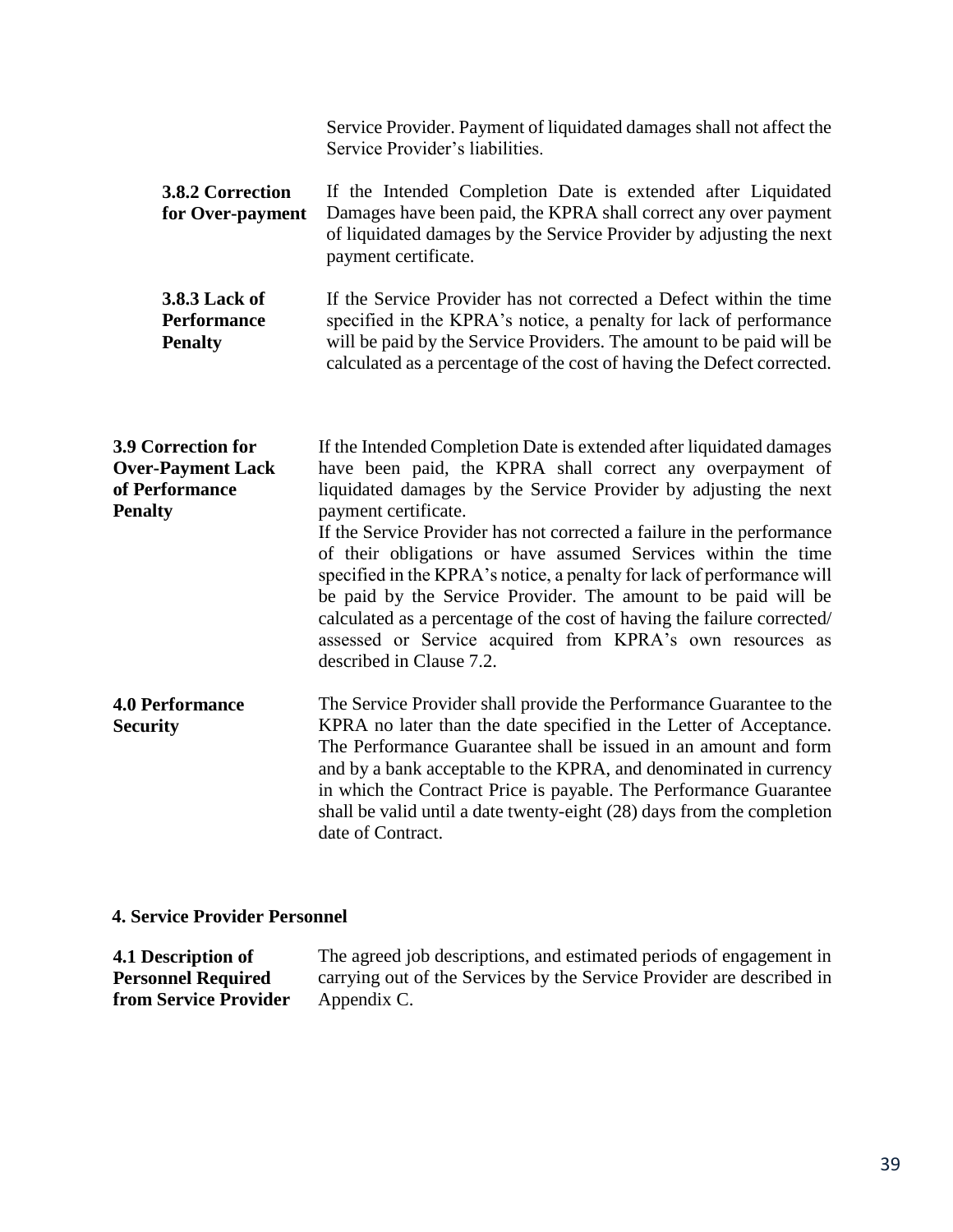#### **4.2 Removal and/or Replacement of Personnel**

a) Except as the KPRA may otherwise agree, no changes shall be made in the Key Personnel. If, for any reason beyond the reasonable control of the Service Provider, it becomes necessary to replace any of the Key Personnel, the Service Provider shall provide as a replacement a person of equivalent or better qualifications.

b) If the KPRA finds that any of the Personnel have (i) committed serious misconduct or have been charged with having committed a criminal action, or (ii) have reasonable cause to be dissatisfied with the performance of any of the personnel, then the Service Provider shall, at the KPRA's written request specify the grounds thereof, provide as a replacement a person with qualifications and experience acceptable to the KPRA.

c) The Service Provider shall have no claim for additional costs arising out of or incidental to any removal and / or replacement of personnel.

#### **5. Obligations of the KPRA**

**5.1 Provide the Information pertaining to the Code of Conduct** The KPRA shall provide the Service Provider with information on code of conduct and security procedures. The KPRA shall immediately notify the Service Provider of any changes to the same during the continuance of this Contact. **5.2 Change in the Applicable Law** If, after the date of this Contract, there is any change in the Applicable Law with respect to taxes, duties, which increases or decreases the Cost of the Services rendered by the Service Provider, then the remuneration and reimbursable expenses otherwise payable to the Service Provider under this Contract shall be increased or decrease accordingly by a written agreement between the Parties, and corresponding adjustments shall be made to the amounts referred to in Clause 6.2, as the case may be. **5.3 Services and Facilities** The KPRA shall make available to the Service Provider the Services and Facilities listed under Appendix C. **5.4 Assistance and**  NIL

# **Exemptions**

#### **6. Payments to the Service Provider**

**6.1 Payments** The Service Provider's remuneration shall not exceed the Contract Price/ rates and shall be a fixed lump-sum including all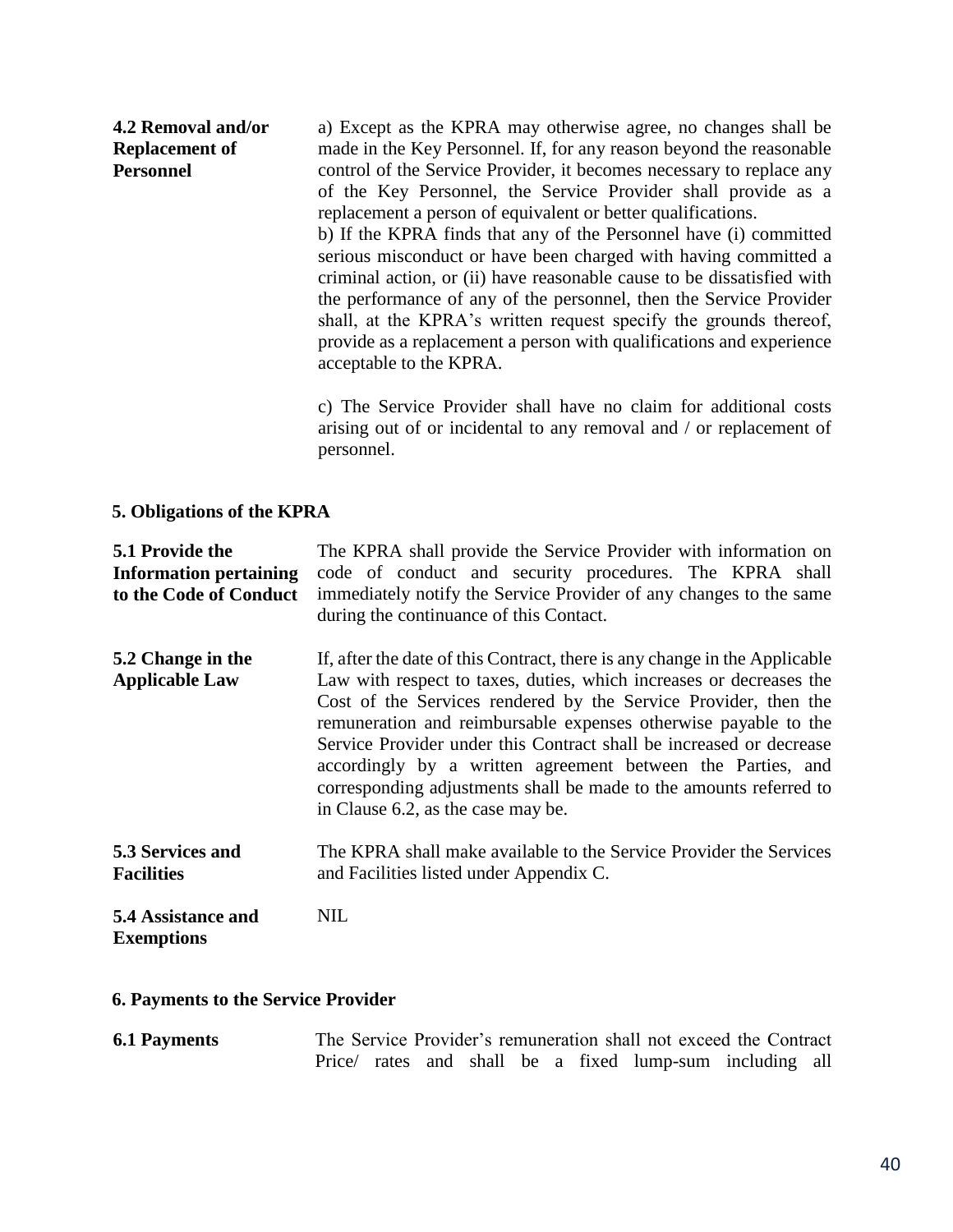|                                                                                      | subcontractors' costs and all other costs incurred by the Service<br>Providers in carrying out the Services except as provided in Clause<br>5.2, the Contract Price may only be increased above the amounts<br>stated in Clause 6.2 if the Parties have agreed to additional payments<br>in accordance with Clauses 2.4 & $6.3$ .                                                                                                                                                                                                          |
|--------------------------------------------------------------------------------------|--------------------------------------------------------------------------------------------------------------------------------------------------------------------------------------------------------------------------------------------------------------------------------------------------------------------------------------------------------------------------------------------------------------------------------------------------------------------------------------------------------------------------------------------|
| <b>6.2 Contract Price</b><br><b>Ceiling</b>                                          | The price/ rates payable is set forth in the SCC.                                                                                                                                                                                                                                                                                                                                                                                                                                                                                          |
| <b>6.3 Payment for</b><br><b>Additional Services</b>                                 | For the purpose of determining the remuneration due for additional<br>Services as may be agreed under Clause 2.4, a breakdown of the<br>agreed Contract Price is provided in Appendix C.                                                                                                                                                                                                                                                                                                                                                   |
| <b>6.4 Terms and</b><br><b>Conditions of Payment</b>                                 | Payments will be made to the Service Provider and according to the<br>Payment Schedule stated in the SCC unless otherwise stated in the<br>SCC, the first payment shall be made against the provision by the<br>Service Provider of a bank guarantee for the same amount, and shall<br>be valid for the period stated in the SCC. Any other payment shall be<br>made after the conditions listed in the SCC for such payment have<br>been met, and the Service Provider has submitted an invoice to the<br>KPRA specifying the amount due. |
| 6.5 Day works                                                                        | If applicable, the Day works rates in the Service Provider's<br>6.5.1<br>Bid shall be used for small additional amounts of Services only when<br>the KPRA has given written instructions in advance for additional<br>services to be paid in that way.                                                                                                                                                                                                                                                                                     |
|                                                                                      | <b>6.5.2</b> All work to be paid for as Day works shall be recorded by the<br>Service Provider on forms approved by the KPRA. Each completed<br>form shall be verified and signed by the KPRA representative as<br>indicated in Clause 1.6 within two (2) days of the Services being<br>performed.                                                                                                                                                                                                                                         |
|                                                                                      | The Service Provider shall be paid for Day works subject to<br>6.5.3<br>obtaining signed Day works forms as indicated in Sub-Clause 6.5.2.                                                                                                                                                                                                                                                                                                                                                                                                 |
| <b>7. Quality Control</b>                                                            |                                                                                                                                                                                                                                                                                                                                                                                                                                                                                                                                            |
| <b>7.1 Performance</b><br><b>Standards</b>                                           | The Service Provider will maintain highest level of Service standards.                                                                                                                                                                                                                                                                                                                                                                                                                                                                     |
| <b>7.2 Correction of</b><br><b>Defects and Lack of</b><br><b>Performance Penalty</b> | (a) The KPRA shall give notice to the Service Provider of any failures<br>or service deficiencies before the end of the Contract. The Deficiency                                                                                                                                                                                                                                                                                                                                                                                           |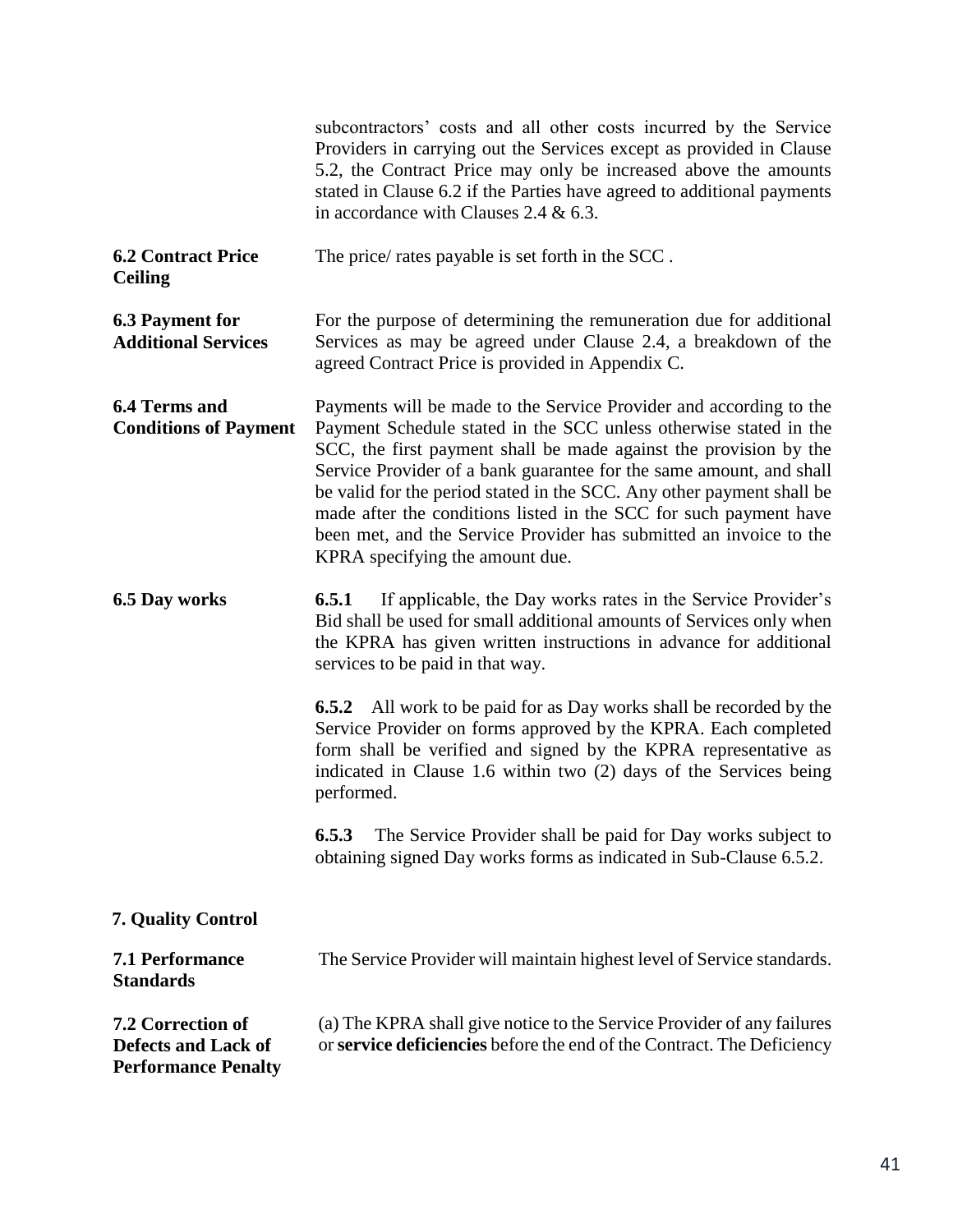liability period shall be extended for as long as deficiency remains to be corrected.

(b) Every time notice a failure in performance arises, the Service Provider shall correct the notified failure in the performance within the length of time specified by the KPRA's notice.

(c) If the Service Provider has not Corrected a failure in the performance within the time specified in the KPRA's notice, the KPRA will assess the cost of having the failure corrected, the Service Provider will pay this amount and a penalty for Lack of Performance calculated as described in Clause 3.8.

#### **8. Settlements of Disputes**

**8.1 Arbitration of Dispute Resolution** The Parties shall use their best efforts to settle amicably all disputes arising out of or in connection with this Contract or its interpretation.

**8.2 Dispute Settlement 8.2.1** If any dispute arises between the KPRA and the Service Provider in connection with, or arising out of, the Contract or the provision of the Services, whether during carrying out the Services or after their completion, the matter shall be referred to the Director HR & Administration or any other Officer authorized by the KPRA who will examine the matter in detail and give the decision which will be final and binding upon the Parties.

> **8.2.2** In case the Contractor believes that the decision of the Director HR & Administration or the Officer authorized by the KPRA was not in line with the Contract or it is prejudiced, and he does not accept the same, the matter may be referred to a neutral and Adjudicator appointed after mutual agreement within 14 days after the decision of the Director HR & Administration or the Officer authorized by the KPRA.

> **8.2.3** If required under any circumstances, the matter may be referred to arbitration under the Arbitration Act (Act No. X of 1940) and rules made there under and any statutory modifications thereto. Any hearing shall be held at Peshawar; the language shall be English/ Urdu.

#### **9. Settlement of Disputes**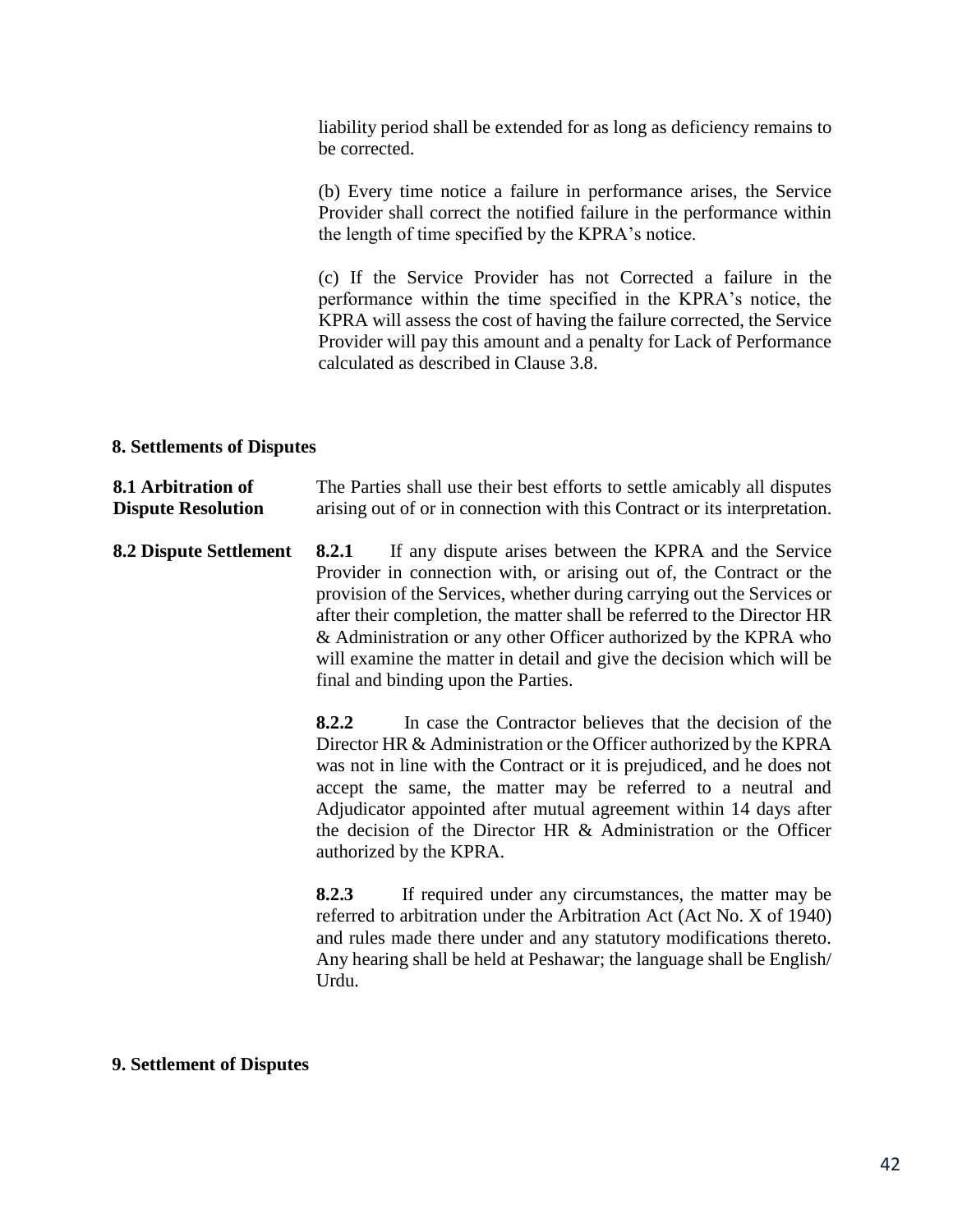# **9.1 Corrupt and**

KPRA will terminate the Contract if it determines that the firm recommended for award has, directly or through an agent, engaged in corrupt, fraudulent, collusive or coercive practices in competing for the agreement in question; and

Under Rule 19 of PPR-2004, "The KPRA can inter alia blacklist firm found to be indulging in corrupt or fraudulent practices", following mechanism and manner for permanently or temporarily bar, from participating in their respective procurement proceedings will be followed as per guidance of the KPRA Management:

#### **Special Conditions of Contract**

The following special conditions of Contract shall supplement the General Conditions of Contract. Whenever there is a conflict, the provisions herein shall prevail over those in the General Conditions of Contract. The corresponding clause number of the GCC is indicated in parenthesis.

| <b>Number</b> | Amendments of, and Supplements to, Clauses in the General Conditions of |
|---------------|-------------------------------------------------------------------------|
| of GC         | <b>Contract</b>                                                         |
| <b>Clause</b> |                                                                         |
| 1.1(d)        | The Contract Name is: "Procurement of Various Support Services"         |
| 1.1(k)        | The Service Provider is [Insert Name]                                   |
| 1.4           | The addresses are:                                                      |
|               | Khyber Pakhtunkhwa Revenue Authority Head Quarters:                     |
|               | Phase 3 Chowk, Railway Track Road, Hayatabad, Peshawar.                 |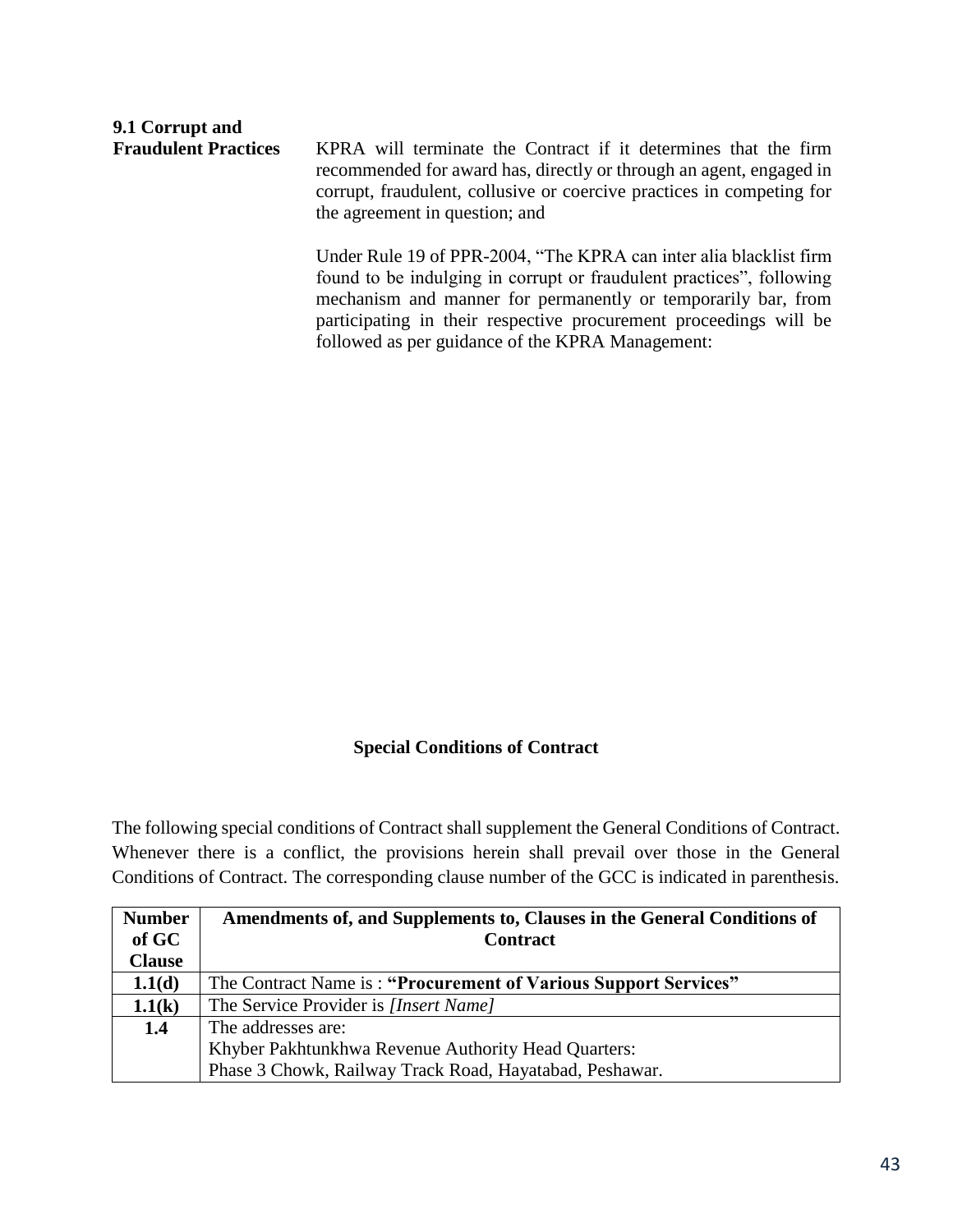|       | Attention: Director (HR, Admn & Coordination)                                                                          |
|-------|------------------------------------------------------------------------------------------------------------------------|
|       | Phone:                                                                                                                 |
|       |                                                                                                                        |
|       | <b>Service Provider:</b>                                                                                               |
|       |                                                                                                                        |
|       | Telex:<br>the control of the control of the control of the control of the control of the control of                    |
|       |                                                                                                                        |
| 1.5   | The Authorized Representatives are:                                                                                    |
|       | For the KPRA:                                                                                                          |
|       | Name & Designation of the Nominee of the KPRA:                                                                         |
|       |                                                                                                                        |
|       |                                                                                                                        |
|       |                                                                                                                        |
|       | For the Service Provider:                                                                                              |
|       | Name & Designation of the Nominee of the Service Provider:                                                             |
|       |                                                                                                                        |
|       |                                                                                                                        |
|       |                                                                                                                        |
| 2.2   | The Starting Date for the Commencement of Services is [Date]                                                           |
| 2.3   | The Intended Completion Date is [Date]                                                                                 |
| 3.3   | The Service Provider while rendering the required Services shall not release any                                       |
|       | information acquired from KPRA due to their exposure that is sensitive and should                                      |
|       | be kept strictly confidential irrespective of the fact it is specified or otherwise.                                   |
| 3.7.1 | The Service provider shall submit complete report and documents and all the                                            |
|       | deliverables as per details mentioned in Appendix A & B.                                                               |
| 3.8   | The KPRA can impose liquidated damages @ Rs 1,000/- per instance in case of non-                                       |
|       | compliance of any requirement defined in Appendix A & B of Contract Agreement.                                         |
|       | The amount of liquidated damages is in addition to the deduction of amount of                                          |
|       | unperformed Services. The maximum amount of liquidated damages for the whole                                           |
|       | contract is Rs. 20,000/-. Once the maximum amount is reached the KPRA may                                              |
| 4.0   | consider termination of the Contract.<br>The amount of performance security is 10% of the Contract amount which should |
|       | remain valid 28 days beyond expiry date of the Contract.                                                               |
| 5.2   | Prices payable to the Service Provider as stated in the Contract are not subject to any                                |
|       | adjustment during performance of the Contract. However, any subsequent                                                 |
|       | legislation enacted, changes in the rate of any indirect tax, levy of additional tax or                                |
|       | duty during the currency of contract that impacts the contract price would be duly                                     |
|       | accounted for by both the Parties of the Contract i.e., in case of increase or decrease                                |
|       | in the rates of the said taxes and duties or levy of any new tax or duty, the contract                                 |
|       | price would be adjusted accordingly.                                                                                   |
| 6.2   | The amount is [insert amount in PKR]                                                                                   |
| 6.4   | Client shall make the payments as follows:                                                                             |
|       |                                                                                                                        |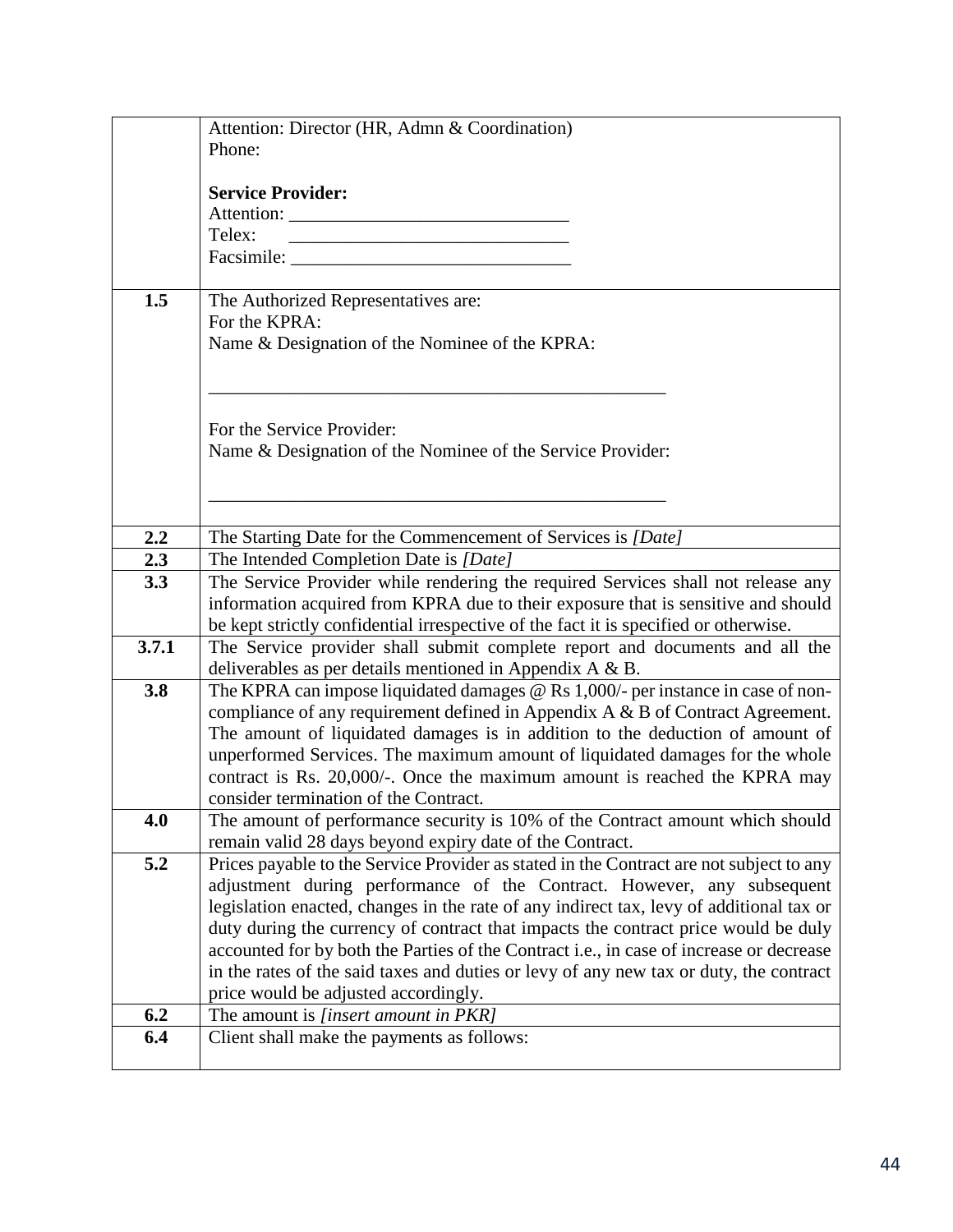|  | Payments will be made upon submission of invoice/s, after confirmation of        |
|--|----------------------------------------------------------------------------------|
|  | satisfactory Services by Concerned Designated KPRA's Official/s on monthly basis |
|  |                                                                                  |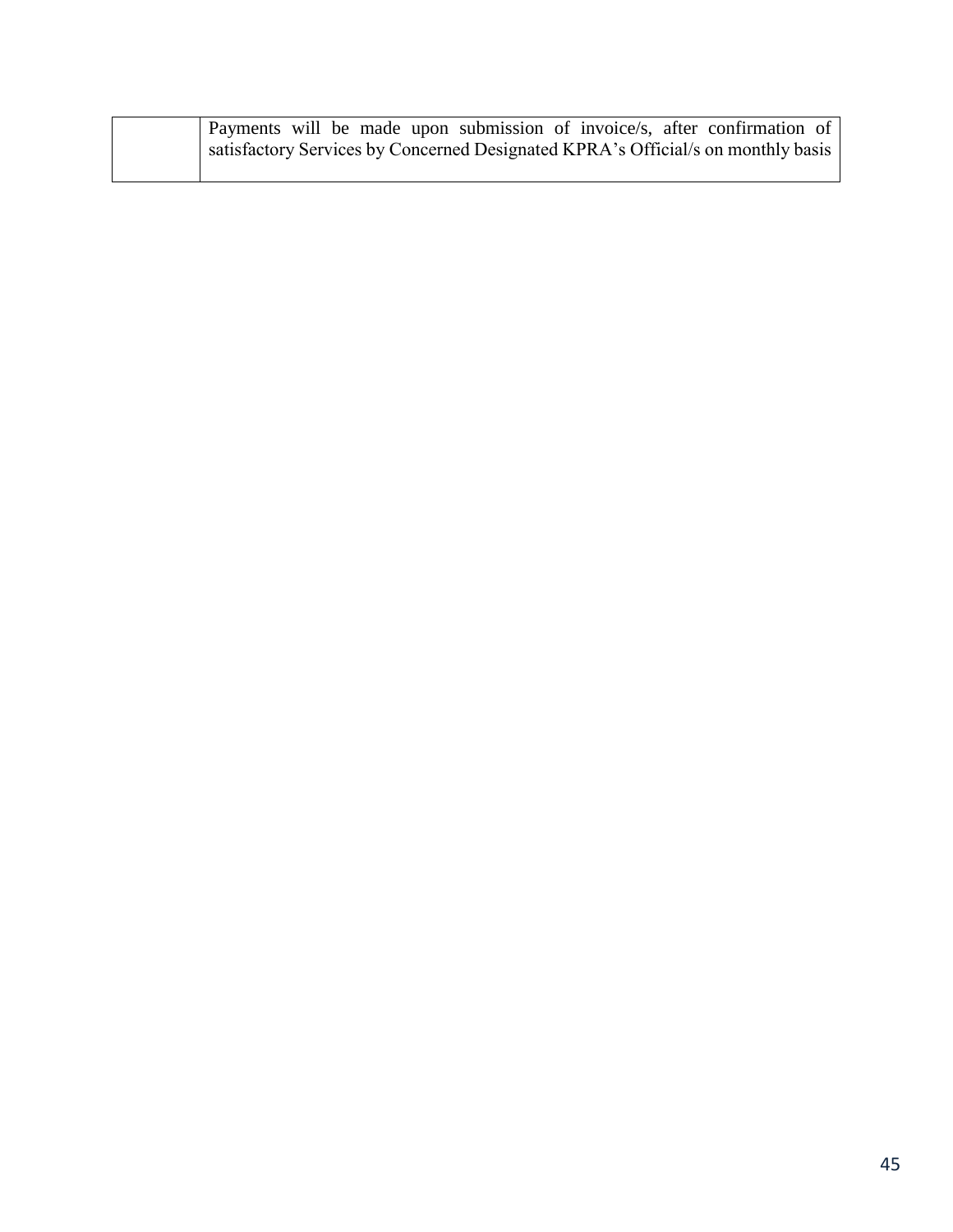#### **Appendices**

#### **(To be finalized at the Contract Award Stage)**

**Appendix A & B –** Description of the Services, Performance Specifications & Terms of Reference

**Appendix C –** Key Personnel Names

**Appendix D**– Breakdown of the Contract Price

- **Appendix E –** Schedule of Payments
- **Appendix F –** Service Provider's Bid
- **Appendix G –** Notification of Award
- **Appendix H –** Letter of Acceptance
- **Appendix I –** Performance Security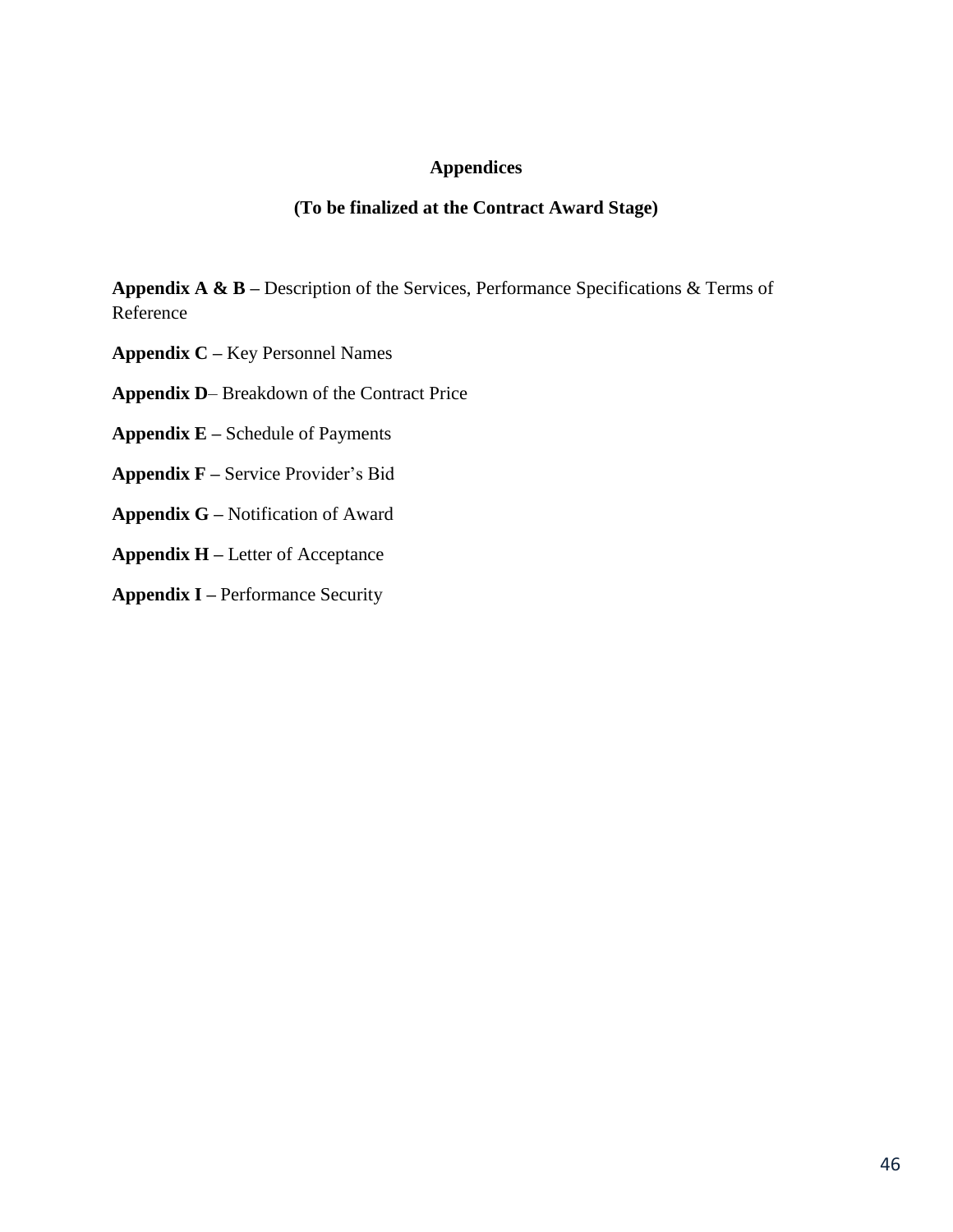#### **Appendix A & B**

#### **Description of Services and Terms of References (TORs)**

#### **General Requirements from the Service Provider;**

- **(a)** The Service Provider shall provide the required Support Services as specified and described in section 5 below.
- **(b)** The Service Provider will ensure to provide uninterrupted services in a timely manner.
- **(c)** The Service Provider at its end shall maintain sufficient record of its employees to be deployed at KPRA premises.
- **(d)** The Service Provider will indemnify KPRA from all kinds of legal, security and financial losses that may arise due to any non-compliance by the service provider.
- **(e)** The Service Provider will have to bear overall responsibility of its personnel.
- **(f)** The Service Provider would be liable to all kind of damages caused due to leakage of any information and misplacement of any paper, record or file etc. whatsoever by their deployed personnel.
- **(g)** The Service Provider will sufficiently supervise his employees; manage all the matters with regard to communication of orders (verbally or in writing as deemed suitable).
- **(h)** The Service Provider will depute its personnel in such a manner as to ensure that at any time during office hours, all the works noted below must effectively be completed, without any complaint and delay.
- **(i)** Deploy such employees of the Service Provider who are competent, and bearing good moral character as necessary for carrying out his services under the contract. The Service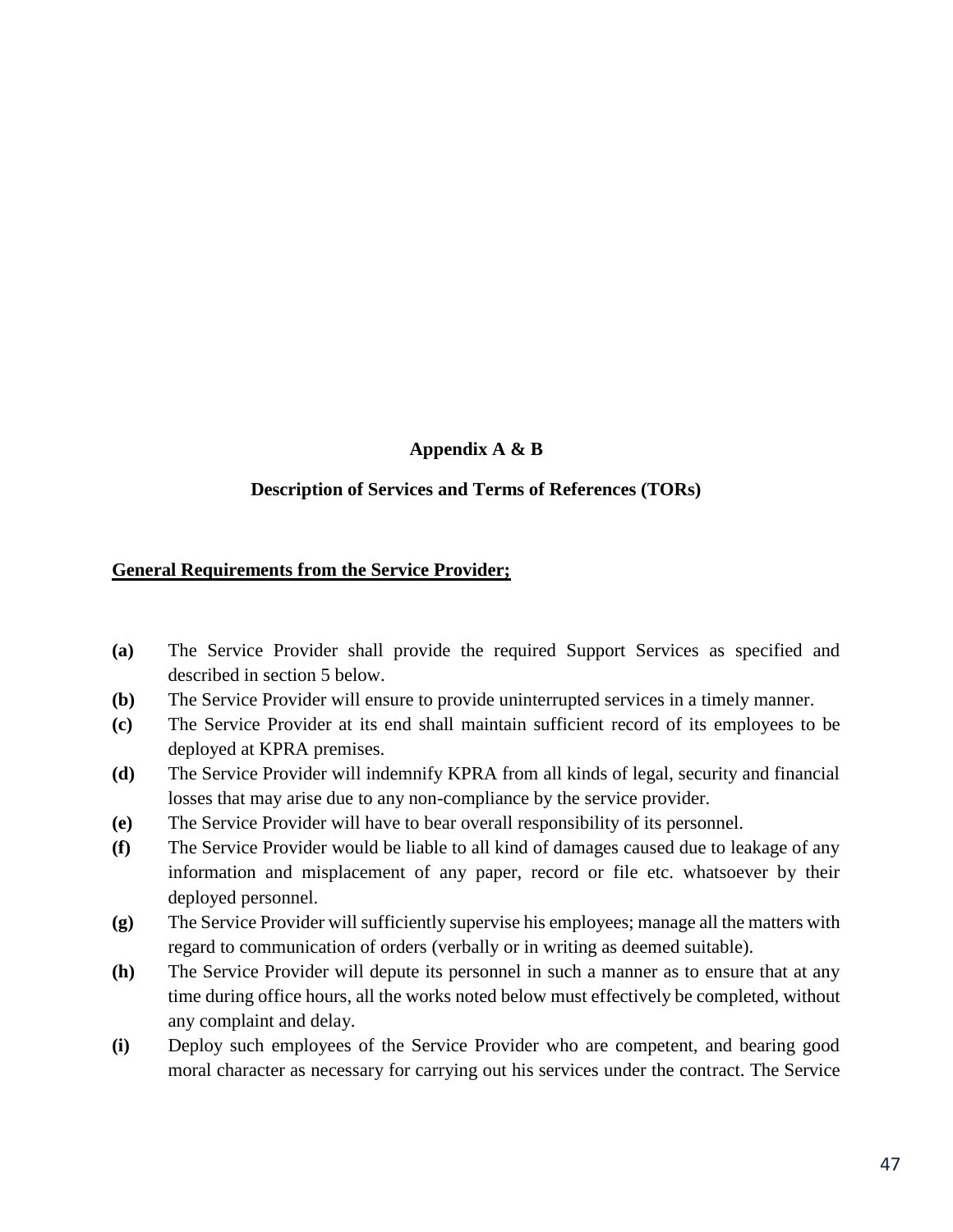Provider shall be responsible for paying wages to his employees in timely manner, exercise supervisory and administrative control over them, terminate or take disciplinary action against them as deemed necessary. It shall be clearly understood that the Service Providers employees deployed by the Service Provider shall neither have any employment relationship or employment nexus with KPRA in any form whatsoever and KPRA shall not take any responsibility whatsoever.

- **(j)** Ensure that all the applicable regulatory requirements/labor laws are fully met and accordingly indemnify the Authority against any claims with regards to above.
- **(k)** Service provider shall arrange, provide and maintain staff uniform of appropriate design and quality along with the tags/ badges and identity cards for all his employees.
- **(l)** Obtaining all permits, NOCs, Licenses, certificates or registrations etc. that must be required to perform the services under this contract.
- **(m)** The Service Provider shall provide KPRA the information about its working practices, materials and shall operate in a manner which does not compromise KPRA's security or environment standards and applicable labor laws.
- **(n)** The Service Provider shall certify in writing that Service Provider's employees are fully trained to render services safely and shall ensure that they understand all risks and hazards associated with the services. The Service Provider shall keep record of such trainings.
- **(o)** In case of any exigency, the Service Provider shall have to arrange and provide the additional services on written or verbal request of the Authority at any time. The Authority shall make additional payment to the contractor on pro-rata basis.

#### **Specific Requirements from the Service Provider**

Following services are required in high quality, prompt and efficient manner, which includes but not limited to the following:

#### **1. Services: Notice Server:**

#### **Total required: 03**

**Education and Experience:** Matric 2<sup>nd</sup> Division, Preferably with computer literacy and possessing a valid driving license of motor-cycle.

**Age:** 28 Years Upper Age Limit

**Location:** Peshawar, Mardan, Abbottabad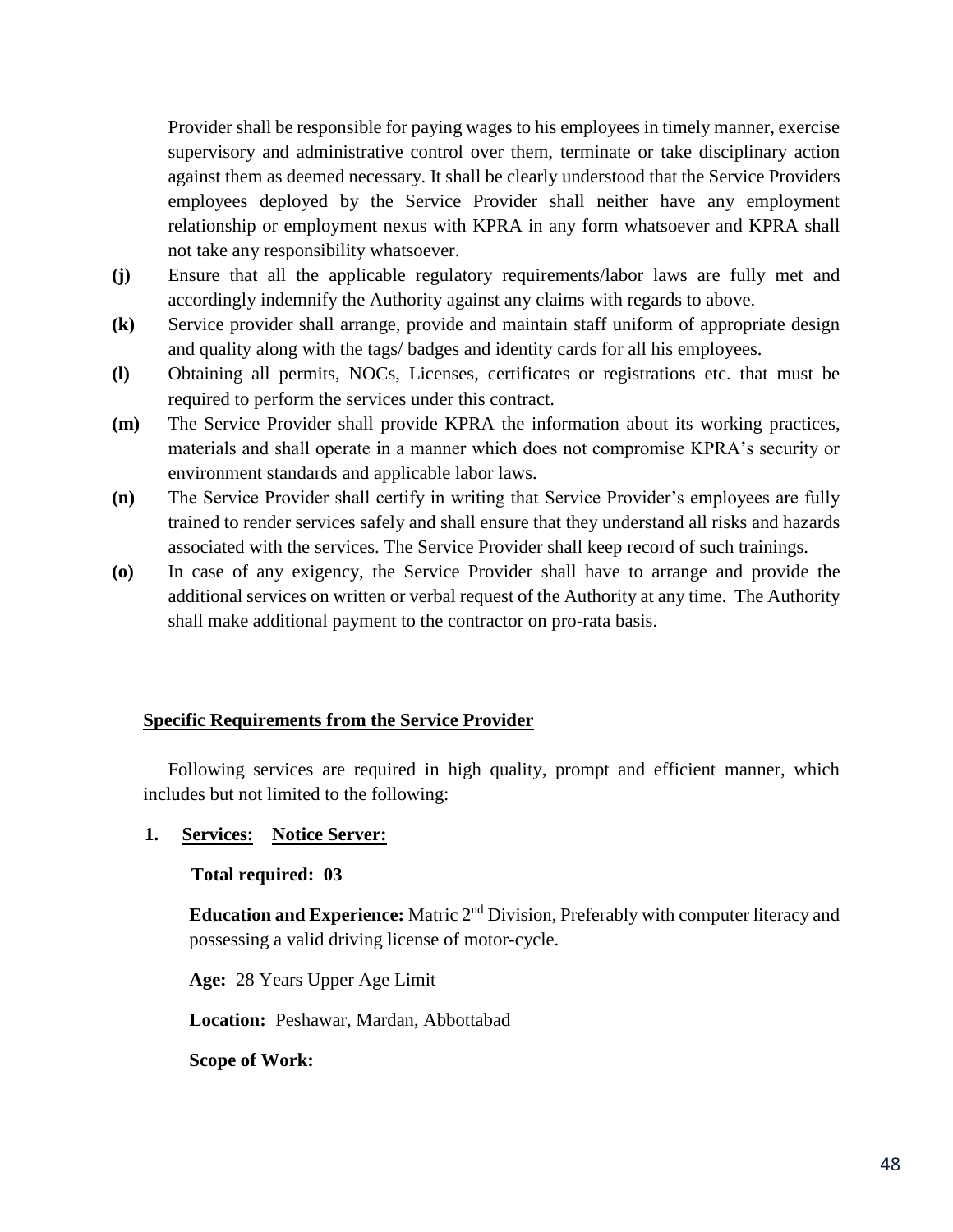- Responsible for serving of legal notices including enrolment notice, compulsory registration notice, show cause notice, assessment orders etc. to a potential taxpayer/ non-filer on the business premises.
- Serve the documents in accordance with the jurisdiction of the area of service.
- Handing over the documents to the addressed personally.
- Once the documents are delivered, the notice server must provide receiving of papers that were served successfully or any replies thereof obtained from the person / business visited.
- Any other duty assigned in the Authority

#### **2. Services: Driver**

#### **Total required: 19**

**Education and Experience:** Middle and possessing a valid driving license to drive Light Transport Vehicle (LTV), with at least five years' experience of practical driving preferably with reputable organizations/ projects.

**Age:** 40 Years Upper Age Limit

**Location:** Peshawar, Mardan, Abbottabad

- The Driver services should be provided through healthy and literate manner.
- Operate assigned vehicle in a safe and courteous manner.
- Exerched vehicle(s) clean inside and outside.
- Maintain accurate, up to date records on log book, vehicle maintenance, fuel record, accident reports, vehicle condition reports and other records that is required from management.
- Coordinate the schedule for major or periodic vehicle maintenance with management to minimize service interruptions.
- Must maintain confidentiality.
- Any other duty assigned in the Authority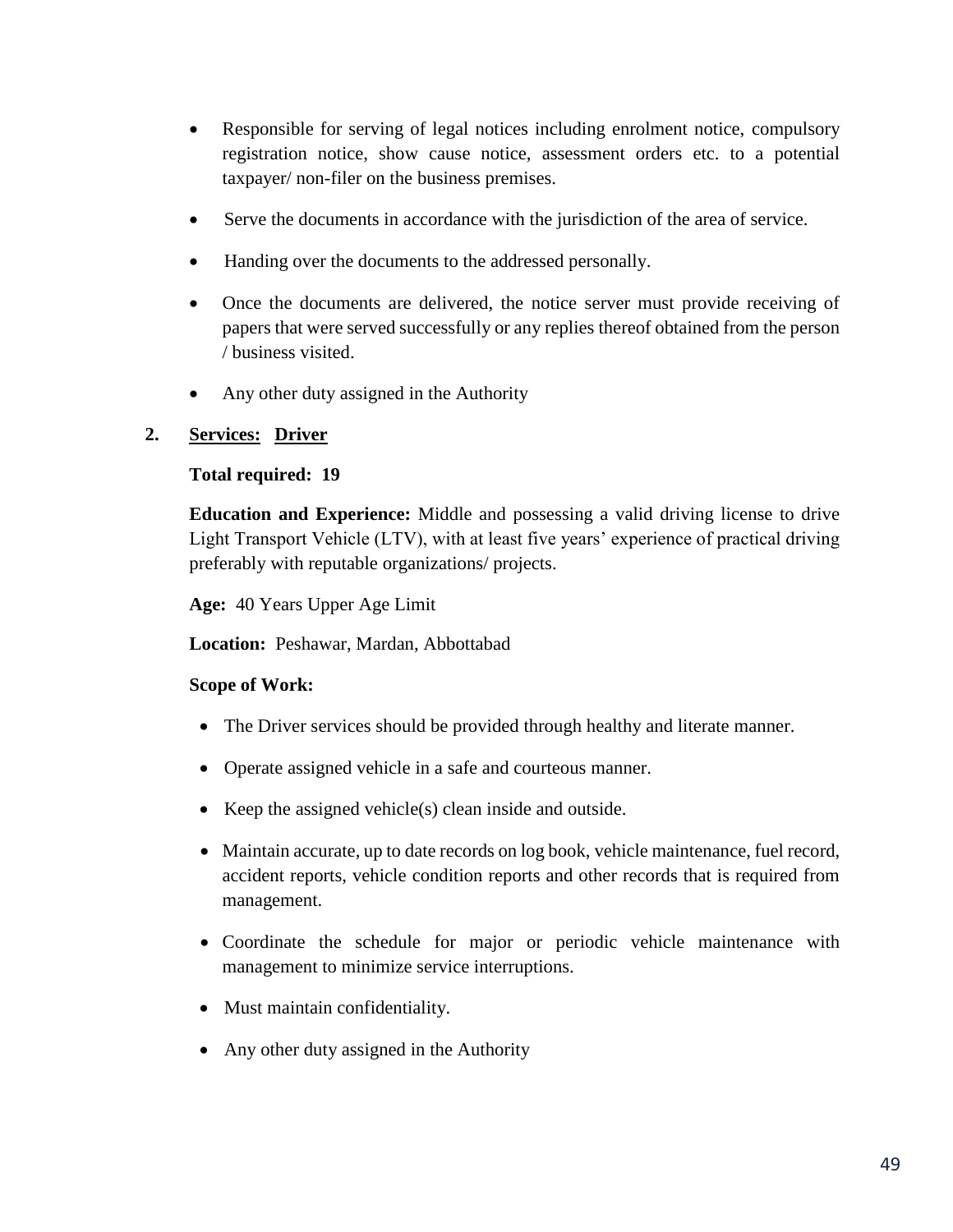#### **3. Services: Naib Qasid**

**Total required: 10**

**Education:** At least 2nd Class Matric

**Age:** 35 Years Upper Age Limit

**Location:** Peshawar, Mardan, Abbottabad

#### **Scope of Work:**

- Ensuring that all officers are appropriately served in terms of supplying eatables, water, tea and drinks.
- Stacking files and documents in racks/ cabinets.
- Timely provision of support in movement file/ dak/ official letters from one division to other divisions of the department or to any place within the premises of KPRA.
- Stamping of documents/ vouchers, as required.
- Proper support services for meeting rooms/ halls.
- Movement of record from record room to any place within the premises of KPRA and other regional offices of KPRA.
- Laminate, photocopy and bind documents as required.
- Services will begin 30 minutes before normal timing of KPRA till close of business.
- Ensure strict confidentiality will be maintained while rendering such services.
- Any other duty assigned in the Authority

#### **4. Services: Chowkidar/Security Guard**

#### **Total required: 06**

**Education:** Preferably Literate

**Age:** 40 Years Upper Age Limit

**Location:** Peshawar, Mardan, Abbottabad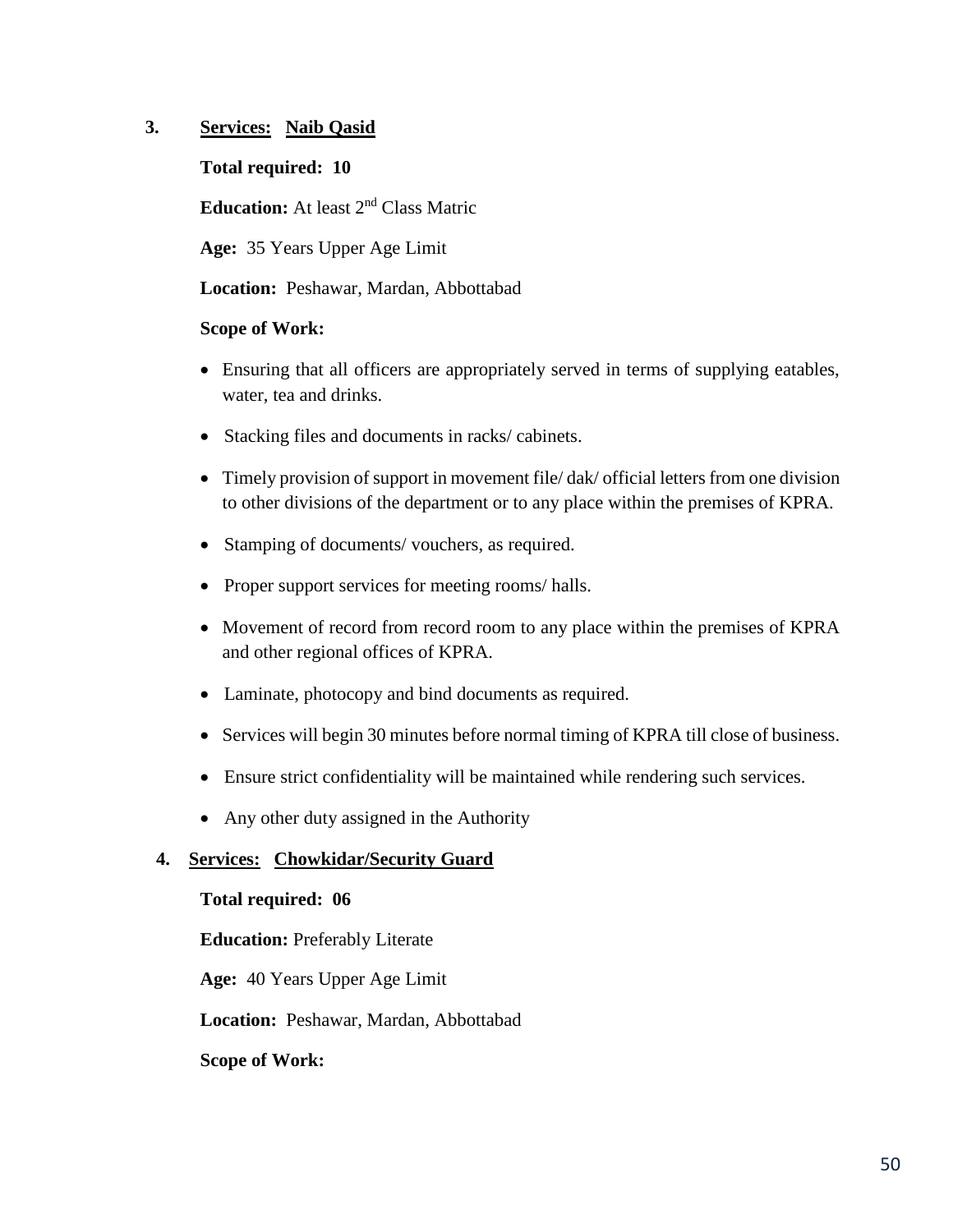- To be present as per schedule provided by the KPRA for security duty during office hours and at night time for intended functions.
- To perform all intended functions as per Security SOPs in the Authority.
- Any other duty assigned in the Authority.

#### **5. Services: Cleaner/ Sanitary Worker**

#### **Total required: 03**

**Education:** Preferably Literate

**Age:** 40 Years Upper Age Limit

**Location:** Peshawar, Mardan, Abbottabad

#### **Scope of Work:**

- Ensure office building, washrooms, parking and the premises of KPRA stays clean and hygienic.
- Dispose of trash in safe, effective, and environmentally friendly ways.
- Must be able to lift heavy trash cans, furniture, electronics, metal and plastic containers, trash bags, and bulky packaging.
- Able to follow departmental policies and procedures.
- Assist with various odd/end jobs as assigned by the manager and or supervisor.
- Any other duty assigned in the Authority.

#### **6. Services: Photostat Operator**

#### **Total required: 03**

**Education:** At least 2<sup>nd</sup> Class Matric with relevant work experience

**Age:** 35 Years Upper Age Limit

**Location:** Peshawar, Mardan, Abbottabad

#### **Scope of Work:**

 Operate one or more of a variety of office machines, such as photocopying, photographic, and duplicating machines, or other office machines.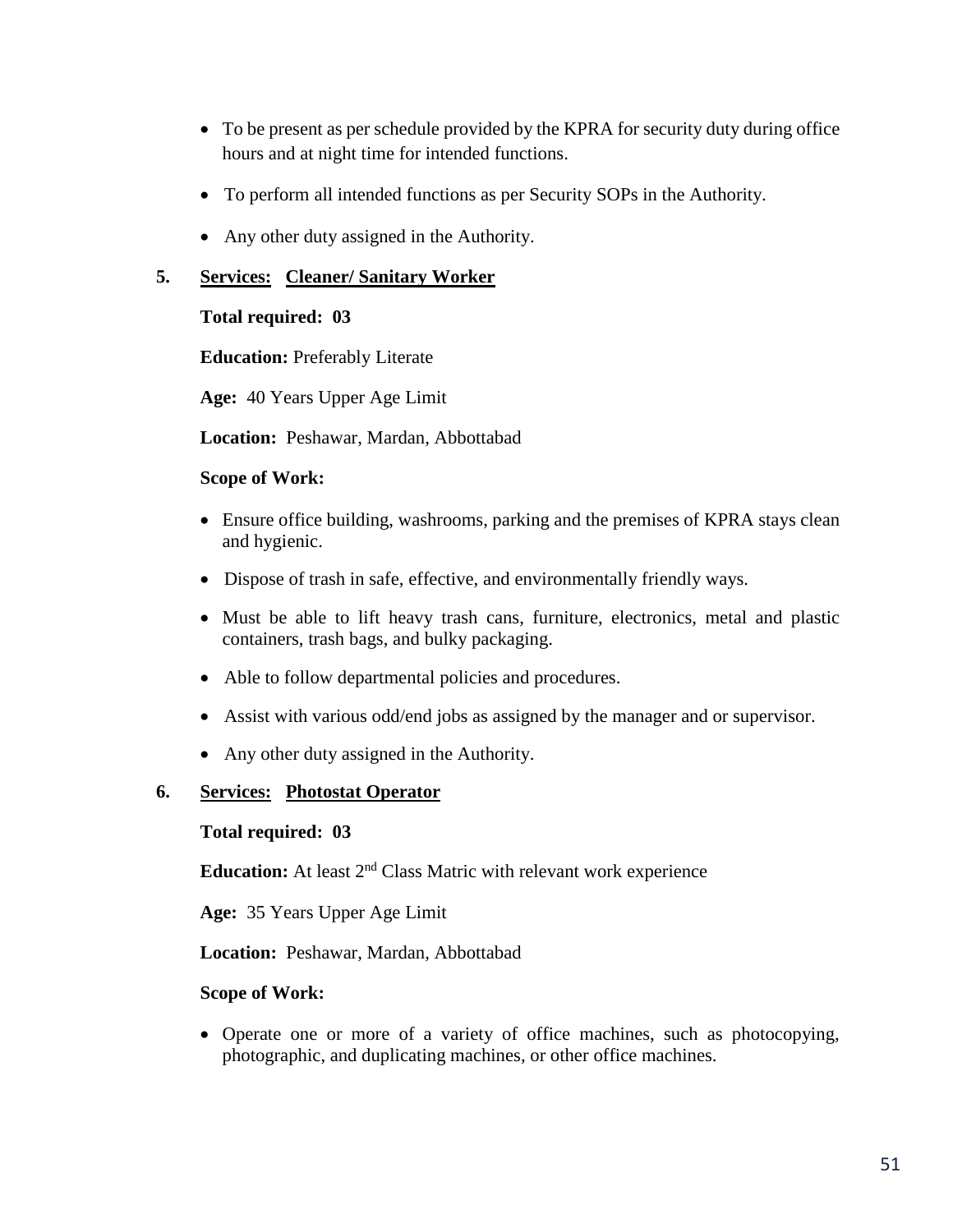- Read job orders to determine the type of work to be done, the quantities to be produced, and the materials needed.
- Compute prices for services and receive payment, or provide supervisors with billing information.
- Set up and adjust machines, regulating factors such as speed, ink flow, focus, and number of copies and load machines with materials such as blank paper or film.
- Monitor machine operation, and make adjustments as necessary to ensure proper operation.
- Maintain stock of supplies, and requisition any needed items.
- Clean machines, perform minor repairs, and report major repair needs.
- Cut copies apart and write identifying information, such as page numbers or titles, on copies.
- Operate auxiliary machines such, staplers, and paper punching, folding, cutting.
- Any other duty assigned in the Authority.

#### **7. Services: Mali/Gardener**

#### **Total required: 01**

**Education:** Preferably literate

**Age:** 40 Years Upper Age Limit

**Location:** Peshawar, Mardan, Abbottabad

- Performing gardening related work i.e. maintenance of lawns, trees & plants.
- Watering, cleaning of lawns, flower beds, plants, trees etc. regularly & when required.
- Collection & disposal of relevant lawns, flower beds, plants, trees etc. regularly & as and when required
- Weeding, pruning & thinning of plants, trees etc.
- Growing & preparation of plants for future seasons.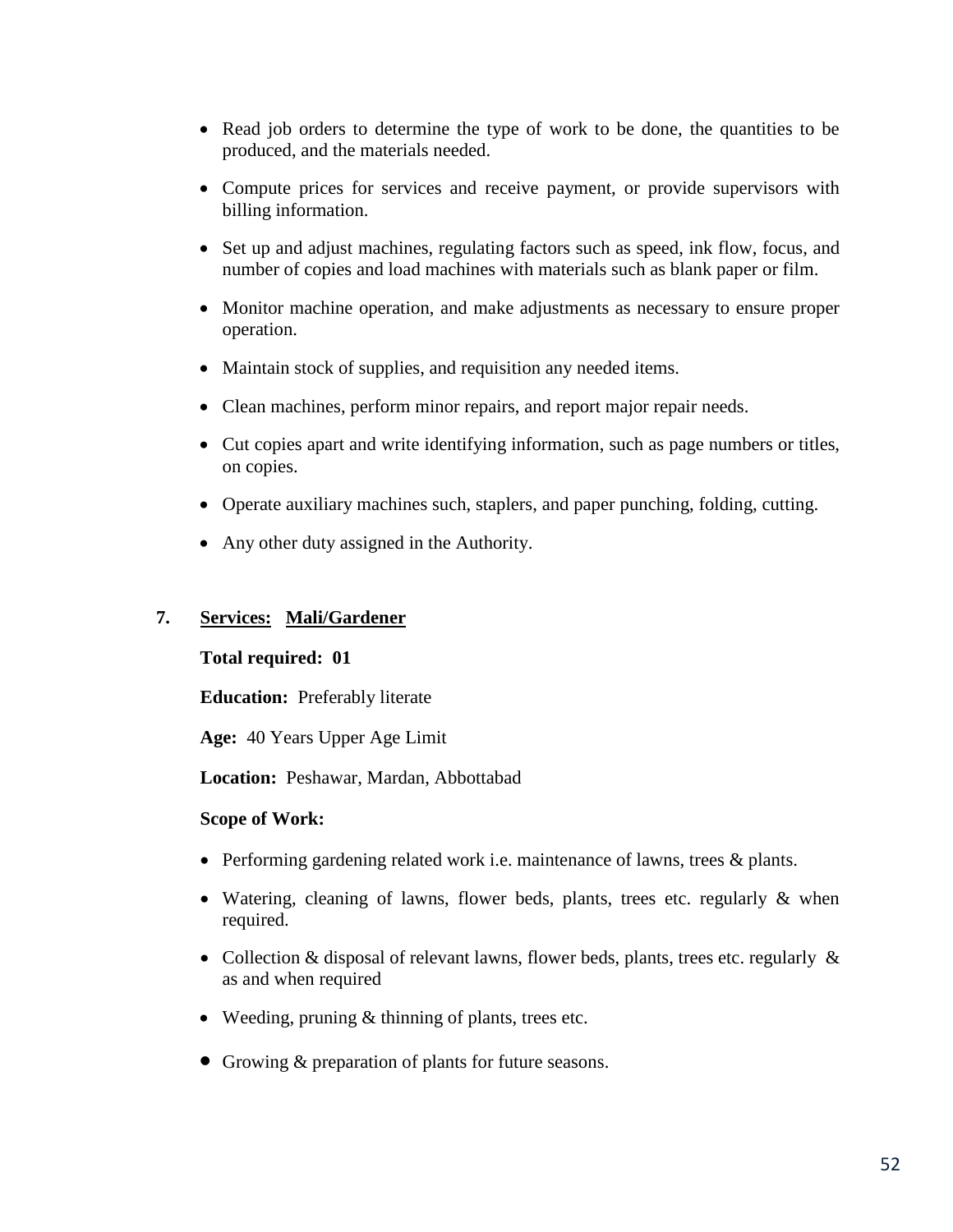# **Appendix C**

# **Key Personnel**

Insert name, designation, and Contact numbers of key personnel's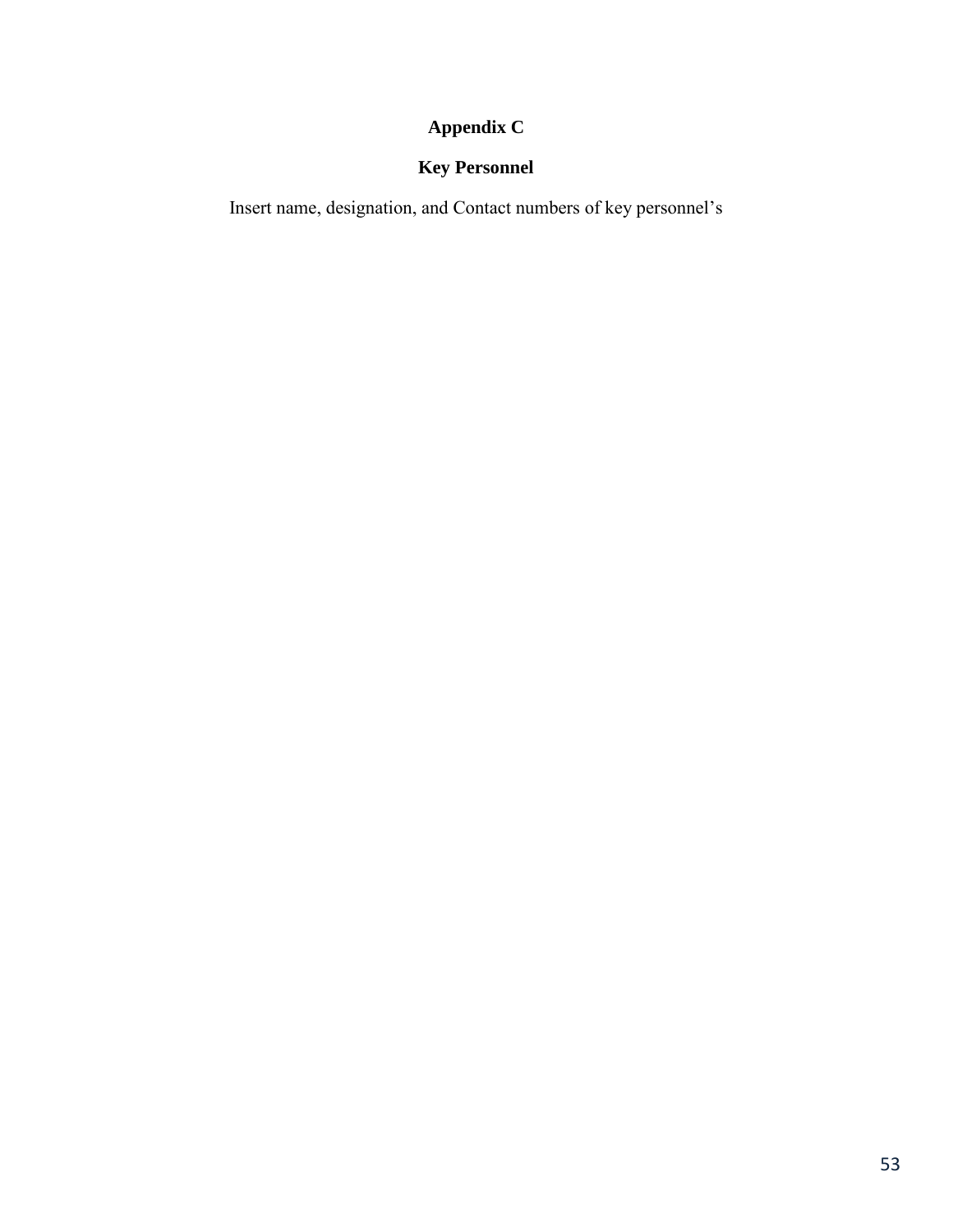# **Appendix D**

**Breakdown of Contract Price**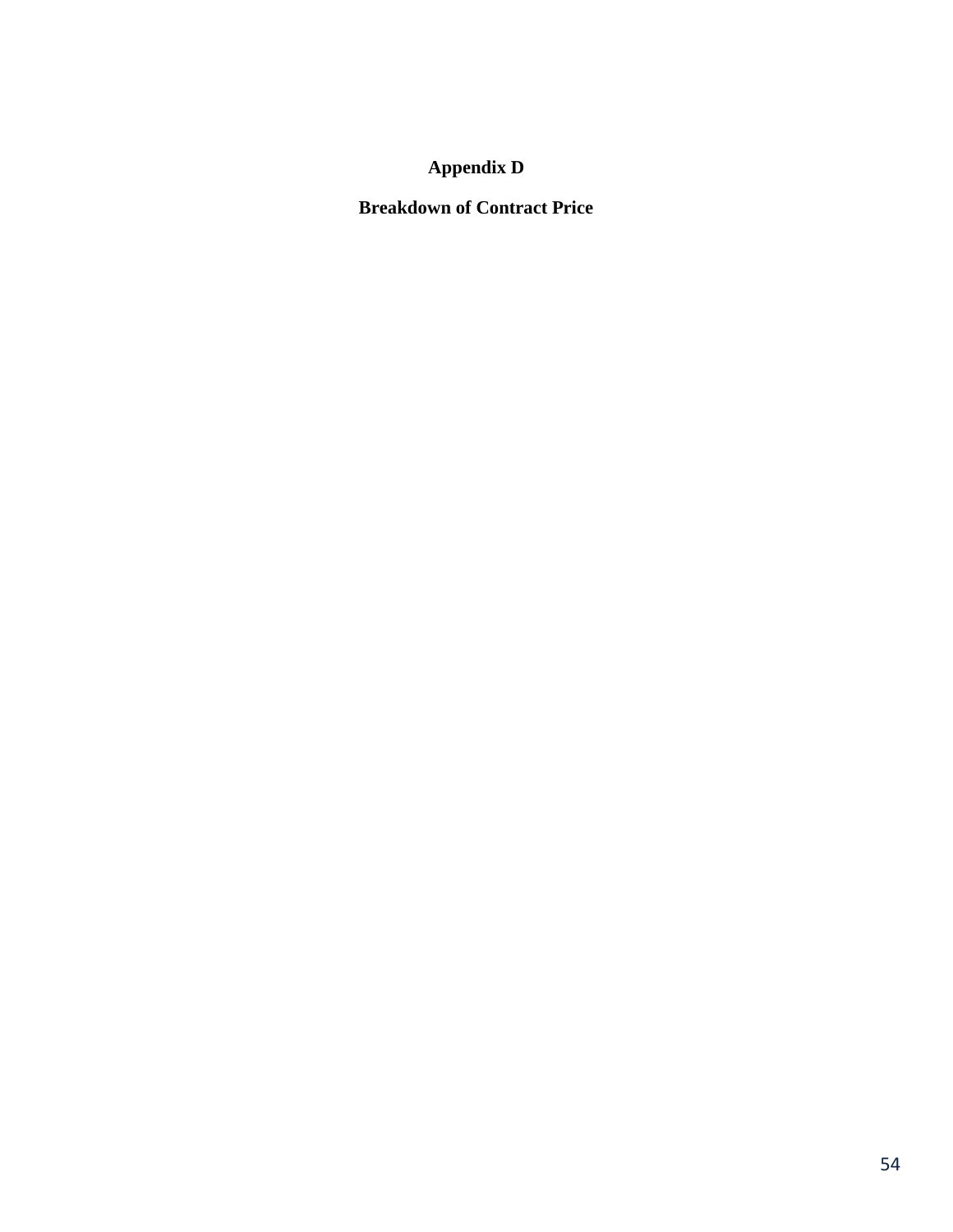# **Appendix E**

# **Schedule of Payments**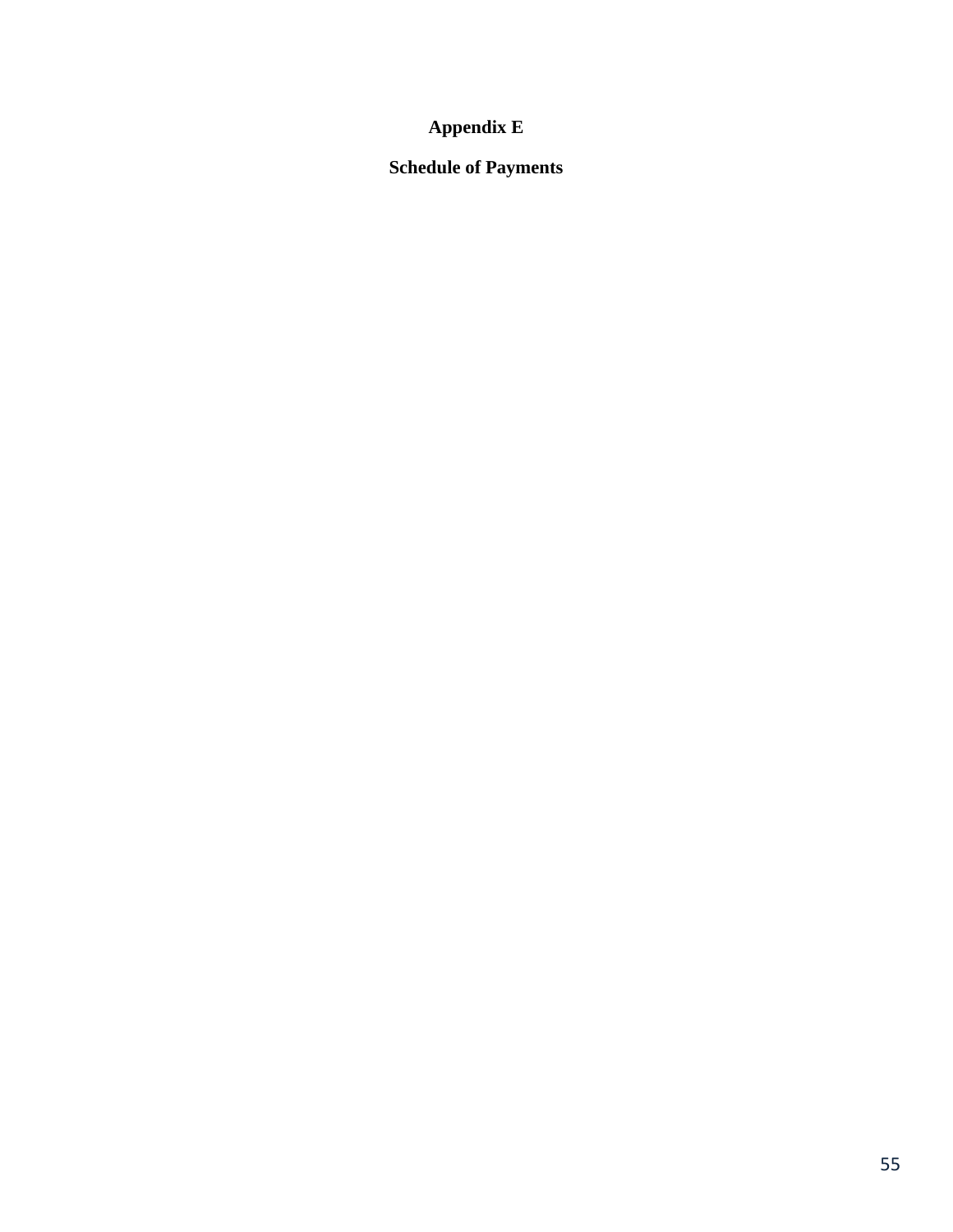### **Appendix F**

### **Service Provider's Bid**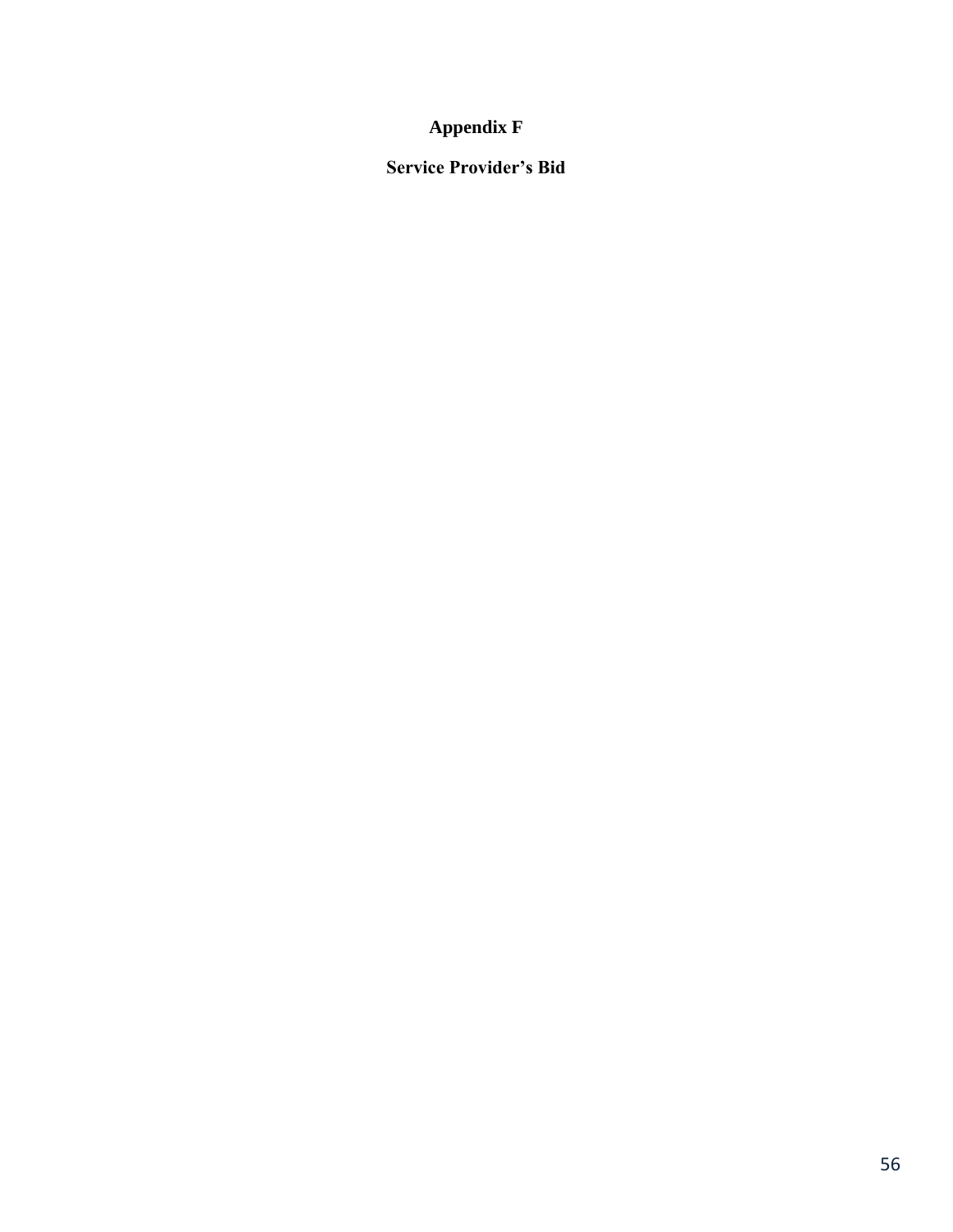**Appendix G**

**Notice of Award**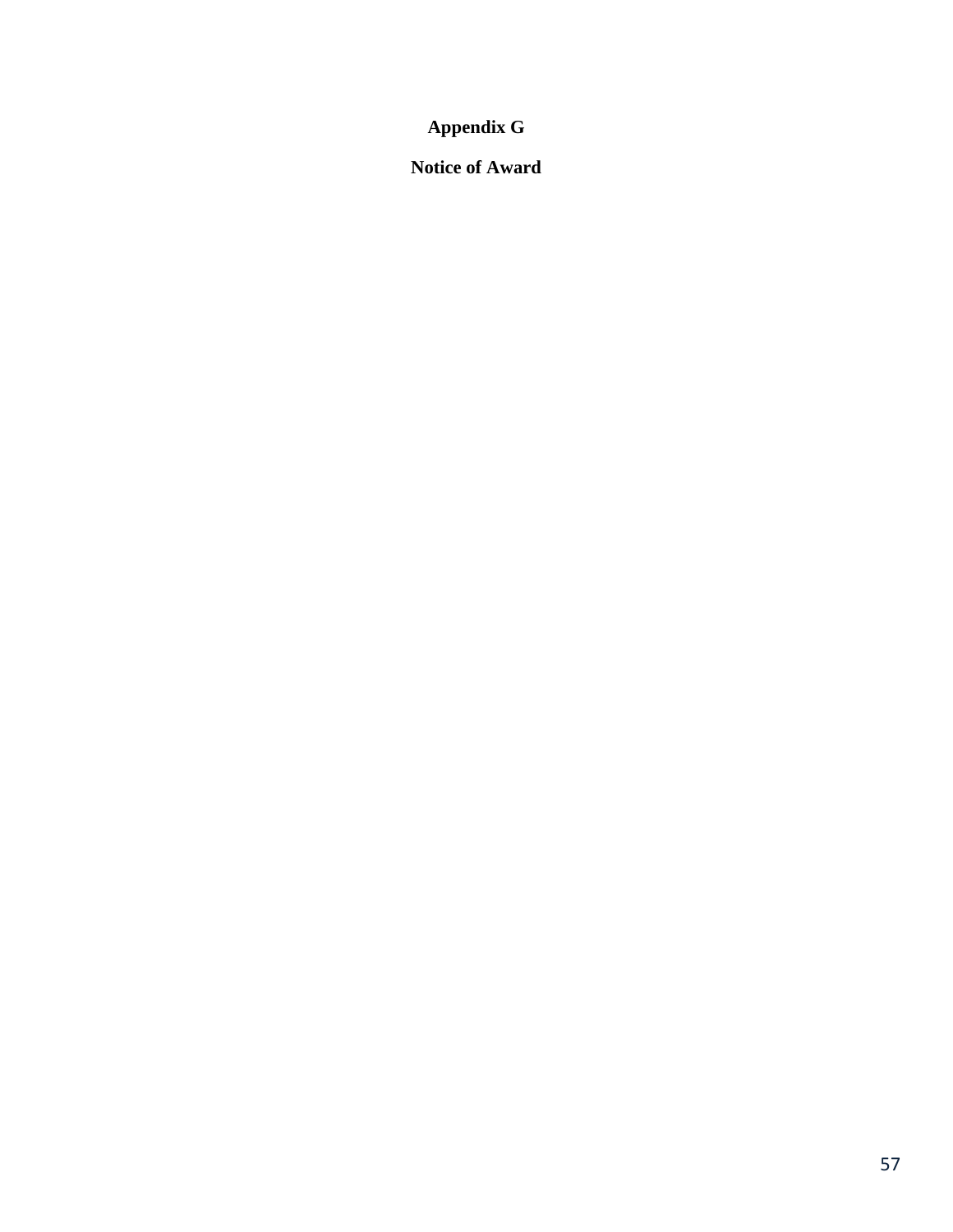# **Appendix H**

# **Letter of Acceptance**